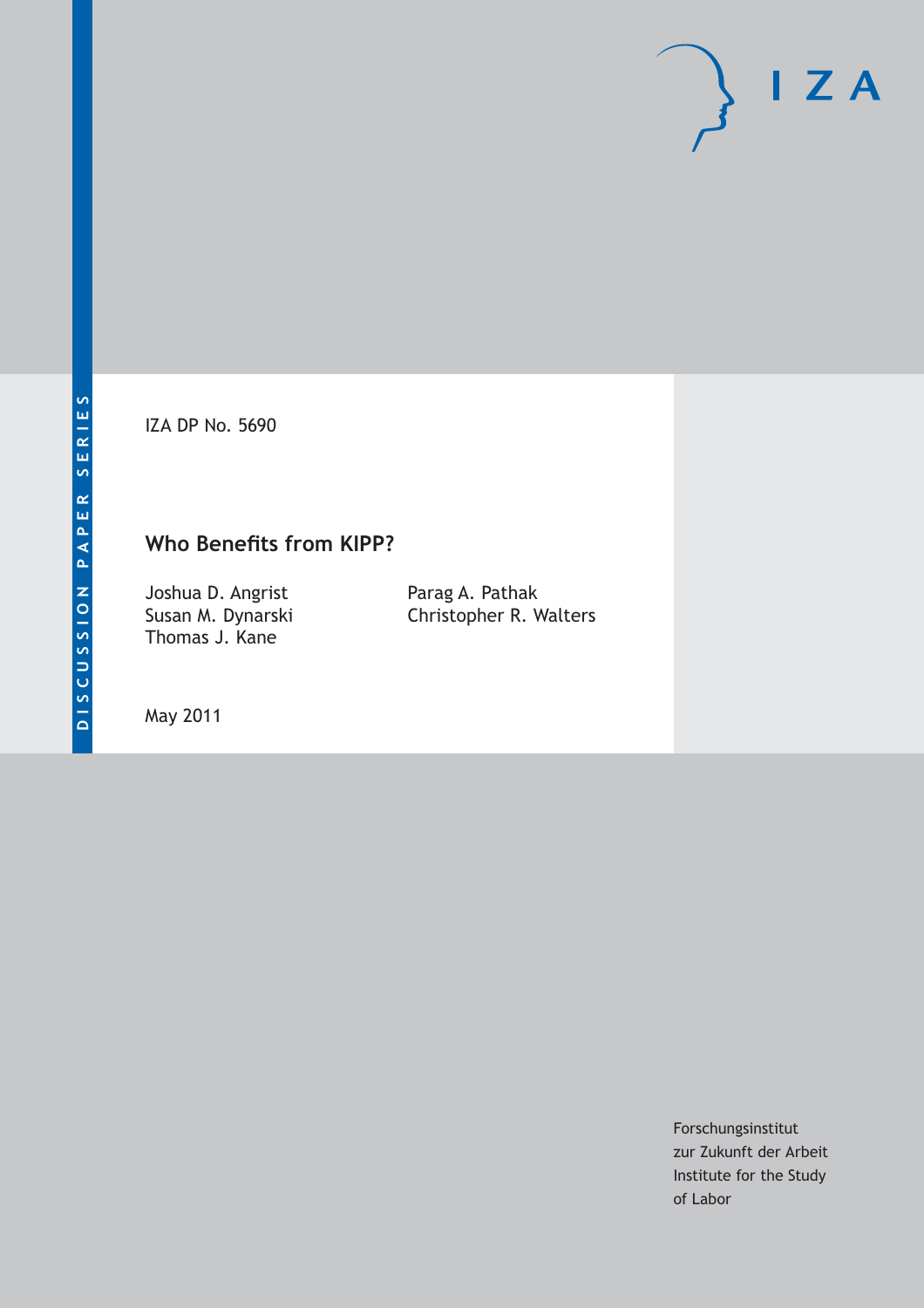# **Who Benefits from KIPP?**

# **Joshua D. Angrist**

*MIT, NBER and IZA* 

# **Susan M. Dynarski**

*University of Michigan, NBER and IZA* 

### **Thomas J. Kane**

*Harvard University and NBER* 

## **Parag A. Pathak**

*MIT and NBER* 

# **Christopher R. Walters**

*MIT*

Discussion Paper No. 5690 May 2011

IZA

P.O. Box 7240 53072 Bonn **Germany** 

Phone: +49-228-3894-0 Fax: +49-228-3894-180 E-mail: iza@iza.org

Any opinions expressed here are those of the author(s) and not those of IZA. Research published in this series may include views on policy, but the institute itself takes no institutional policy positions.

The Institute for the Study of Labor (IZA) in Bonn is a local and virtual international research center and a place of communication between science, politics and business. IZA is an independent nonprofit organization supported by Deutsche Post Foundation. The center is associated with the University of Bonn and offers a stimulating research environment through its international network, workshops and conferences, data service, project support, research visits and doctoral program. IZA engages in (i) original and internationally competitive research in all fields of labor economics, (ii) development of policy concepts, and (iii) dissemination of research results and concepts to the interested public.

IZA Discussion Papers often represent preliminary work and are circulated to encourage discussion. Citation of such a paper should account for its provisional character. A revised version may be available directly from the author.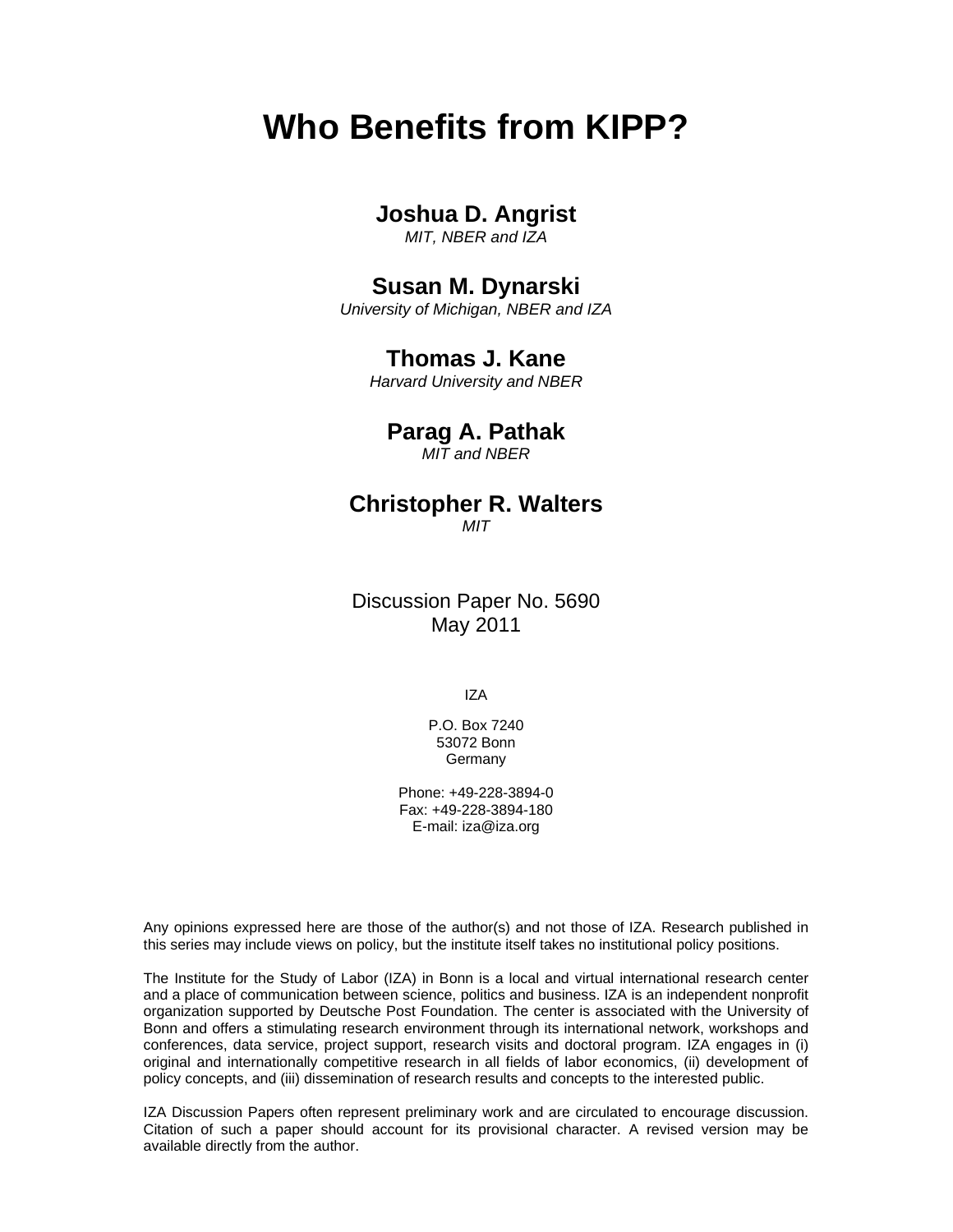IZA Discussion Paper No. 5690 May 2011

# **ABSTRACT**

# **Who Benefits from KIPP?**

The nation's largest charter management organization is the Knowledge is Power Program (KIPP). KIPP schools are emblematic of the No Excuses approach to public education, a highly standardized and widely replicated charter model that features a long school day, an extended school year, selective teacher hiring, strict behavior norms, and a focus on traditional reading and math skills. No Excuses charter schools are sometimes said to focus on relatively motivated high achievers at the expense of students who are most diffiult to teach, including limited English proficiency (LEP) and special education (SPED) students, as well as students with low baseline achievement levels. We use applicant lotteries to evaluate the impact of KIPP Academy Lynn, a KIPP school in Lynn, Massachusetts that typifies the KIPP approach. Our analysis focuses on special needs students that may be underserved. The results show average achievement gains of 0.36 standard deviations in math and 0.12 standard deviations in reading for each year spent at KIPP Lynn, with the largest gains coming from the LEP, SPED, and low-achievement groups. The average reading gains are driven almost completely by SPED and LEP students, whose reading scores rise by roughly 0.35 standard deviations for each year spent at KIPP Lynn.

JEL Classification: I21, I24, I28

Keywords: human capital, charter schools, achievement

Corresponding author:

Joshua Angrist Department of Economics MIT E52-353 50 Memorial Drive Cambridge, MA 02139-437 USA E-mail: angrist@mit.edu

-

<sup>\*</sup> We are grateful to Josh Zoia and Esther Vargas at KIPP Academy Lynn and Carrie Conaway at the Massachusetts Department of Elementary and Secondary Education for data, patience and assistance. Sarah Cohodes, Jon Fullerton, and Emily House provided valuable assistance. Eric Bettinger, Miguel Urquiola, and seminar participants at Australia National University, Brown University, the Federal Reserve Bank of New York, Simon Fraser University, Tel Aviv University, University of British Columbia, University of California San Diego and University of Wollongong provided helpful comments.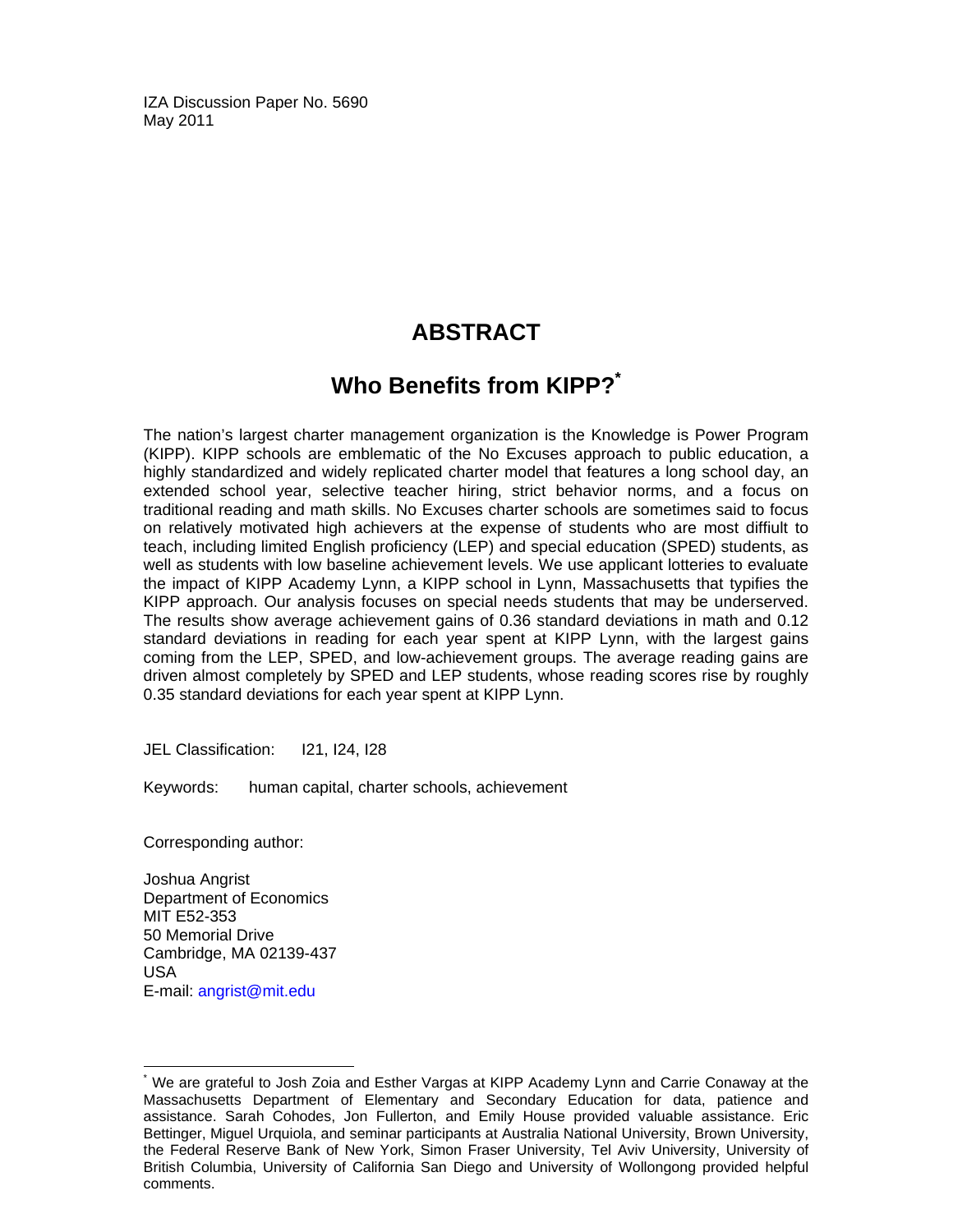### I. Introduction

The question of whether charter schools boost academic achievement, and what types of students benefit most from charter attendance, remains controversial. This paper reports on an evaluation of one of the most widely-replicated charter models, a school in the Knowledge is Power Program (KIPP). KIPP is the nation's largest charter management organization (CMO), a network of schools that develops curricular materials, trains teachers and principals, and centralizes some administrative functions. KIPP schools exhibit a large measure of program standardization maintained through central and regional offices (Whitman, 2008). KIPP schools emphasize traditional math and reading skills, the development of a strong student work ethic, strict behavior norms, long school days and an extended school year. Ninety-nine KIPP schools serve 27,000 primarily low-income and minority students in 20 states and the District of Columbia.

The question of KIPP's effectiveness often arises in the debate over whether schools alone can close achievement gaps between racial and income groups. In a study of the racial achievement gap titled No Excuses, Thernstrom and Thernstrom (2003, p. 43) credit KIPP with impressive gains among low-income students, and conclude that "truly radical education innovation can change the lives of inner-city students, whatever their race or ethnicity." Detractors argue that KIPP's rigorous requirements attract families whose children would succeed anyway: "KIPP students . . . enter with substantially higher achievement than the typical achievement of schools from which they came. ...[T]eachers told us either that they referred students who were more able than their peers, or that the most motivated and educationally sophisticated parents were those likely to take the initiative to ... enroll in KIPP (Carnoy, et al., 2005)." In this view, the positive results seen at KIPP schools reflect selection bias.

Others have argued that while KIPP may be producing some gains, KIPP neglects students who are most in need. Charter critics have voiced concern that charter schools do not serve these populations and primarily benefit the most high-achieving and motivated students. For example, Rothstein (2004, p. 82) writes about KIPP: "They select from the top of the ability distribution those lower-class children with innate intelligence, well-motivated parents, or their own personal drives, and give these children educations they can use to succeed in life." In this view, KIPP is beneficial for students with significant academic potential, but is less effective for lower-achieving groups. See also the discussion in United Federation of Teachers (2010).

The causal effects reported here inform this debate. The setting for our study is KIPP Academy Lynn, a middle school founded in 2004 in Lynn, Massachusetts. Our analysis focuses on the effect of KIPP Lynn on students who are considered difficult to teach: those with low baseline test scores, who have limited English proficiency, or are classified as special needs. KIPP Lynn is unusual among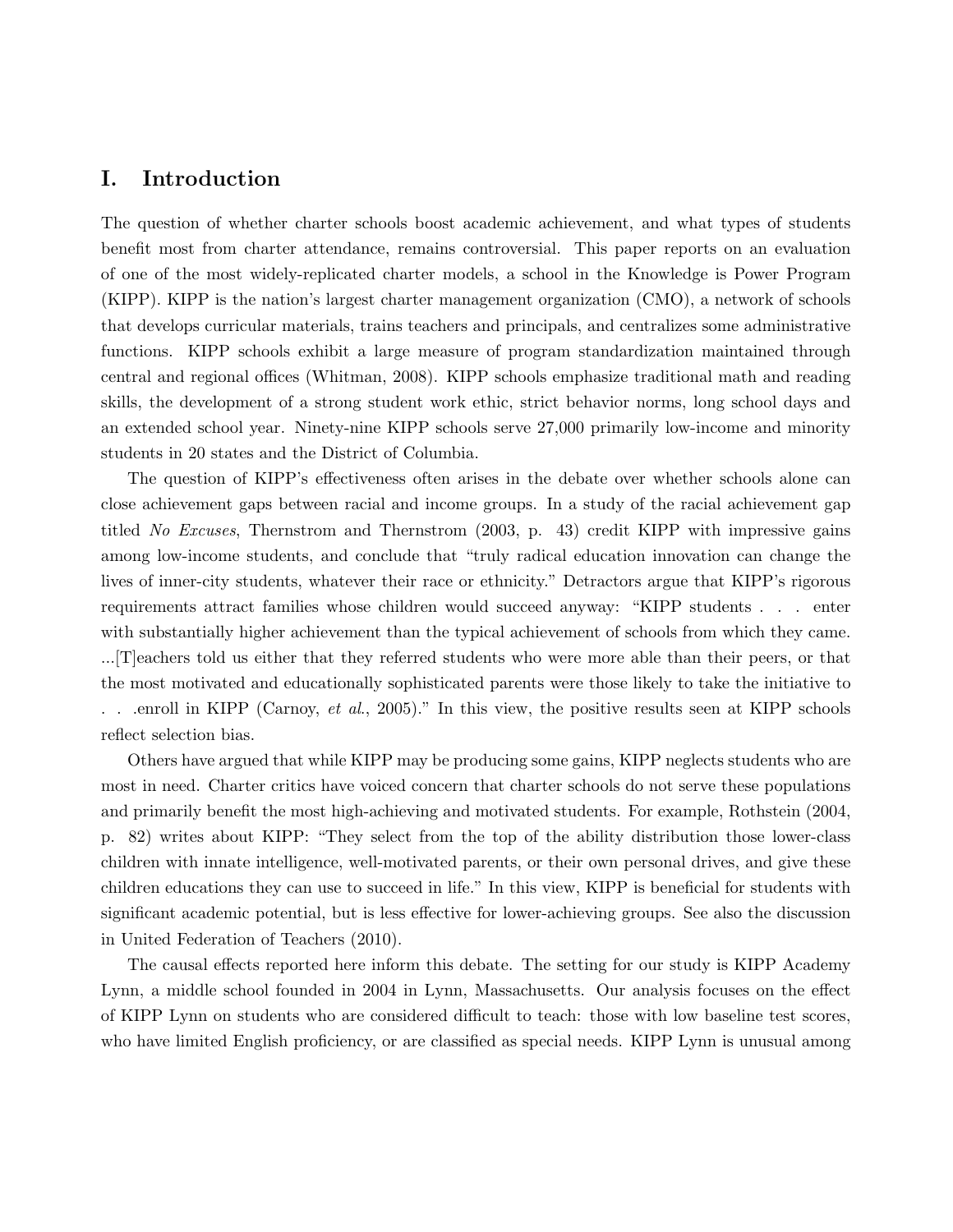charter schools in the it enrolls a high proportion of Hispanic, limited English proficient (LEP) and special education (SPED) students, and so affords the opportunity to evaluate achievement gains for these important subgroups.

KIPP Lynn has been substantially over-subscribed since 2005. As required of all over-subscribed Massachusetts charter schools, KIPP Lynn uses a lottery to select incoming students. The KIPP admissions lottery generates instrumental variables that we use to eliminate selection bias in estimates of the causal effects of KIPP attendance. Although a burgeoning literature has used lotteries to evaluate charter schools, as far as we know, ours is the first study to use lotteries to evaluate a KIPP school.<sup>1</sup> We therefore provide unusually strong evidence on the causal effect of attending KIPP.

Our results show average reading score gains of about 0.12 standard deviations (hereafter,  $\sigma$ ) for each year a student spends at KIPP, with significantly larger gains for special education and LEP students of about 0.3-0.4 $\sigma$ . Students attending KIPP gain an average of 0.35 $\sigma$  per year in math; these effects are slightly larger for LEP and special education students. We also produce separate estimates for students with different levels of baseline (4th grade) scores. The result suggests that effects are largest for those who start out behind their peers. Male and female students gain about equally in math, while boys benefit more than girls in reading. Finally, an examination of Massachusetts Comprehensive Assessment System (MCAS) performance categories (similar to quartiles) shows that KIPP Lynn boosts achievement primarily by moving students up from the lowest group. Together, therefore, the findings reported here suggest that KIPP Lynn benefits weak students the most.

We see the results for KIPP Lynn as revealing important possibilities. Although the conclusions that can be drawn from an analysis of a single school are naturally limited, KIPP's high degree of standardization suggests that results for KIPP Lynn may be relevant for the broader population of KIPP schools and students. As we describe further below, KIPP Lynn implements the key policies that characterize the general KIPP model. KIPP started in Houston and New York and has only recently expanded elsewhere (KIPP Lynn is the only KIPP school in New England). In an important sense, therefore, our results help to answer the question of whether this model can be successfully packaged and implemented at new locations. More tentatively, the results may extend to other "No Excuses" schools (a term coined by Carter 2000 and Thernstrom and Thernstrom 2003) using central elements of the KIPP model, including extended instructional hours, selective teacher hiring, strict behavior norms, and a focus on traditional math and reading skills.

<sup>&</sup>lt;sup>1</sup>A few studies have looked at overall effects of KIPP. See, for example, the studies linked at http://www.kipp.org/01/independentreports.cfm. Hoxby and Murarka (2009), a lottery-based evaluation of charter schools that includes some from KIPP in New York City, does not report KIPP results separately. Our recent AER Papers and Proceedings article (Angrist, et al., 2010) presents a brief overview of some of the results reported here, but does not explore the KIPP schooling model in depth or estimate effects among subgroups that have been at the heart of the charter debate.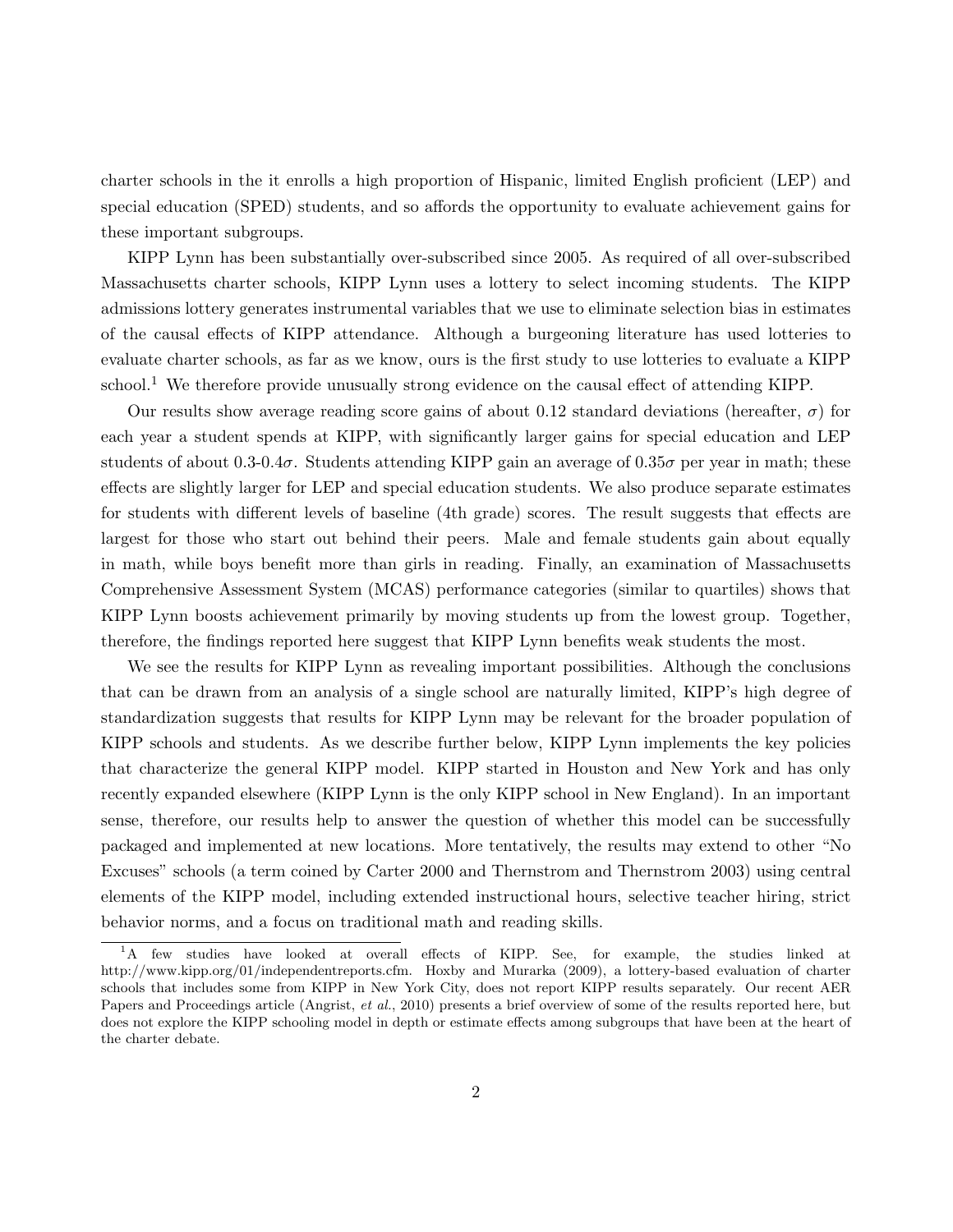The next section provides some background on KIPP schools and Lynn. Following that, Section III describes the data and our lottery-based estimation framework. Section IV presents the results, including estimates in the LEP and SPED subgroups and from models with baseline score interactions. The paper concludes in Section V.

### II. Background

### A. The KIPP Context

KIPP was started in Houston and New York City in 1995 by veterans of Teach for America, a program that recruits graduates of elite colleges to teach in low-performing districts (Mathews, 2009). The first KIPP schools operated as alternative programs within traditional public school districts, with KIPP staff employed by the district and covered by its seniority rules and salary schedules. In New York City, KIPP staff were initially covered by the district's collectively bargained union contract. In both Houston and New York, the KIPP founders negotiated with district leadership for limited autonomy in curriculum, staffing, and hours of instruction. This model – negotiated autonomy within a traditional school district – is still followed by a few KIPP schools that operate under contract with a state or district. Today, however, most KIPP schools are charters (Childress and Marino, 2008). KIPP Houston became a charter school in 1998, and KIPP NYC did the same in 1999 (Leschly, 2008).

KIPP has expanded steadily, opening 97 schools in 20 states in 15 years. Most are middle schools, covering grades five through eight. Recently, 15 KIPP high schools and 24 elementary schools have been added to the network, usually attached to a pre-existing middle school. KIPP now serves 27,000 students, mostly low-income minorities who qualify for a free or reduced-price lunch. KIPP is currently the nation's largest CMO.

KIPP schools are characterized by a high level of standardization. The core set of KIPP policies are laid out in an organizational slogan called the "Five Pillars:" High Expectations, Choice and Commitment, More Time, Power to Lead, and Focus on Results.<sup>2</sup> The "High Expectations" pillar reflects KIPP's focus on behavior and discipline. All KIPP students are expected to adhere to a behavioral code which governs comportment within and between classes. KIPP schools use modest financial incentives, distributed weekly, to reward effort and compliance with the code of conduct, as well as completed homework and passing test scores. Paychecks in the form of "K dollars" can be redeemed for items from a school store (notebooks, t-shirts, snacks). Recent experiments suggest that short-term rewards of this form can improve student achievement (Fryer, 2010).

<sup>&</sup>lt;sup>2</sup>See http://www.kipp.org/about-kipp, accessed April 4, 2011.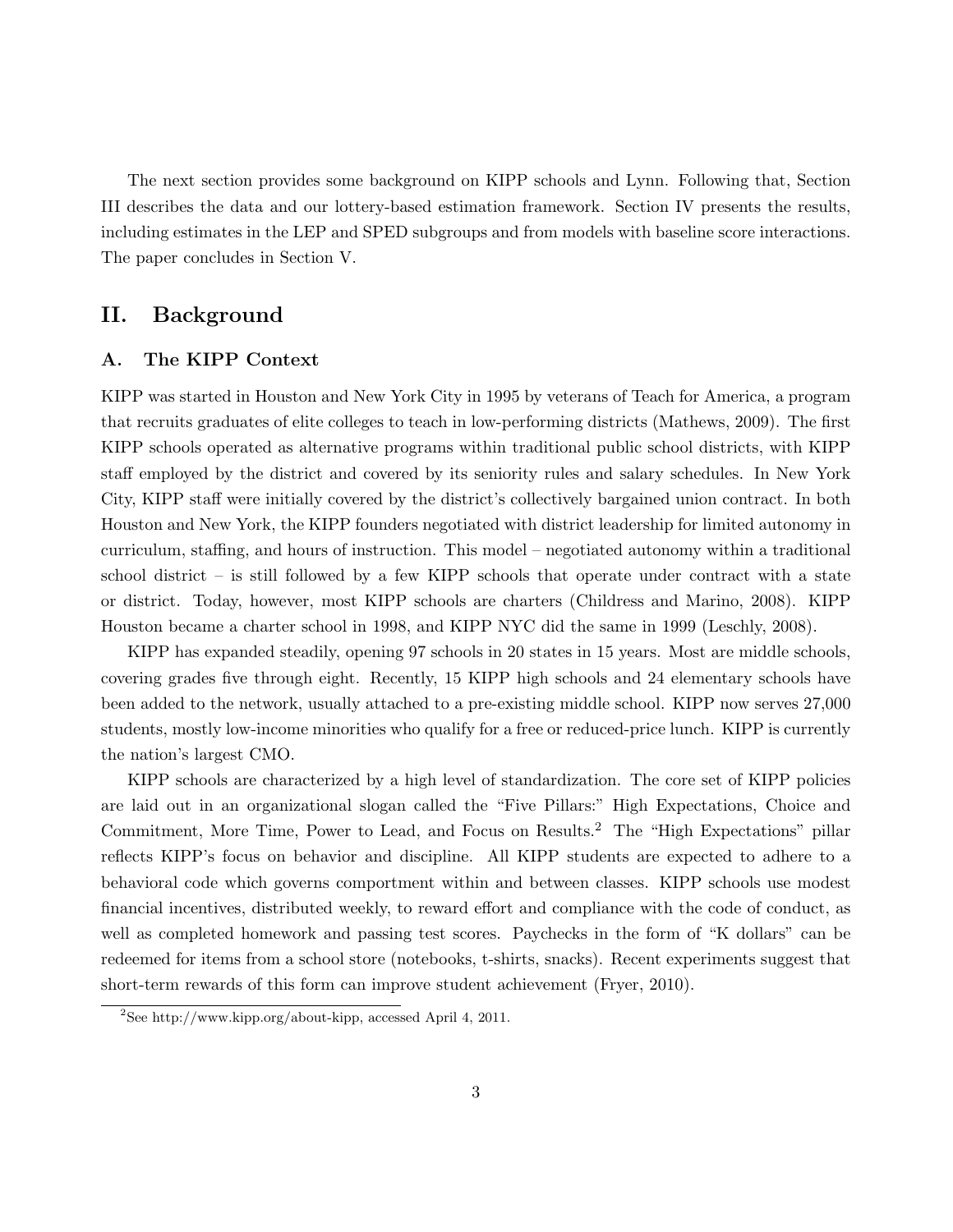The "Choice and Commitment" pillar receives particular emphasis. Enrollment at KIPP is voluntary, and students are expected to commit themselves fully to the KIPP model while they choose to attend. This idea is encapsulated in a contract known as the KIPP "Commitment to Excellence." Parents or guardians, students, and teachers at all KIPP schools are asked to sign this contract, which is a promise to come to school on time, work hard, and complete schoolwork, among other things.

As suggested by the third KIPP pillar, "More Time," KIPP students spend extended time in school, with both a longer school day and a longer academic year than traditional public schools. Much of the additional time is used for instruction in basic math and reading skills. The "Power to Lead" pillar reflects the ability of KIPP principals to respond to idiosyncratic needs at the school level. This includes flexibility in budgetary and staffing decisions. For example, KIPP teachers are typically non-union and employed outside whatever collective bargaining agreement may be in force in the district where the school is located.<sup>3</sup> To implement the fifth pillar, "Focus on Results," KIPP schools use frequent diagnostic standardized tests to measure student progress and identify areas for improvement.

As the number of KIPP schools has grown, the founders have tried to develop and maintain the KIPP brand while still allowing local schools a high degree of autonomy. The current KIPP organization, which resembles a retail franchise, was developed with financial and logistical support from the founders of The Gap, Inc. Central and regional offices train school principals, recruit teachers, and provide operational support. KIPP schools pay a licensing fee to the central organization, amounting to one percent of revenue in the first year of a school's operation and three percent in subsequent years (Leschly, 2003). KIPP retains the right to withdraw the use of its name if it determines that a school is not meeting the network's standards. Between 2001 and 2007, five KIPP schools closed, while two left the KIPP network and continued to operate as independent charter schools (Childress and Marino, 2008).

The KIPP Foundation bears many of the costs of starting a school, scouting out new locations and training new principals. KIPP headquarters also provides operational support in the form of advice on human resources management, legal issues, procurement and budgeting (Leschly, 2008). KIPP principals receive a year of salaried training from KIPP. In 2002, there were 420 applicants for 20 slots in the training program. Principals-in-training spend six weeks at the Haas School at Berkeley, trained by instructors from the business schools at Berkeley and Stanford. They then shadow a principal at an established KIPP school. The remainder of the year is spent preparing their new school. New principals are coached and mentored in the first few years of operation (Leschly, 2003).

<sup>&</sup>lt;sup>3</sup>There are a few exceptions. Teachers at a KIPP school in Baltimore are covered by a union contract. Three KIPP schools in New York City have also been affiliated with unions at various times, though each subsequently voted to decertify.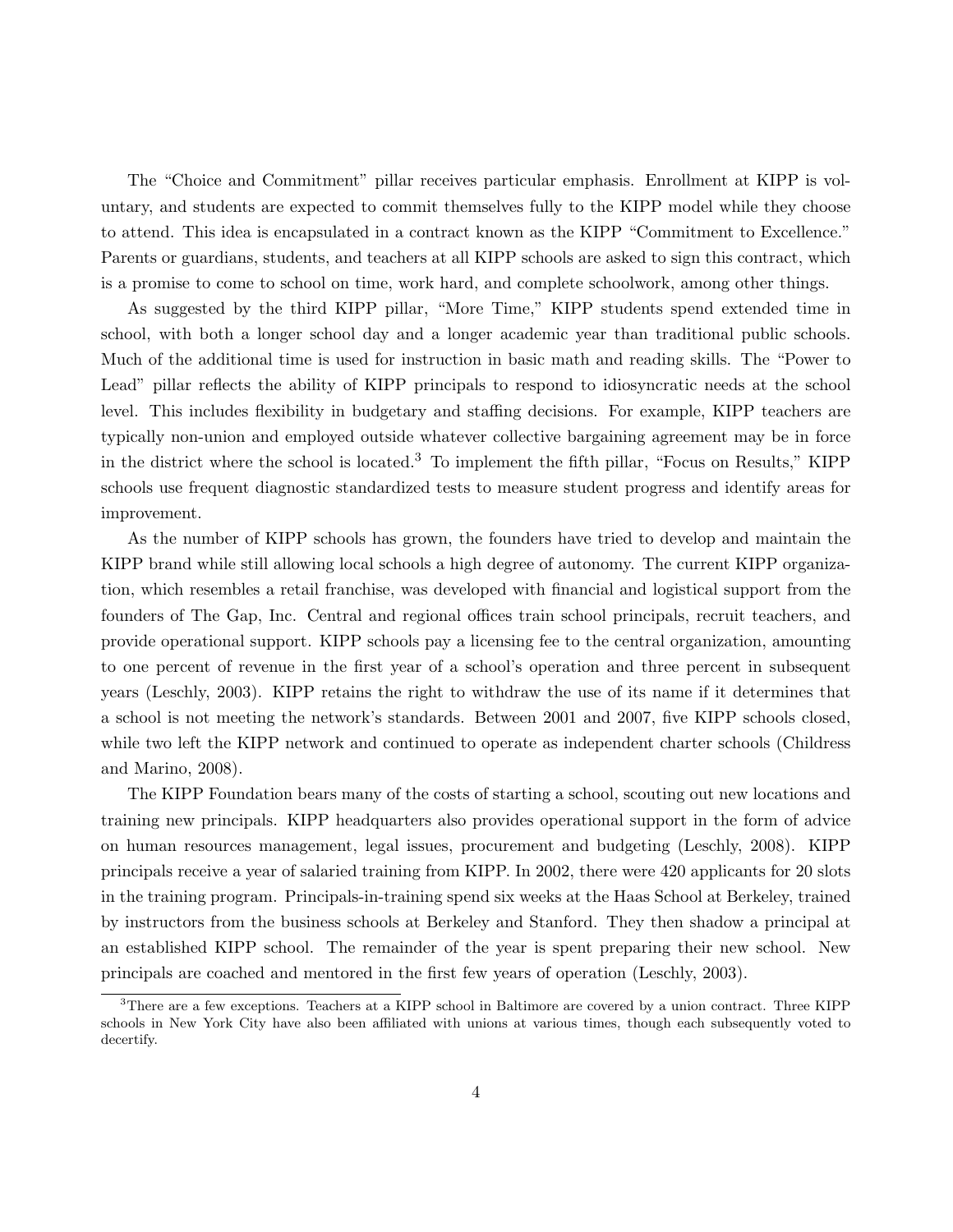### B. KIPP Academy Lynn and the Lynn Public Schools

Lynn, Massachusetts is a city of 90,000 located ten miles northeast of Boston. The city was a manufacturing center from its earliest days, with footwear driving the economy until the nineteenth century, when electrical manufacturing took center stage. General Electric's Lynn plant built the country's first jet engines during World War II, and a GE plant is still located in the city. Even in its heyday, the city had a colorful reputation. (A well-known New England ditty begins: "Lynn, Lynn, city of sin, you never come out the way you came in.") Crime rates in Lynn are among the highest in the state. When manufacturing declined, poverty rose and income fell. The city's 2007 poverty rate stood at 21 percent, more than twice the Massachusetts average.

Lynn Public Schools (LPS) enroll about 13,000 students a year in its nineteen elementary schools, four middle schools and five high schools. KIPP Academy Lynn is the only charter school in the city. About 1,600 children, or 11 percent of the school-age population, attend private schools in Lynn. While the population of Lynn is more than two-thirds white, most of the 13,000 schoolchildren in the city are nonwhite. Nearly 80 percent of Lynn's students are eligible for a free or reduced-price lunch. In 2009, all of the city's public schools fell short of the achievement standards laid out in the federal No Child Left Behind (NCLB) act. Middle school students in LPS are failing to meet state standards for adequate yearly progress (AYP) in every subgroup tracked by NCLB. Fifth-grade students in LPS score about a third of a standard deviation below the Massachusetts average on the MCAS, a fact documented in the first column of Table 1, which reports scores of LPS students (relative to the state average) along with other descriptive statistics.

KIPP Academy Lynn, which opened in the Fall of 2004, currently serves about 300 students in grades five through eight. The state recently approved KIPP's request to open a high school in Lynn. KIPP Lynn is governed by a board drawn from the local community. The principal ("school leader") serves at the will of the board. None of the school staff are employed by the national KIPP organization. As at other KIPP schools, the KIPP name is licensed from the national organization, which can revoke the license if it considers the school out of compliance with KIPP goals and standards. KIPP staff attend an annual national conference and participate in the teacher and principal training programs provided by the national organization.

KIPP Lynn shares the core features of the KIPP model described above. It uses the "K dollars" paycheck system to encourage academic effort and compliance with behavioral norms. Students' paychecks serve to keep parents informed of a child's behavior and progress, since a paycheck cannot be cashed until a parent has signed it. The school's 2003 application for charter notes: "While students can earn up to K\$50 each week, a minimum of K\$35 on their paycheck tells a parent that the student is meeting the minimum behavioral standards required by the school (KIPP Academy Lynn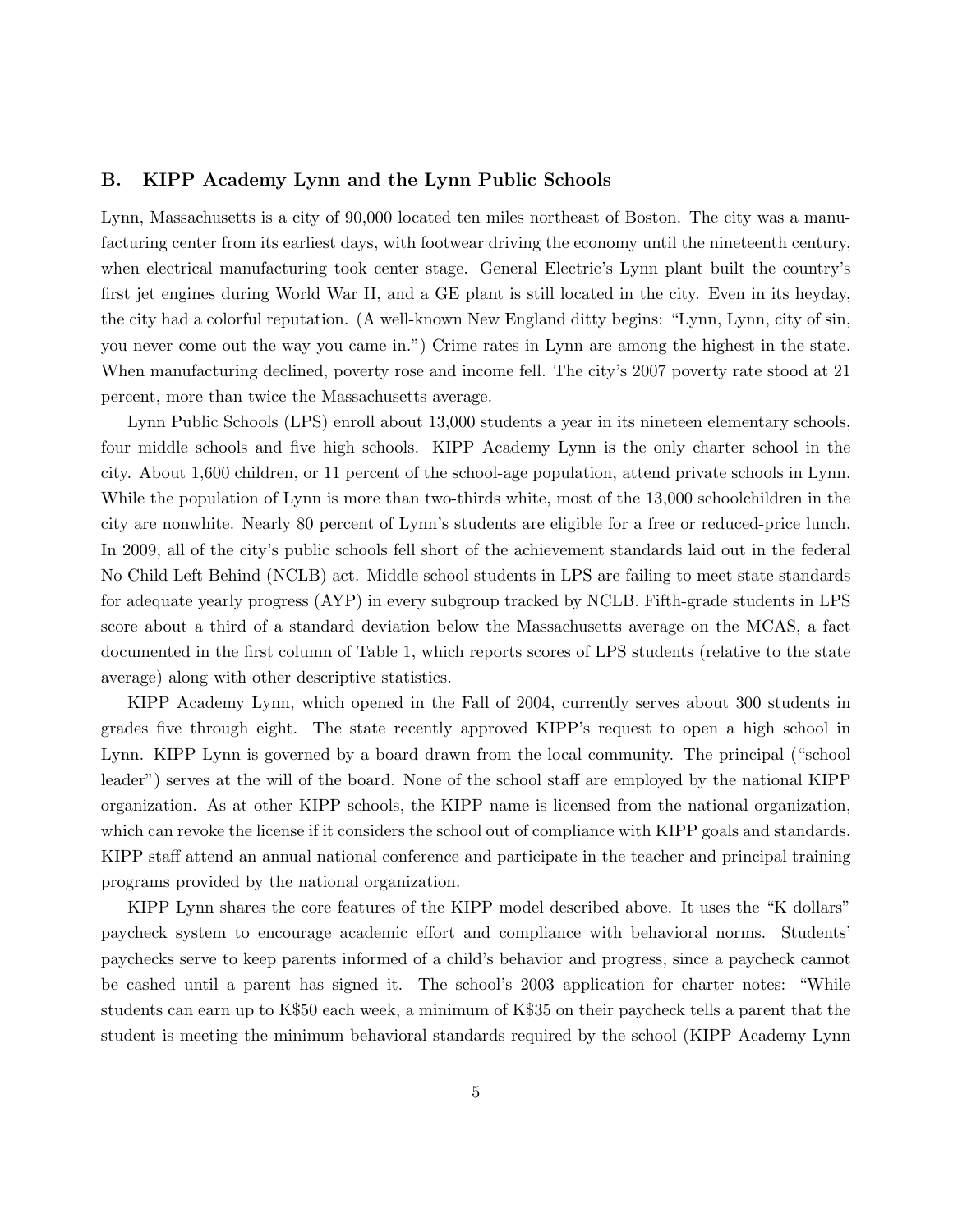Charter School, 2003)." Parents, students, and teachers at KIPP Lynn sign the KIPP "Commitment to Excellence." In keeping with the "More Time" principle, KIPP Lynn has a very long school year, starting in August and running on many Saturday mornings. The school day starts at 7:30 am and ends at 5:00 pm. This works out to about 1,900 hours of instruction per year, as compared to about 1,250 in LPS. KIPP Lynn students are also encouraged to call teachers at night with questions about homework.

Consistent with KIPP's focus on measurable results, the school closely tracks students' academic performance. KIPP Lynn students take the Stanford 10, a widely used standardized test, each summer before school starts. These tests are used to assess the curricular needs of a cohort and to plan interventions for individual students. Student performance theroughout the year is discussed in staff meetings. Students are also tested at the end of the year, again with the Stanford 10 (KIPP Academy Lynn Charter School, 2003). The state of Massachusetts tests students in all grades covered by KIPP, using the MCAS. Individual student MCAS scores are not immediately made available to schools, however, which limits their usefulness for planning.

KIPP Lynn's teachers are recruited through the national KIPP organization, which provides a central clearinghouse for teachers interested in teaching at a KIPP school. Resumes are screened and forwarded to KIPP Lynn, which interviews applicants by phone and invites finalists to teach a sample lesson at the school. To fill five teaching slots at KIPP Lynn in 2007, the national organization screened 5,000 resumes and asked 250 applicants to complete a detailed questionnaire. Forty applicants were interviewed by phone and 25 invited to teach a sample lesson (Massachusetts Department of Elementary and Secondary Education, 2008).

Similar to other KIPP schools, many KIPP Lynn teachers are graduates of Teach for America. KIPP Lynn teachers are also much younger than their LPS colleagues: 88 percent are 40 or under, compared to 29 percent in LPS. Perhaps reflecting their age, KIPP teachers are far less likely to be licensed in their teaching assignment (26 percent, compared to 98 percent in LPS). While KIPP Lynn teachers are younger and less likely to be licensed than LPS teachers, they are paid more (and work longer hours): in 2008, average teacher salaries were \$69,353 at KIPP Lynn and \$60,523 in LPS. The KIPP Lynn and LPS student-teacher ratios are similar, however (around 14), implying that KIPP Lynn spends a higher proportion of its budget on instructional salaries than does LPS. The school employs four full-time special education teachers, as well as a part-time, licensed ELL teacher. Eight staff members are fluent in Spanish (Massachusetts Department of Elementary and Secondary Education,  $2008$ ).<sup>4</sup>

<sup>4</sup>Statistics in the paragraph are calculated from data available at http://profiles.doe.mass.edu, accessed January 28, 2010. MA charter school teacher salaries are available at http://finance1.doe.mass.edu/charter. Public school salaries are at http://finance1.doe.mass.edu/statistics/.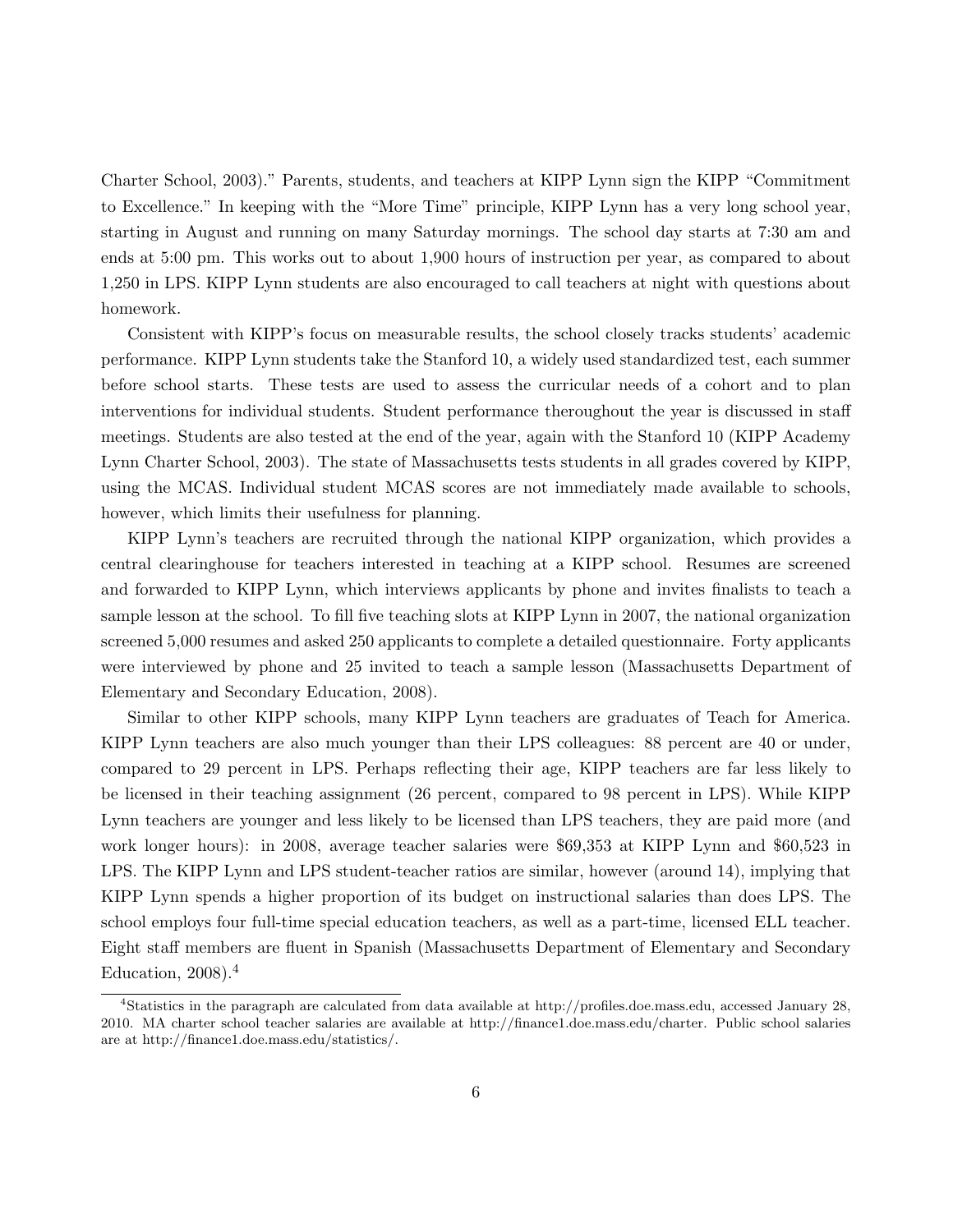Like most other Massachusetts charter schools, KIPP Lynn is funded primarily through tuition paid by students' sending districts. Tuition is typically set to match sending districts' average perpupil expenditure. This amount is offset by state subsidies to the sending district when a student first transfers out of the regular public school district. KIPP Lynn spent about \$11,500 per pupil in fiscal year 2008, net of rental and capital costs that add another \$2,000. KIPP Lynn is currently located in a rented former church. KIPP Lynn receives about \$11,000 per pupil from the town of Lynn, with the remaining expenditures covered by donations and grants. Average per pupil expenditure in LPS schools was about \$13,000 in 2008. Like all new KIPP schools, KIPP Lynn received substantial logistical support from the KIPP Foundation at startup.<sup>5</sup> As at LPS schools, the state and LPS cover busing costs for transportation-eligible students at KIPP.

Statewide regulations require that Massachusetts charter schools use a lottery when oversubscribed. KIPP Lynn was under-subscribed when it opened in the Fall of 2004, and only marginally over-subscribed in 2005. More recently, however, more than 200 students have applied for about 90 seats. The randomized lotteries allow us to estimate the causal effect of KIPP Lynn on the achievement of applicants, solving the problem of selection bias that plagues most studies of school effectiveness. Only Lynn residents can apply to KIPP Lynn. About three-quarters of KIPP applicants were attending a Lynn public school at the time of application; the balance presumably attended Lynn's Catholic schools or charter schools outside the city. KIPP Lynn applicants have (pre-lottery) math and reading scores that are  $0.39\sigma$  and  $0.44\sigma$  below the state average, which is slightly lower than the LPS average (Table 1). About a fifth of KIPP Lynn applicants are designated LEP, while a fifth are categorized as special education students, similar to rates in the Lynn Public Schools.

### C. Previous Research

Many studies try to assess the effect of schools on the achievement of low-income, nonwhite students. As suggested by the concerns of Carnoy, *et al.*,  $(2005)$ , the key challenge in this literature is selection bias: students at different types of schools likely differ in many ways, both observed and unobserved. Catholic schools, which (like charter schools) have traditionally served a low-income, urban student population, have received particularly intense scrutiny. Research on Catholic schools has followed an arc similar to that on charter schools, with initial studies using statistical controls to control for

<sup>&</sup>lt;sup>5</sup>KIPP Lynn financial statistics are from Massachusetts Department of Elementary and Secondary Education. 2009. "FY2008 Charter School End of Year Financial Report Summary." Available at http://finance1.doe.mass.edu/charter/08CSEOYFR Summary.xls, accessed May 3, 2010. LPS financial statistics are from Massachusetts Department of Elementary and Secondary Education. 2010. "FY08 Expenditures Per Pupil, All Funds, Summary By Function." Available at http://finance1.doe.mass.edu/schfin/statistics/function08.xls, accessed May 3, 2010.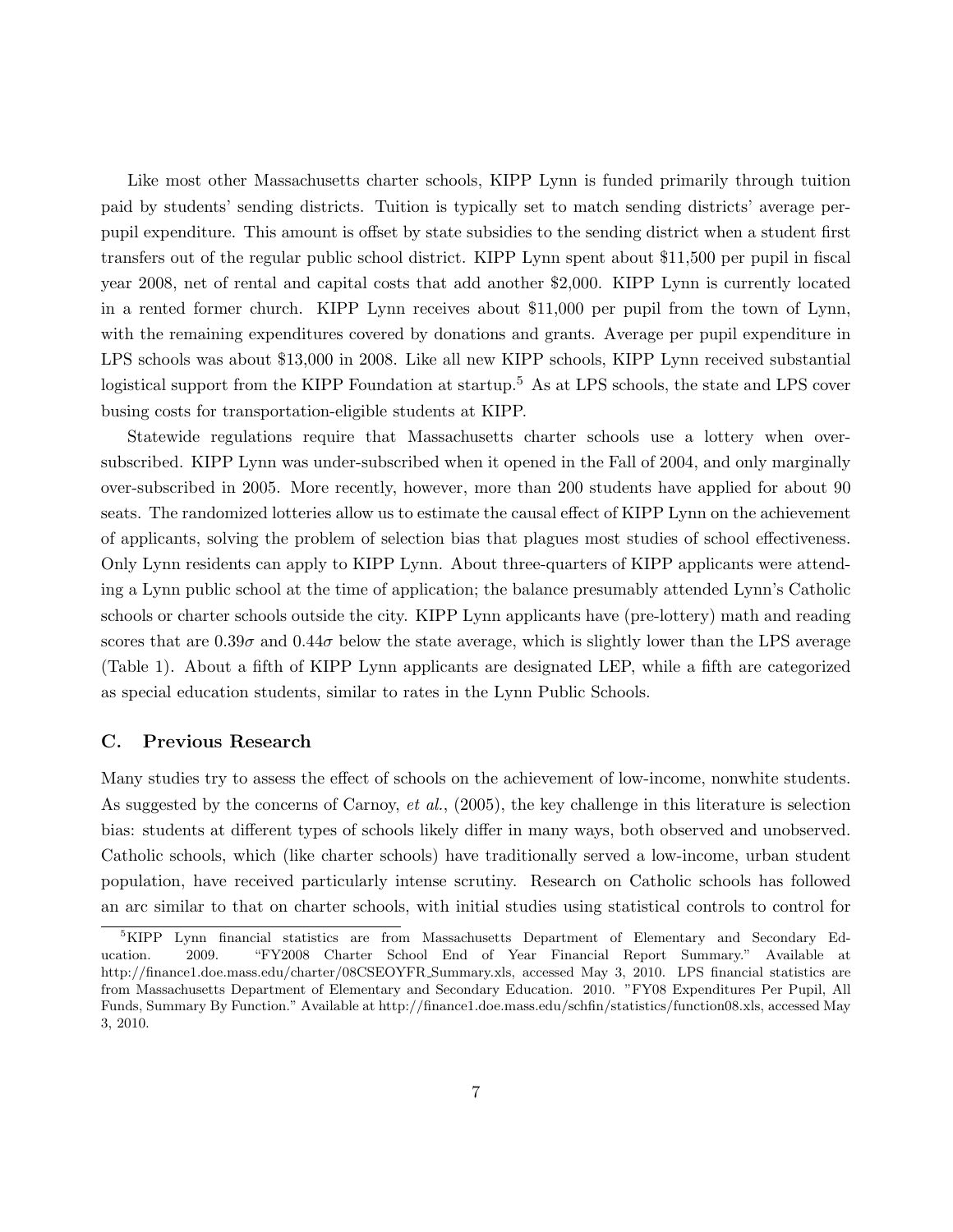selection (Coleman, 1966) and more recent research employing instrumental variables methods.<sup>6</sup>

Charter school evaluations that rely on statistical controls to deal with selection bias have produced mixed results. A study using propensity score methods to match charter school students to similar students in nearby traditional public schools concludes that charter schools are no better on average than traditional public schools (CREDO 2009). A recent study of KIPP schools in the Bay Area, which also used a propensity score approach, concluded that test scores are higher at KIPP but cautioned that this may be driven by high exit rates by weaker students (Woodworth, et. al., 2008). We will examine the rate at which KIPP admits switch schools, comparing it to the rate of school switching among those who lose the KIPP lottery. This apples-to-apples comparison indicates that KIPP students are no more likely to switch schools than other public school students.

The few charter evaluations that have used lotteries to identify causal effects report substantial achievement gains. Lottery estimates for middle and high schools in Boston, many of which use the No Excuses model, show test score gains on the order of 0.2 to 0.4 standard deviations for each year a child spends in a charter school (Abdulkadiroğlu, Angrist, Dynarski, Kane, and Pathak, forthcoming). Hoxby and Murarka (2009) find smaller though still substantial effects from a more heterogeneous sample of schools in New York City. A recent national study by Mathematica Policy Research used the lottery approach to evaluate over-subscribed charter schools in several states (Gleason, *et. al.*, 2010). The study's results for urban, high poverty charter schools are similar to those found in Hoxby and Murarka (2009). Dobbie and Fryer (2009) use lottery data to examine two of the Harlem Children's Zone charter schools, with results similar to those we find here for KIPP. However, children in the Harlem Children's Zone receive a barrage of unusually intensive and expensive social services, and the achievement effects may arise in part from these services.

### III. Data

### A. Admissions Lottery Data

Our sample of applicants is drawn from records of the four lotteries that took place at KIPP Academy Lynn from 2005 through 2008. All charter schools in Massachusetts are required by state law to conduct lotteries if they are over-subscribed. However, the lotteries are run by the individual schools, and there is no centralized repository for the lottery data. KIPP staff graciously granted us full access to the school's paper and electronic lottery records. These records include applicants' names, date of birth, previous school and grade, and contact information for a parent, guardian or the name of a sponsoring organization such as the Lynn Boys Club. These records were missing some key

 $6$ Altonji, Elder and Taber (2005a, 2005b) summarize and critique this literature.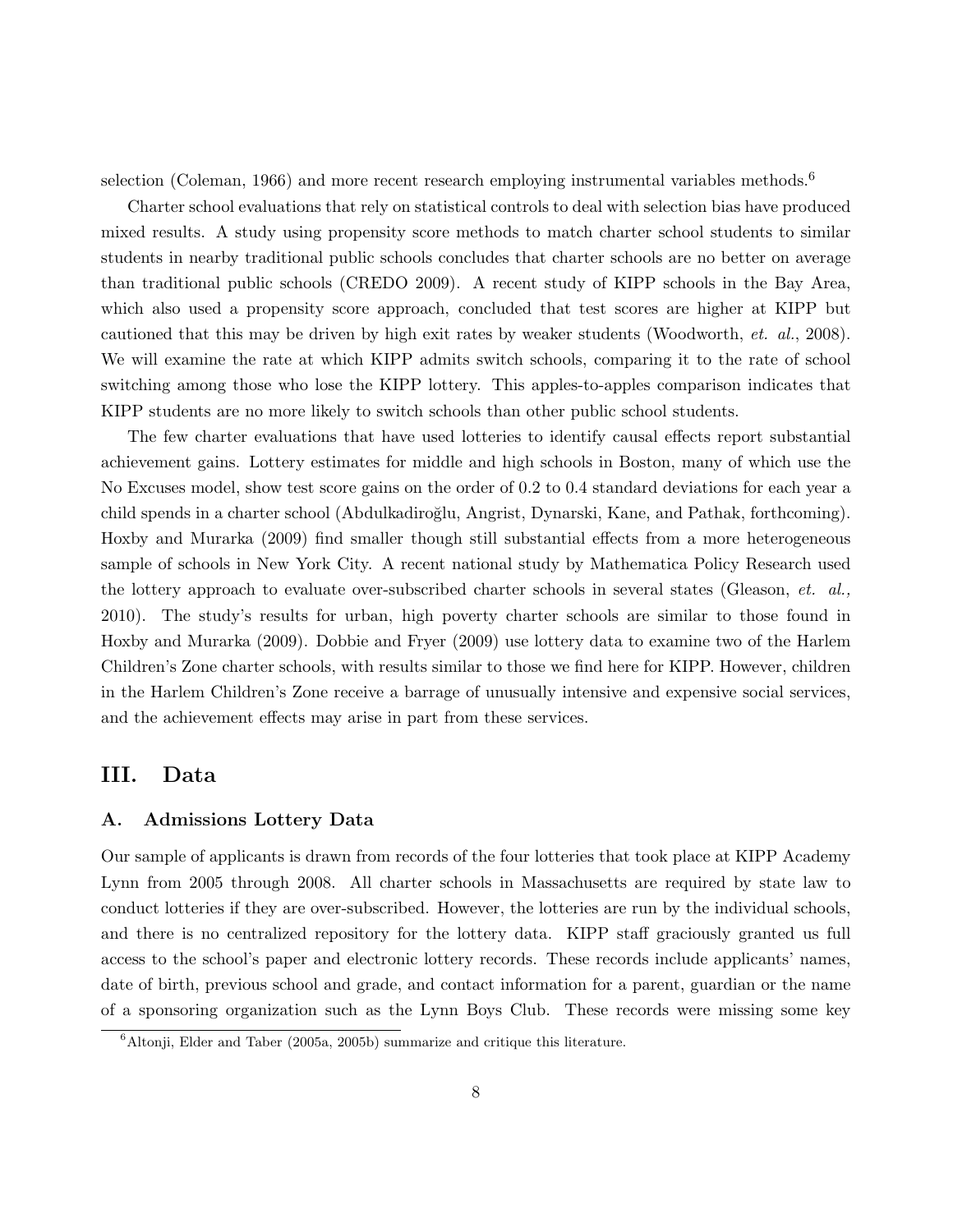information. In particular, for some applicants, initial lottery status had been over-written with enrollment status. In order to reconstruct the original lottery assignment, we conducted a detailed, student-by-student review of applicant histories with school staff. As we show in the next section, our reconstruction of the lottery data appears to have been successful.

From 2005, 629 students applied to KIPP Academy Lynn. The first five rows of Table A1 summarize the raw applicant data and subsequent restrictions made to the data. If a student applied to KIPP Academy Lynn more than once, only the first application is included in the analysis. We exclude late applicants (who applied after the lotteries), as well as sibling applicants (who are guaranteed entry) and any students who went directly onto the waiting list (these are mostly 6th grade applicants in early cohorts). A few students who repeated grades were listed in the lottery data to remind school staff to reserve an appropriate number of slots, and these students are not included in the analysis sample. Imposing these restrictions reduces the number of applicant records from 629 to 531. Lottery records were used to reconstruct an indicator for whether applicants won the chance to attend KIPP Lynn. Of the 531 applicants, 339 received an offer to attend KIPP Academy Lynn.

### B. Attendance, Demographic and Test Score Data

We matched the 531 KIPP Lynn applicants to the Massachusetts Student Information Management System (SIMS), a database with demographic and attendance information for all public school students in the state. We use SIMS data from the 2001-2002 school year through the 2008-2009 school year. The SIMS variables of interest include grade, year, name, town of residence, date of birth, sex, race, special education (SPED) and limited English proficiency (LEP) status, subsidized lunch eligibility, and school attended. The SIMS records capture data at multiple points within the school year. If a student is classified as SPED, LEP, or qualified for free/reduced price lunch at any time within a school-year-grade, then he or she is coded that way for the entire school-year-grade record. If we observe a student attending KIPP at least once in a given academic year, we code her as attending for the entire year.

Students in the lottery sample were matched to the SIMS data by name, pre-lottery grade, and year.<sup>7</sup> Our match rate is 95.3 percent among the 73 percent of applicants who were enrolled in the Lynn Public Schools at the time of the lottery (Table A2). For this group, there is no statistically distinguishable difference between the match rates for lottery winners (96.2 percent) and lottery losers (93.4 percent). When we broaden the sample to include any students who were not previously enrolled in the Lynn Public Schools, the match rate is 91 percent, and lottery winners are more likely to be

<sup>&</sup>lt;sup>7</sup>In some cases, this did not produce a unique match, particularly when the lottery data were incomplete. We accepted some matches based on fewer criteria where the information on grade, year, and town of residence seemed to make sense.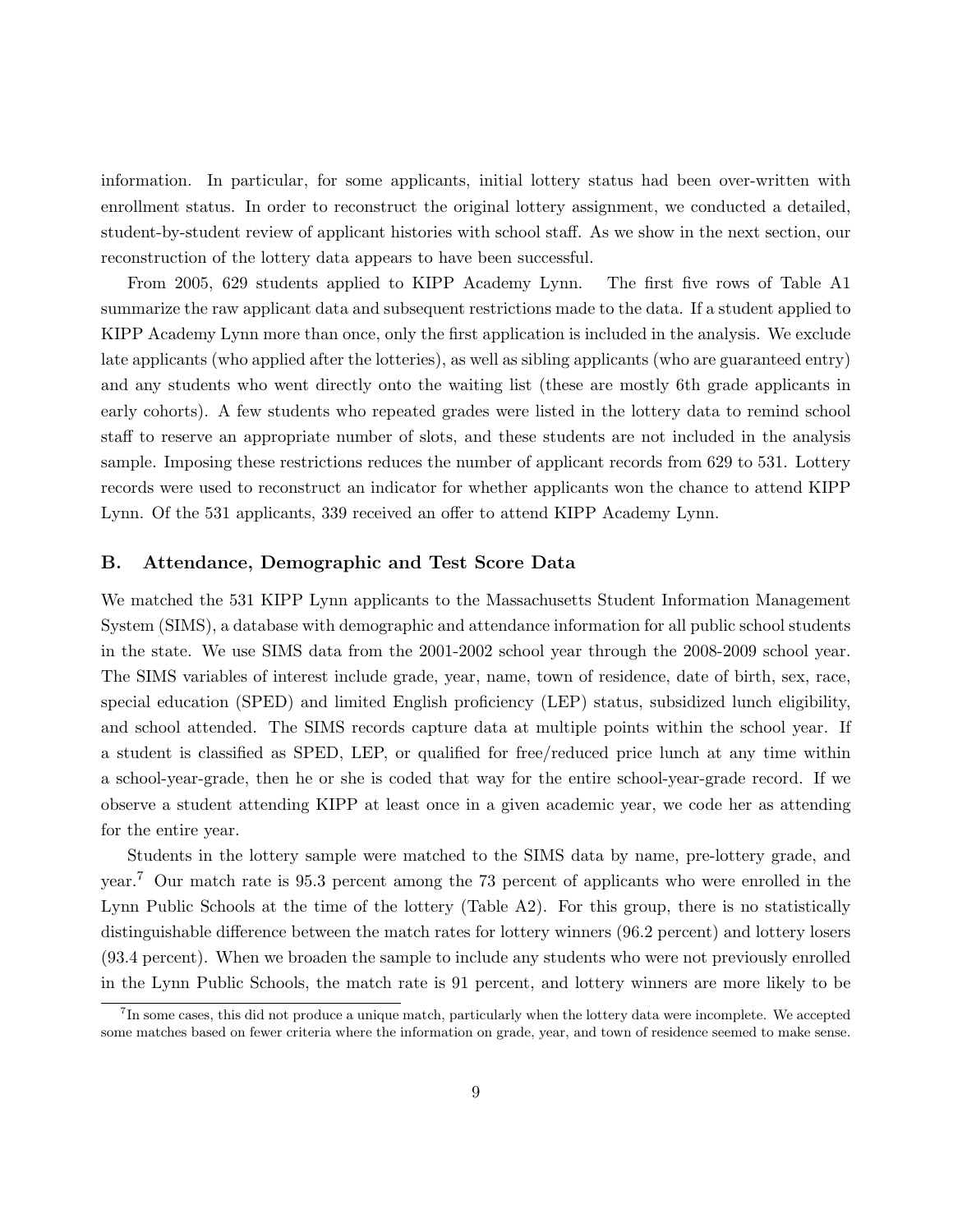matched to the SIMS than lottery losers (95.3 percent vs. 83.9 percent, respectively).<sup>8</sup> To check whether this differential match rate in the full sample biases our findings, we conduct a separate analysis using only the subsample of LPS applicants. As we show later, we obtain effects very similar to (but less precise than) those produced using the full sample. This suggests that the difference in SIMS match rates between winners and losers does not bias our estimates.

The lottery/SIMS matched sample includes 484 applicants (Table A1). We drop students without baseline (4th grade) demographics in the SIMS, as well as applicants who had completed 6th or 7th grade prior to the lottery, leaving 446 students. In Massachusetts, third through eighth graders take MCAS exams in math and English language arts (ELA), which we normalize to a statewide mean of zero and standard deviation of one by subject, grade and year. We merge the KIPP applicants' SIMS records to the MCAS scores from Spring of 2006 through Spring 2009 using a state student identifier (the SASID), excluding test scores taken by students during repeat grades. If all the applicants maintained normal academic progress in Massachusetts public schools (and therefore took the MCAS) we would expect to find 948 math scores and 948 ELA scores for our sample (Table A3). We find at least one post-lottery test score for 96 percent of applicants scheduled to sit for the MCAS between 2006 and 2009 and 88 percent of expected scores (Table A3).<sup>9</sup> As we show later in the analysis, there is no statistical or substantive difference in the probability that we find MCAS scores for lottery winners vs. losers.

### C. The Matched Lottery Sample

Table 2 lists the lottery cohorts contributing to this study, the share of randomized applicants who won entry to KIPP, and the share that attended. The number of applicants has risen over time, from 138 in 2005 to 207 in 2008 (Column 4). A total of 629 students applied to KIPP over this period. As detailed in the previous section, 446 of these applicants are both subject to the randomized lottery (e.g., their admission status is not pre-determined by the fact that they are sibling applicants or late applicants) and matched to the state administrative datasets (Column 5). The likelihood of winning admission to KIPP has gone down over time: the share offered a seat at KIPP Lynn dropped from 92.5 to 53.7 between 2005 and 2009 (Column 6). About half of those who apply end up attending

<sup>8</sup>This differential is likely driven by missing SIMS records for those who attend private schools when they apply to KIPP (15 percent of middle-school students in Lynn attend private schools). KIPP staff informed us that many private school applicants who apply to KIPP, but lose the lottery, choose to remain in their schools. Since private school students do not appear in the SIMS, these students would not have a SIMS record.

<sup>&</sup>lt;sup>9</sup>Among our 446 students in the matched SIMS/lottery data, 38 could not have sat for a post-lottery MCAS exam between 2006 and 2009, due to the grade and year in which they applied to KIPP. We find at least one post-lottery score for 390 of the remaining 408 students, a match rate of 96 percent. It is for these 408 students that we expect to observe 948 scores.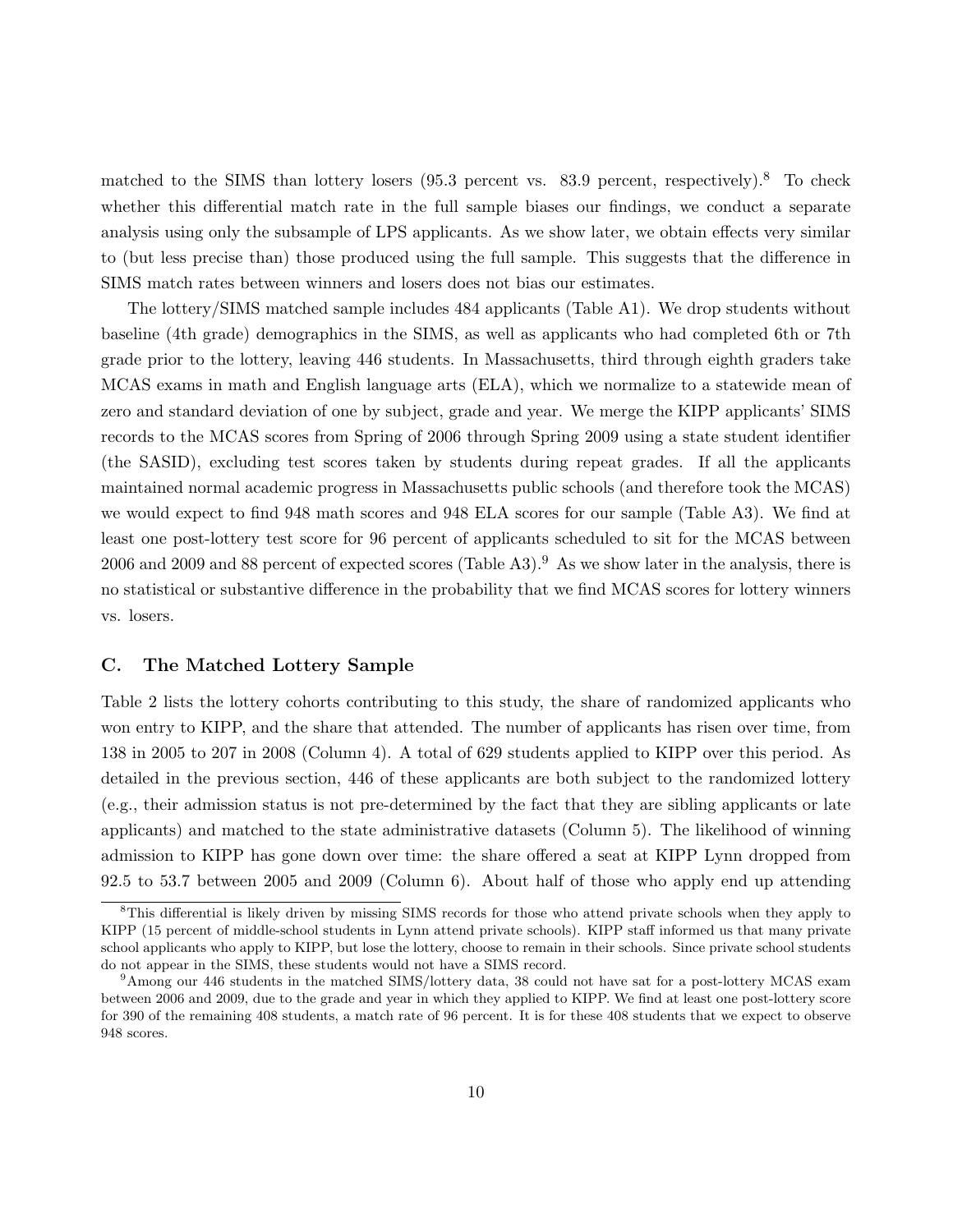KIPP (Column 7). These offer and attendance rates imply that about 80 percent  $(=52.5/67.9)$  of those offered a seat at KIPP take up the offer; this take-up rate has been fairly stable over time.

The last column shows the average number of years spent by each cohort at KIPP Lynn between 2006 and 2009. Across the four cohorts, lottery winners spent an average of 1.85 years at KIPP Lynn as of 2009 (last column of Table 2), but this varies by cohort. As of 2009, the 2008 cohort had spent an average of just 0.7 years at KIPP, and taken just one MCAS exam, in 5th grade in 2009. By contrast, the 2005 cohort had spent an average of 2.6 years at KIPP and had the opportunity to take four MCAS exams (in 5th through 8th grade, in 2006 through 2009). Since we have the most outcome data for the earliest admitted cohorts, the results in the paper should be interpreted as the effect of a relatively new school on its first cohorts of students.

In Table 1, we provide descriptive statistics for the lottery sample (Column 3), including their baseline (4th grade) test scores. To provide context, we also show statistics for all 5th grade students who were enrolled in KIPP Lynn between 2006 and 2009 (Column 2), as well as for students enrolled in 5th grade in Lynn Public Schools during the same period (Column 1). As noted earlier, Lynn's schools are heavily Hispanic (42 percent), Black (17 percent) and low-income (77 percent are eligible for a subsidized lunch). These numbers are even higher for KIPP Lynn students: 57 percent Hispanic, 24 percent Black and 84 percent low-income. These data do not suggest that KIPP students and applicants are positively selected from the Lynn Public Schools. In fact, on nearly every dimension, they appear more disadvantaged than students attending the city's traditional public schools. Lynn's test scores are about a third of a standard deviation below the state average, and those who apply to and attend KIPP have even lower scores when they enter the school. This is typical of poor urban school districts in Massachusetts.<sup>10</sup> Importantly, large fractions of students both in the lottery sample and in Lynn Public Schools are categorized as limited English proficient or special education; roughly one fifth of applicants and one fifth of LPS students fall into each of these groups.<sup>11</sup> In all of the observable characteristics listed in the table, students in our lottery sample are quite similar to students actually enrolled in KIPP.<sup>12</sup>

<sup>&</sup>lt;sup>10</sup>Scores in Lynn are actually slightly higher than in the Boston Public Schools, where achievement lags behind the state average by more than  $0.7\sigma$ .

 $11$ The distributions of student disabilities are also similar among applicants and in LPS. In both groups, the largest category is "specific learning disabilities," which include reading deficits and dyslexia. 12 percent of applicants and 11 percent of LPS students have such disabilities. The remaining SPED students are scattered across a number of different categories, including intellectual, emotional, and health-related disabilities.

<sup>&</sup>lt;sup>12</sup>There is no reason to expect the two samples would be identical, since they are drawn from populations that differ for two reasons. First, sibling admits (N=47) are included among the enrolled KIPP students but excluded from the lottery sample. Second, students who are admitted to KIPP but do not attend (about 20 percent of admits) are included in the lottery sample but excluded from the enrolled KIPP students. Sibling admits appear similar to those admitted by lottery, with just two statistically significant differences: they are more likely to be poor (92 percent vs 83 percent) and less likely to be black (13 percent vs. 26 percent).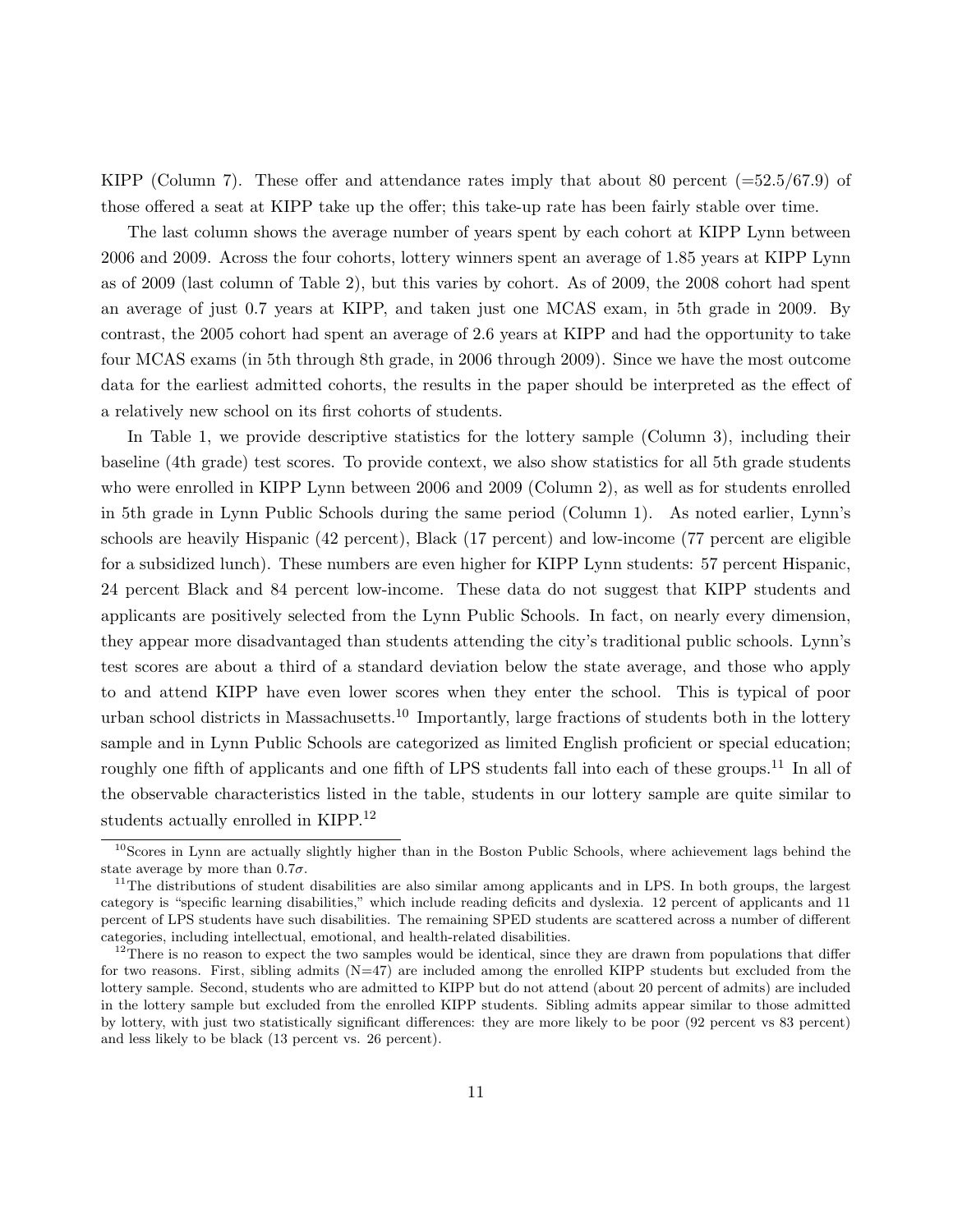In a randomized lottery, any baseline differences between winners and losers should be small. We test for balance between the lottery winners and losers in Table 1. Column 4 lists differences in demographic characteristics and baseline scores between those who win and lose the KIPP Lynn lottery. Note that all of these background characteristics are based on pre-lottery data. We take care to use pre-lottery data because some variables may by affected by the school a student attends (e.g., categorization as an English learner or special-education student, or signed up for subsidized lunch). We obtain the estimates in Column 4 by regressing the listed characteristics against a dummy indicating that a student was offered admission to KIPP Lynn, as well as a set of dummies indicating year and grade of application (this is the same set of regressors we include in our 2SLS analysis, discussed below). Differences in baseline scores are statistically indistinguishable from zero, as are all but one of the differences in demographics (lottery winners are slightly more likely to be Asian). The F-statistic from a joint test of balance on all observable characteristics produces a p-value of 0.615, indicating that we are unable to reject the null that the means of all baseline characteristics are the same for winners and losers. The small differences we observe in baseline scores shrink yet further when we control for baseline demographics (Column 5), and the p-value on the F-test rises to 0.832.

While Table 1 shows that lottery winners and losers are similar at the time of the lottery, subsequent attrition could produce imbalance in the follow-up sample if the attrition process is non-random. As discussed above, we have merged the lottery data with administrative test score data from the state of Massachusetts. Given the broad coverage of these data, the opportunities for students to atrit from our sample are quite limited. In particular, a student can transfer between KIPP and any another public school in the state without exiting our sample. Only those KIPP applicants who leave Massachusetts or transfer into a private school are lost to follow-up. If those who lose the KIPP lottery are more likely to attrit in this fashion, it could produce bias in our analyses. Selective attrition of this sort has the potential to effectively undo the apples-to-apples nature of comparisons generated by the original randomization.

Table 3 probes for evidence of differential attrition between lottery winners and losers. The outcome of interest is a dummy variable indicating that a given KIPP Lynn applicant has a test score in the dataset for a year and subject in which she was scheduled to be tested. We expect to observe 948 (post-lottery) test scores for students who participate in our applicant lotteries.<sup>13</sup> We find 85 percent of expected scores for those who lost the applicant lottery (Column 1). This is consistent with what we would predict, given that 15 percent of middle-school students in Lynn attend private schools. For lottery winners, the probability we find an expected score is five percentage points higher (Column 2). This difference is not statistically significant, and it shrinks further when we add demographics and

<sup>&</sup>lt;sup>13</sup> Appendix Table A3 lists the number of test scores expected and observed for each applicant cohort.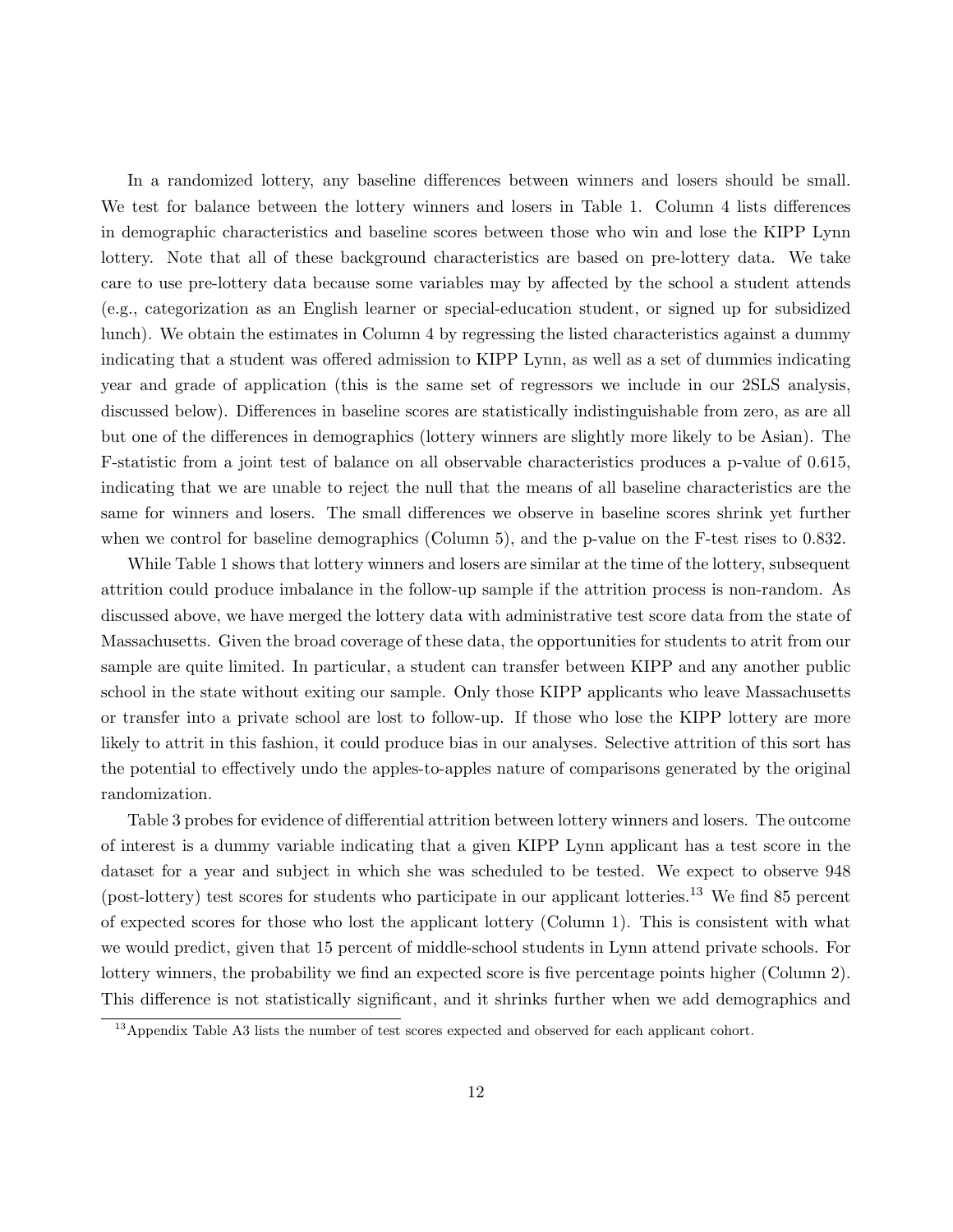baseline test scores to the estimating equation (Columns 3 and 4).

These small differences in attrition are extremely unlikely to explain the very large effects we find in the paper. Assume that the post-lottery test scores of the "missing" lottery losers are a full standard deviation higher than those of the lottery losers who remain in the sample – an extreme degree of selection. In this scenario, differential attrition would explain  $0.05\sigma$  of our estimated reduced-form effects which, as we show below, are  $0.16\sigma$  for reading and  $0.43\sigma$  for math. For attrition to explain these estimates, the test scores of the missing lottery losers would have to be three to nine standard deviations higher than those of the lottery losers who remain in our data. Further, while we obviously cannot examine outcomes for the missing students, we can compare their baseline scores with those of students who remain in our sample. We find that, among those who win the lottery, baseline scores do not differ by attrition status. Among those who lose the lottery, baseline scores are *lower* for those who attrit than for those who remain in the sample. This suggests that, if anything, attrition tends to work against our positive results, by pulling up the scores of lottery losers in our analytic sample.

### D. 2SLS Strategy

We model the causal effect of KIPP Lynn attendance on test scores as a function of time spent attending KIPP Lynn, using the equation:

$$
y_{igt} = \alpha_t + \beta_g + \sum_j \delta_j d_{ij} + \gamma' X_i + \rho s_{igt} + \epsilon_{igt}.
$$
\n(1)

Here,  $y_{iqt}$  denotes the scores of student i tested in year t in grade g. The variable  $s_{iqt}$  records calendar years spent at KIPP Lynn as of the test date. If a student spends any time at KIPP in a given school year, we count them as attending KIPP for that full year. This conservative assumption will tend to drive down the magnitude of our 2SLS estimates. We include any repeated grades in our count of years spent at KIPP. The (average) causal effect of interest is  $\rho$ . The terms  $\alpha_t$  and  $\beta_q$  are year-of-test and grade-of-test effects, while  $X_i$  is a vector of demographic controls with coefficient  $\gamma$ , and  $\epsilon_{igt}$  is an error term that captures random fluctuation in test scores. The dummies  $d_{ij}$  indicate three of the four KIPP Lynn application cohorts, indexed by  $j$ . Note that application cohort is an important control variable because the probability of winning a seat at KIPP varies from year to year.<sup>14</sup>

We use randomly-assigned lottery offers as an instrument for  $s_{iqt}$ . Lottery offers are likely to

 $14$ All specifications include a dummy indicating whether an applicant's sibling is in the lottery, as well as the interaction of this dummy with year of application. Siblings who apply together are more likely to get in, since having a winning sibling improves the losing sibling's position on the wait list. Note that applicants with siblings *already* enrolled in KIPP are excluded from the analysis sample, since such applicants are guaranteed admission. The applicants who are non-lotteried siblings have similar observable characteristics to lotteried applicants.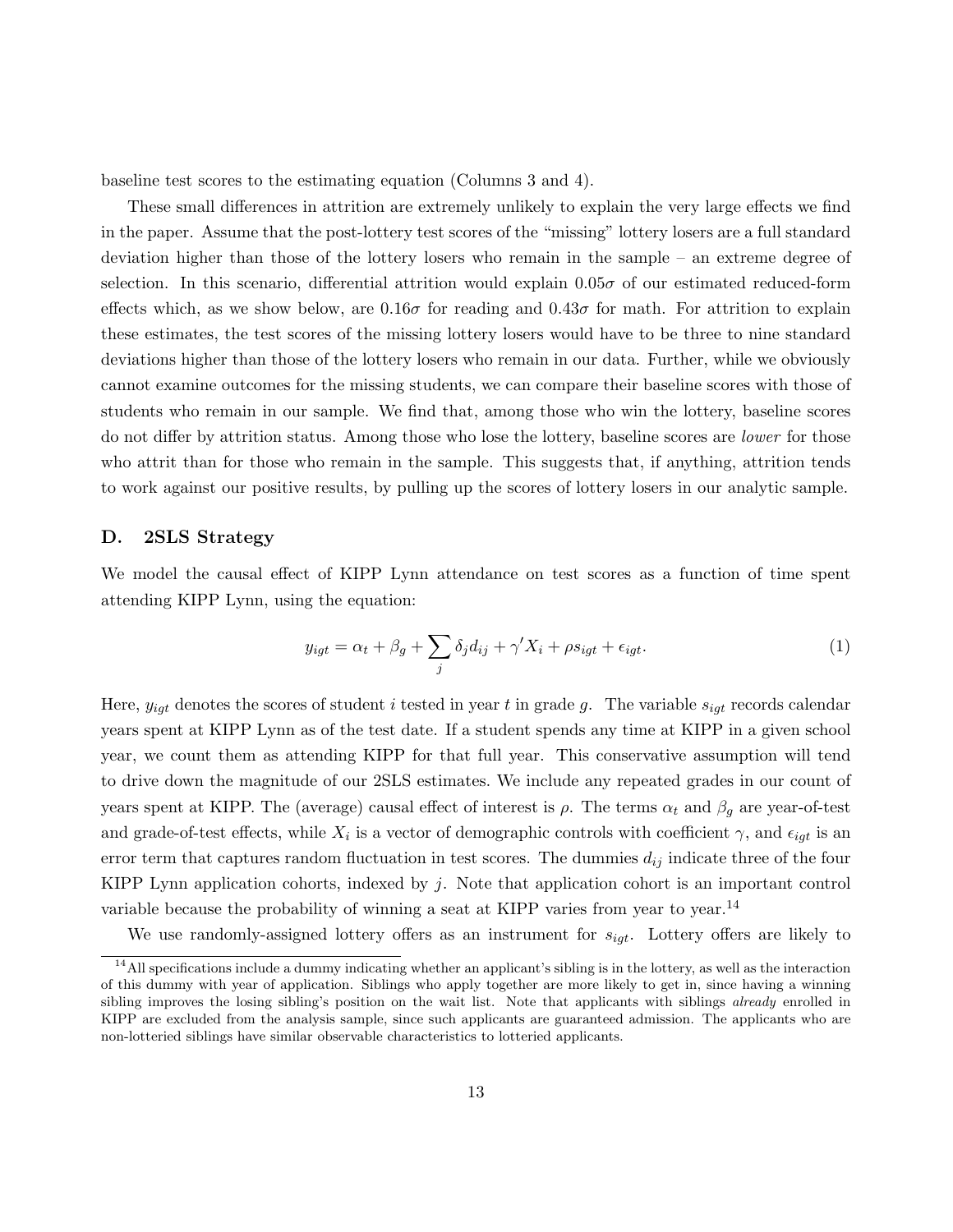satisfy the two classical conditions for a valid instrument: They must affect the amount of time spent at KIPP and be unrelated to unobserved factors that influence test scores. The first-stage equation can be written:

$$
s_{igt} = \lambda_t + \kappa_g + \sum_j \mu_j d_{ij} + \Gamma' X_i + \pi Z_i + \eta_{igt},\tag{2}
$$

where  $\lambda_t$  and  $\kappa_g$  are year-of-test and grade effects. The excluded instrument is the lottery-offer dummy  $Z_i$ , with first-stage effect  $\pi$ . Specifically,  $Z_i$  indicates students offered a seat at KIPP Lynn sometime between the lottery date for the relevant application cohort (usually in March) and the start of the following school year. These offers were determined by randomly-assigned lottery-sequence numbers. The reduced form generated by this two-equation system comes from substituting (2) for  $s_{iqt}$  in (1). The reduced-form effect is the coefficient on  $Z_i$  in a regression of  $y_{igt}$  on  $Z_i$  with the same controls and data structure as for equations (1) and (2). Because the model is just identified, 2SLS estimates of  $\rho$  are given by the ratio of reduced-form to first-stage coefficients.

### IV. Results

We begin by examining the first stage, which is the effect of winning the lottery on the number of years spent at KIPP Lynn. In a world with perfect lottery compliance, no late entry or grade repetition, no loss to follow-up, and cohorts of equal size, the first stage in our sample would be  $1.75^{15}$  In fact, the first stage is a little over 1.2 years (first column of Table 4). The interpretation of this estimate is that, at the time they sat for each MCAS test, lottery winners had spent an average of 1.2 years more at KIPP than lottery losers. The addition of demographic variables and baseline scores has almost no effect on the estimate.<sup>16</sup>

Lottery winners score about 0.4 standard deviations higher than losers in math. This reducedform estimate is reported in column (2) in the top half of Table 4. This result is robust to the inclusion of demographic controls and baseline scores. The reduced-form estimates for ELA, reported in the bottom half of the table, are more variable across specifications, ranging from  $0.12-0.18\sigma$  as the set of controls varies. This variation probably reflects the modest imbalance between winners and losers in the proportion LEP (documented in Table 1); we would expect LEP status to be more

<sup>&</sup>lt;sup>15</sup>We make this calculation as follows. The 2005 cohort contributes one score after one year (in  $5<sup>th</sup>$ grade), one after two years (in  $6^{th}$ grade), one after three years (in  $7^{th}$ grade), and one after four years (in  $8^{th}$ grade) for an average of 2.5 years in KIPP across grades. A similar calculation for the other cohorts, who are seen in fewer grades, produces 2.0 potential years in KIPP for the 2006 cohort, 1.5 potential years in KIPP for the 2007 cohort, and one potential year in KIPP for the 2008 cohort. The average of these is 1.75.

<sup>&</sup>lt;sup>16</sup>We report separate first stages for math and ELA because samples differ slightly by subject, since subjects are tested on different days.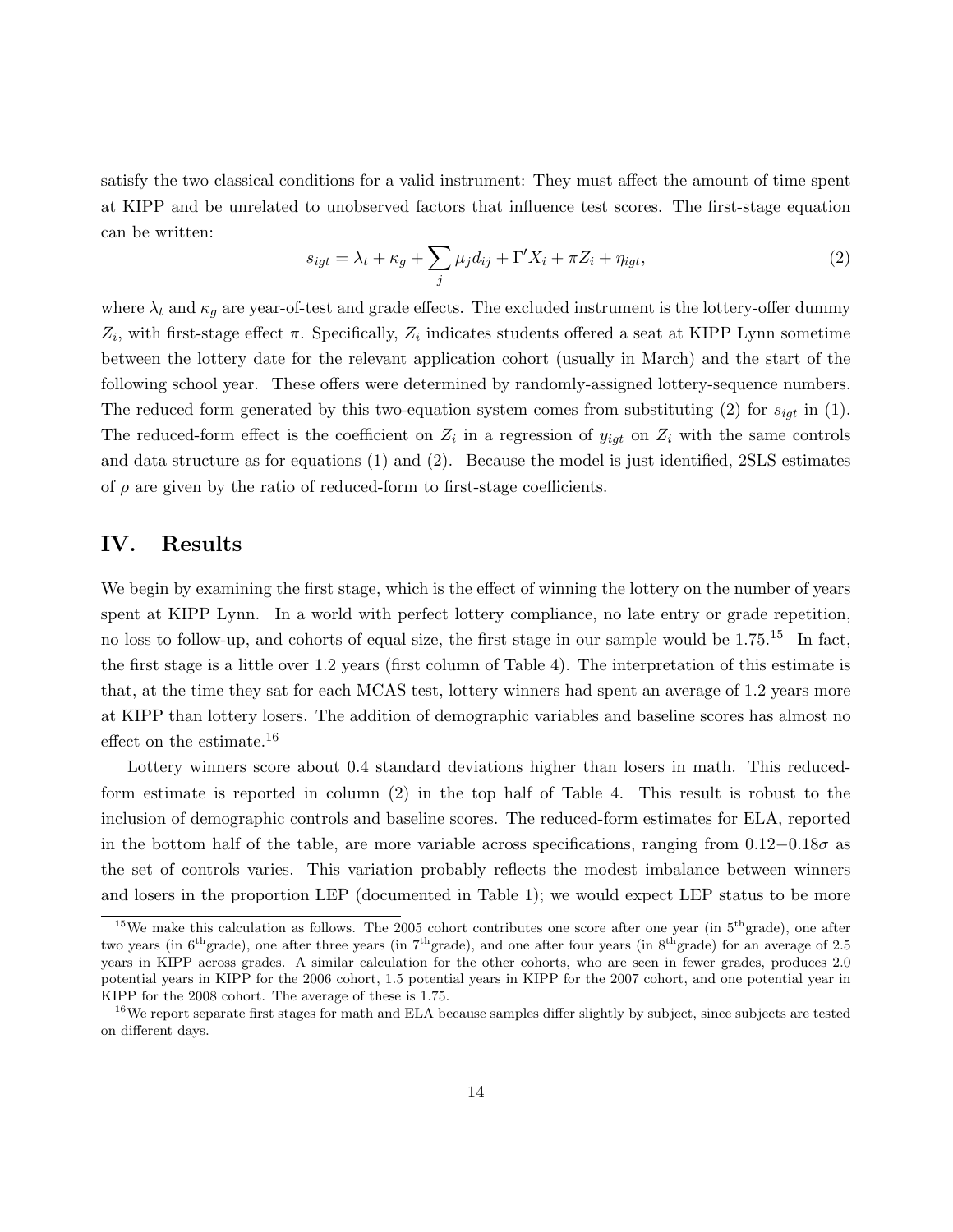strongly correlated with ELA scores than with math scores. The estimated effect on ELA is marginally significant in models with demographic and baseline score controls, which substantially increase the precision of the estimates.

Because the first-stage coefficients are over one, the 2SLS estimates are smaller than the reducedform estimates, though they also have a different interpretation. The 2SLS estimates imply that math scores increase by about  $0.35\sigma$  for each year at KIPP Lynn.<sup>17</sup> The more modest 2SLS estimates for ELA show per-year gains on the order of  $0.1 - 0.16\sigma$ . The most precise of these is  $0.13\sigma$ , estimated in models with demographic and baseline score controls (s.e.=0.058). These effects are remarkably similar to the middle school results in Abdulkadiro $\breve{\text{gl}}$ u *et al.* (forthcoming), which come from a larger sample of charter schools in Boston. Measured against Lynn's Hispanic-White score gaps of about  $0.5\sigma$  in math and  $0.6\sigma$  in ELA, both the math and ELA effects are substantial. Perhaps surprisingly, the OLS estimates of math effects reported in column (4) of Table 4 are close to the corresponding 2SLS estimates, though the OLS estimates of ELA effects are a little larger. The similarity of OLS and 2SLS estimates (and the fact that the OLS estimates are insensitive to controls) suggests that in the sample of KIPP Lynn applicants selection bias is minor.<sup>18</sup>

We noted above that the match rate from KIPP Lynn lottery records to SIMS data was almost perfect among students who attended a Lynn public school at baseline. Also significant for our analysis, baseline covariates are almost perfectly balanced across lottery status in this subsample. Therefore, as a robustness check, we report results for the sample of applicants who attended an LPS school at the time they applied. These estimates, shown in columns (5) and (6) of Table 4, are nearly identical to the estimates obtained from the larger sample, but are slightly less precise. This set of results bolsters our confidence that the full-sample results are not driven by differences in match rates or the small differences in covariates between winners and losers that were detected in Table 1.

To provide a sense of whether the KIPP Lynn treatment effect has been increasing over time, Figure 1 plots reduced-form estimates by cohort and grade. The plots start in fourth grade in order to document any baseline differences.<sup>19</sup> Not surprisingly, treatment effects estimated at this level of disaggregation are fairly noisy and few are individually significant. On the other hand, the math results appear to have increased somewhat for more recent applicant cohorts, while the evolution

<sup>&</sup>lt;sup>17</sup>As noted by Angrist and Imbens (1995), if the effects of KIPP Lynn are nonlinear in years attended, our 2SLS estimates can be interpreted as a weighted average of the effects of each year.

<sup>&</sup>lt;sup>18</sup>We also experimented with an alternative IV model where the instrument is the grade- and cohort-specific potential time in KIPP for winners. This is the first-stage specification used by Hoxby and Murarka (2009). The first stage in this case indicates that each potential year in KIPP causes about 0.7 actual years in KIPP, as shown in column (4) of Appendix Table A4. The corresponding 2SLS results, reported in column (6) of Table A4, are similar to the 2SLS estimates reported in Table 4.

<sup>&</sup>lt;sup>19</sup>The sample used to construct Figure 1 includes 4th grade applicants only. The reduced-form estimates plotted in the figure come from models that include demographic controls. The estimates are reported in Table A5.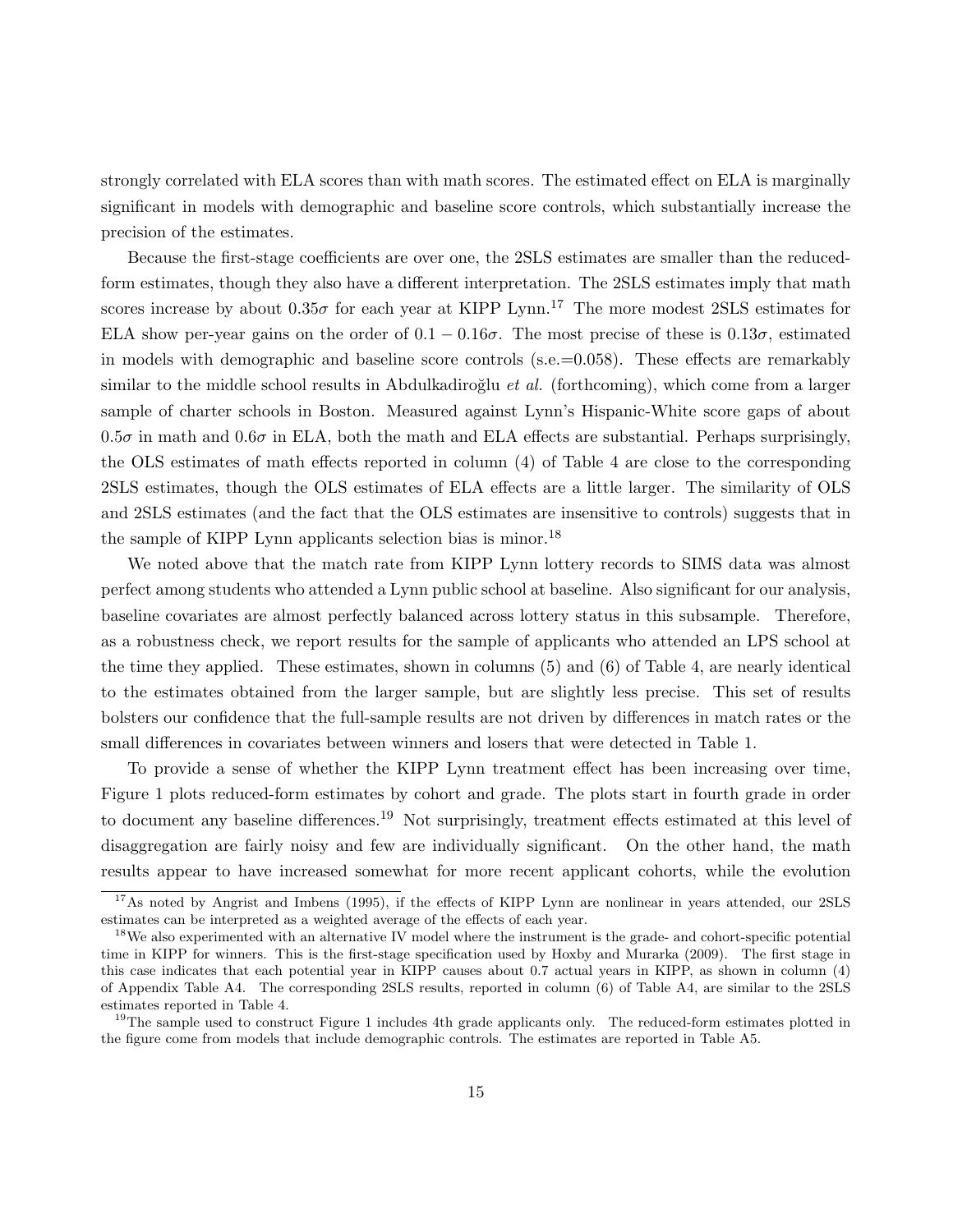through grades suggests a cumulative effect. Consistent with the smaller pooled estimates for ELA, the ELA estimates in the plot are mostly smaller than the math estimates and take longer to emerge. The math and ELA results both show an (insignificant) negative effect in 8th grade but this result comes from a single cohort - KIPP Lynn's second, admitted in 2005 - for which the first stage is also relatively small. Overall, these figures suggest that KIPP Lynn's achievement effects are cumulative through grades and increasing across cohorts since the school first opened in 2004.

### A. Variation in the Effect of KIPP across Subgroups

KIPP Lynn serves more LEP and special education students than the typical charter school in the Northeast, and therefore offers a unique opportunity to look at the effects of charter attendance on these important subgroups. The first four columns of Table 5 show that math gains are somewhat larger for LEP and special education students than among other students. By contrast, reading gains are markedly larger for students in these groups. In fact, the moderate reading gains found earlier in Table 4  $(0.12\sigma)$  appear to be driven almost entirely by very large gains among LEP students (roughly  $(0.4\sigma)$  and special education students (roughly  $(0.3\sigma)$ <sup>20</sup>

Table 5 also shows separate results for boys and girls. Nationwide, boys lag behind girls on standardized tests, especially in reading and particularly among Blacks and Hispanics.<sup>21</sup> Boys are also more likely to be classified as needing special education services; among Massachusetts 4th graders, 23 percent of boys receive special education services, compared to 13 percent of girls. These gender differences are similar for students at KIPP Lynn. Estimates by gender show math effects that are about the same for boys and girls, as can be seen in columns (5) and (6) of Table 5. On the other hand, consistent with the higher proportion of male special needs students and the results reported here showing larger reading effects in the special education subgroup, the effect of KIPP Lynn attendance on boys' ELA scores is considerably larger than the effect for girls  $(0.15\sigma \text{ vs. } 0.06\sigma \text{ in models with})$ baseline scores).

### B. Effects by Baseline Achievement

As noted in the introduction, charter skeptics have argued that even if relatively motivated and able students benefit from charter school attendance, weaker students lose out. If this depiction is accurate, then we might expect KIPP to have benefits that are larger or perhaps even exclusively apparent for those low-income children who are at the upper end of the distribution of academic ability. We explore

 $^{20}$ Surprisingly, given the difference in effects by LEP status, we find that results are similar for Hispanics and non-Hispanics (see Angrist, et al. 2010 for details).

<sup>&</sup>lt;sup>21</sup>See Lee, Grigg and Donahue  $(2007)$  and Figure 3 in Mead  $(2006)$ .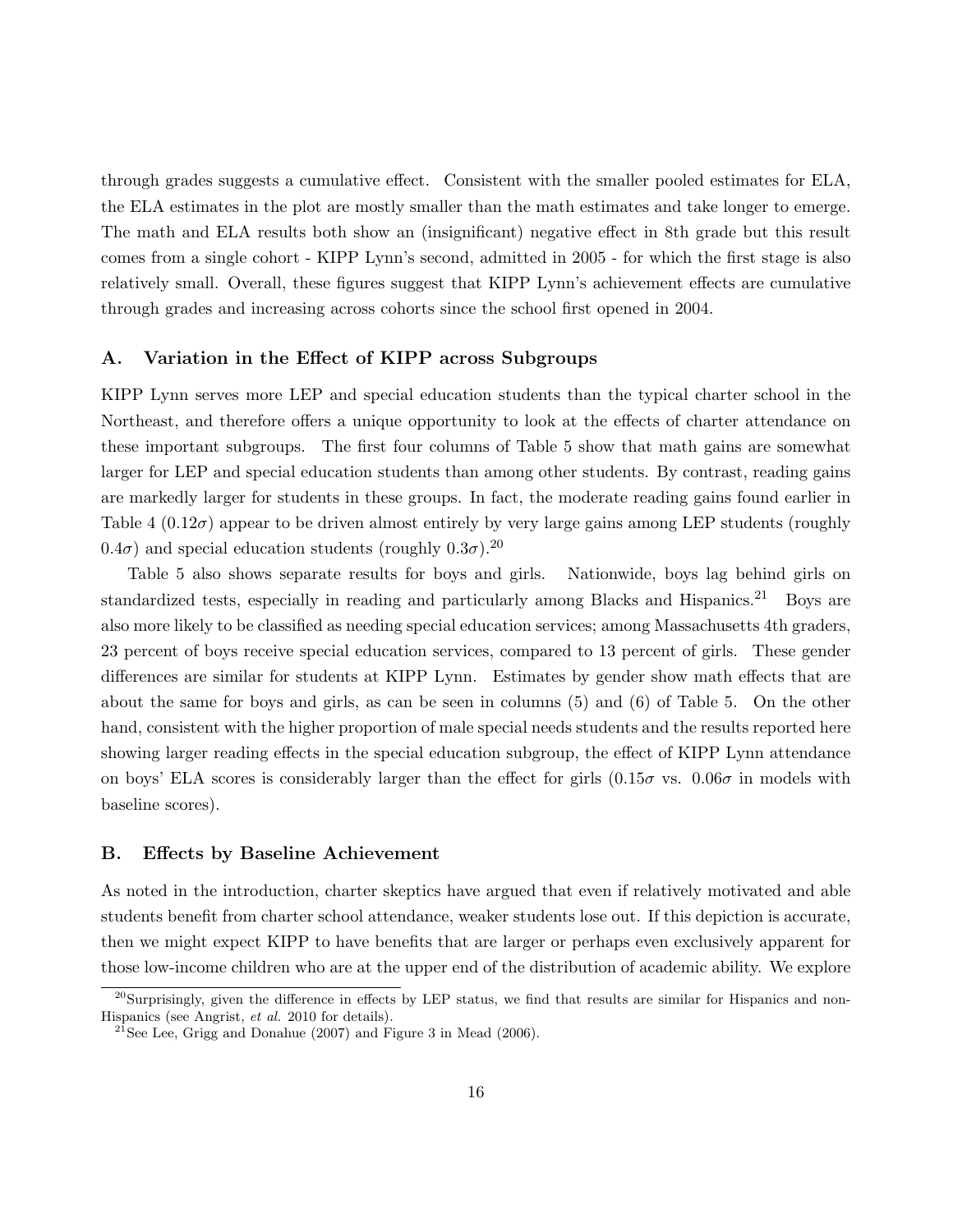this type of treatment effect heterogeneity by adding the interaction of baseline (4th grade) scores with years spent at KIPP Lynn to our 2SLS model. The interaction terms are identified in these models by adding an interaction between baseline scores and the lottery offer dummy variable  $(Z_i$  in equation 2) to the list of excluded instruments. The interaction terms in these models are normalized so that the main effect of years spent at KIPP reflects the impact of time in KIPP evaluated at the mean of the baseline score distribution. The results of estimation with interaction terms, reported in columns (7-8) of Table 5, suggest that KIPP Lynn raises achievement more for weaker students. Specifically, the reading results indicate that children with baseline reading scores half a standard deviation below the KIPP applicant mean get an additional reading boost of about  $0.08\sigma$  (=-0.5  $*$ -0.167) from each year spent at KIPP, compared to a student whose baseline scores are at the mean. This translates into annual reading gains of  $0.16\sigma$  per year for the average child at KIPP Lynn (who enters with reading scores  $0.4\sigma$  below the Massachusetts mean) and annual gains of  $0.24\sigma$  for a child entering half a standard deviation behind her KIPP classmates (that is,  $0.9\sigma$  below the Massachusetts mean). Students who enter with the weakest math scores also see a larger math achievement gain from their time at KIPP. The typical KIPP Lynn student experiences math gains of  $0.38\sigma$  per year, while a student who starts out half a standard deviation behind her KIPP peers realizes annual gains of  $0.43\sigma$ .

We also looked at the impact of KIPP attendance on the distribution of students across the MCAS proficiency categories that Massachusetts uses to determine whether schools are meeting the AYP standards laid out in federal NCLB legislation. Massachusetts classifies raw MCAS scores in four mutually exclusive categories: Advanced, Proficient, Needs Improvement, and Warning. Under current NCLB provisions, a school is designated as meeting the AYP standard if the school's average score, as well as the average score among various subgroups, falls into the Proficient or Advanced categories. MCAS categories therefore give a simple and policy-relevant picture of the effects of KIPP attendance on the distribution of MCAS scores.

The first row of Table 6 shows the effect of a year spent at KIPP Lynn on the probability a student's score lands him or her in one of the four MCAS categories for math scores. Each year at KIPP is estimated to reduce the probability of falling into the Warning category by ten percentage points, while the probability of performing at an Advanced level rises by ten percentage points. There are no detectable effects in the middle categories. This pattern most likely reflects an across-theboard rightward shift in the distribution of math achievement (since few students are likely to jump all the way from the lowest to the highest category). In contrast, the ELA results show about a 6 point movement away from the Warning group into the Needs Improvement category, with no other change. While the score gains generated by KIPP Lynn are clearly broader for math than for ELA,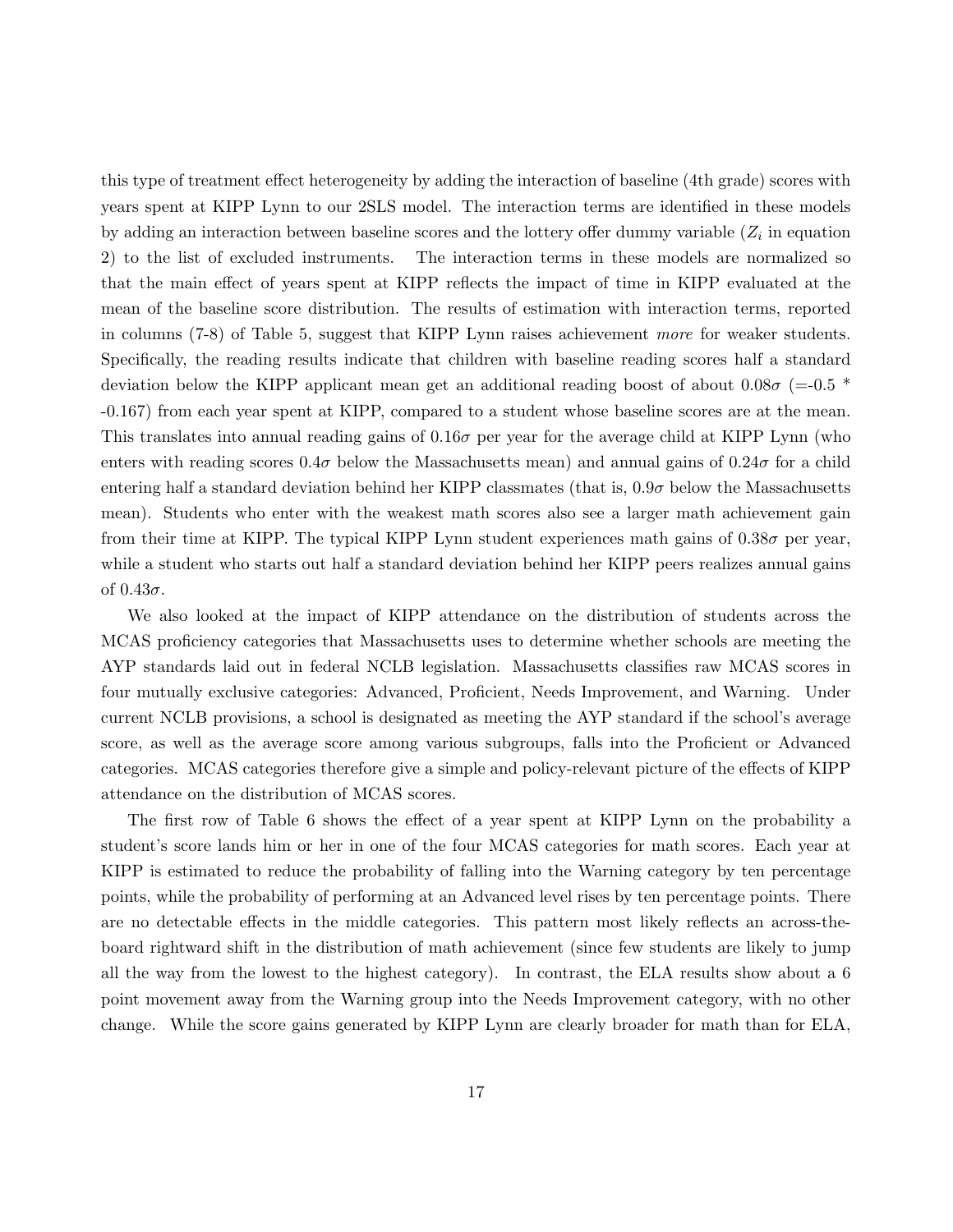it's noteworthy that achievement gains in both subjects reflect a shift out of the lowest group.

This conclusion is reinforced by Panel B of Table 6, which reports effects estimated separately for students from each quartile of the baseline (fourth-grade) score distribution in our sample. The estimates in Panel B show positive and significant effects in all baseline score quartiles for math. In contrast, the only significant ELA effect is for students with the lowest baseline scores. The results in this section show that KIPP Lynn raises the achievement of minority students who start from a very low baseline (the fourth grade scores of KIPP applicants in the lowest baseline quartile are roughly one standard deviation below the Massachusetts average). The results are therefore quite relevant to policy-makers interested in reducing achievement gaps.

### C. Are the Results Driven by School Switching?

Can the positive effects reported here be explained by high rates of exit from KIPP? This question is motivated in part by evidence that KIPP schools in the San Francisco area experience high rates of exit, though it is not clear whether these rates are out of line with those in the host public school districts (Woodworth, *et al.*, 2008). It's worth noting in this context that our lottery-based estimation procedure focuses on score differences between winners and losers (i.e., the reduced form effect of winning the lottery) without regard to whether the winners remain in KIPP. Movements out of KIPP by lottery winners therefore reduce the lottery first stage, while leaving the causal interpretation of the IV estimates uncompromised even if the weakest or least motivated KIPP students switch out. On the other hand, if the score gains generated by KIPP come in part from a small but highly motivated group that remains in the school after winning the lottery, while weaker or less-motivated students wash out, selective switching may have a beneficial peer effect that augments effects for those who remain. High exit rates from KIPP might also limit the external validity of our estimates for a broader and perhaps less motivated population.

Our school switching analysis uses the same empirical framework as that used to investigate attrition in Table 3, but the dependent variable in this case indicates whether a KIPP applicant changed schools between grades five and eight. These results, reported in the first column of Table 7, show that KIPP Lynn lottery winners were much *less likely* to change schools than those who lost the lottery. As can be seen in column (2), this difference (and the overall high mean switch rate) can be explained by the fact that KIPP Lynn students stay at KIPP in the transition from 5th to 6th grade, when LPS students move from elementary to middle school. Excluding the transition from 5th to 6th grade, the results show no difference in switching between lottery winners and losers, as can be seen in the last column of Table 7. This implies that KIPP students are no more likely to change middle schools than their LPS peers (in this case, the mean switch rate for both groups is only about 0.08).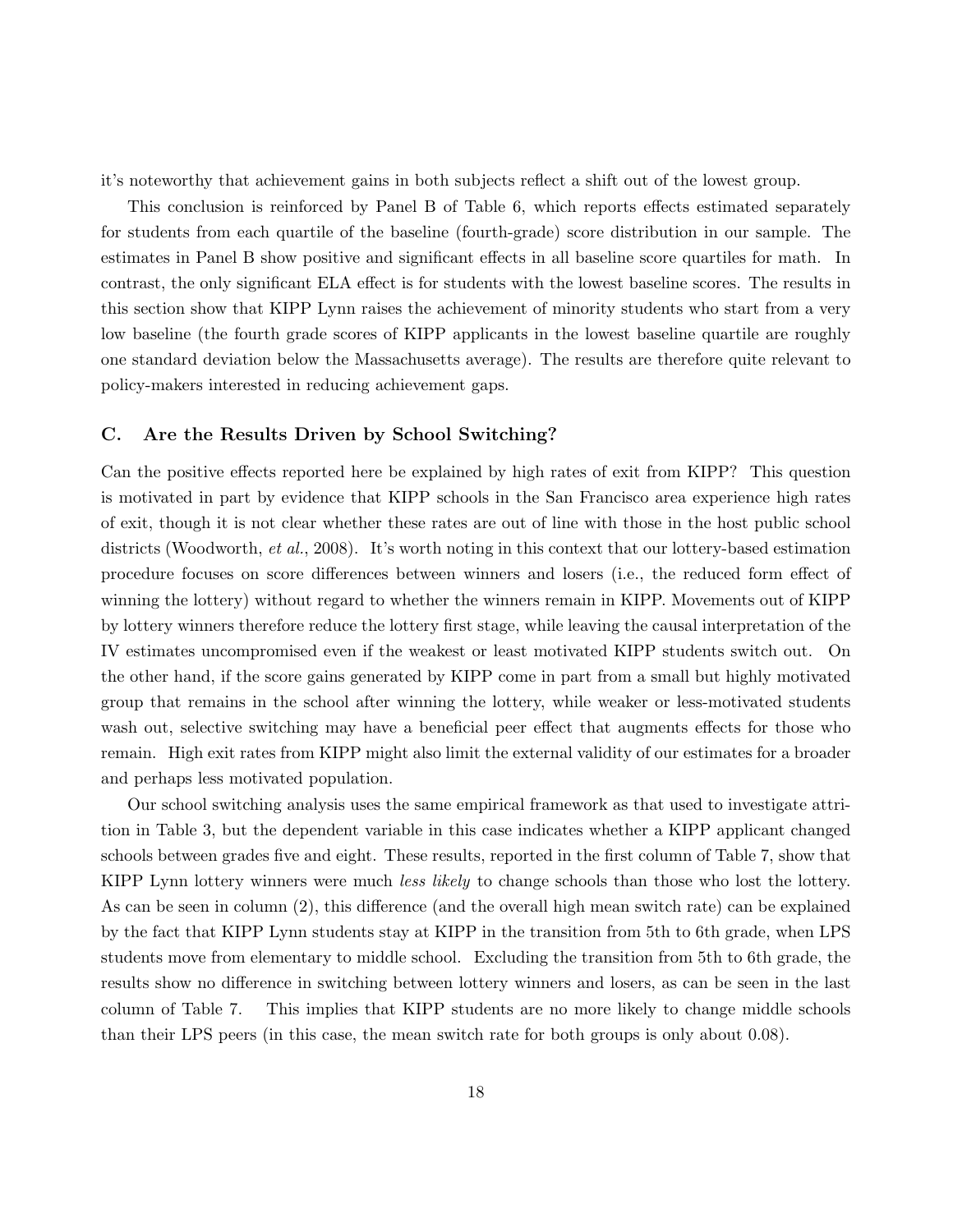### V. Concluding Comments

KIPP is a large and growing charter management organization that exemplifies the No Excuses approach to public education. The lottery-based estimates reported here suggest that New England's only KIPP school - KIPP Lynn - has generated substantial score gains for KIPP students, especially those with limited English proficiency, low baseline scores, or in special education. Reading gains are realized almost exclusively by special education and limited English proficiency students. Male and female students appear to have experienced similar achievement gains in math, but reading gains are much stronger for boys. Finally, an analysis of effects on MCAS performance categories shows that KIPP lifts students out of the lowest performance category in both math and ELA. These results suggest that the lowest achievers benefit the most from KIPP attendance. A recent charter study concludes that newly opened charter schools do worse than traditional public schools, with effects that tend to improve as schools age (Zimmer, *et al.*, 2009). It's therefore worth noting that the results reported here are from the first few cohorts to attend KIPP Lynn.

A natural question in this context is how general the lessons learned from a single school can be. Every school has unique features and charter schools are especially diverse, ranging from the highly structured and in many ways quite traditional school environment typical of KIPP to Ohio's virtual charter schools using technology to deliver education to students in their homes. We see the experiences of KIPP Lynn not as definitive for charters as a whole, but rather as revealing important possibilities. Because KIPP Lynn implements the key policies of the highly standardized KIPP model, the estimates reported here are likely to be informative about the effects of KIPP schools at other locations. Our findings suggest the major elements of this replicable schooling model produce substantial achievement gains overall, and especially large gains for relatively weak students and those with special needs.

The results for KIPP Lynn are also relevant to the debate over the proper balance between investment in schools and other community services in policies designed to reduce achievement gaps. A premise of the U.S. Department of Education's recent Promise Neighborhoods Initiative is that achievement gains are more likely when school reform is combined with social, educational, and health support for children from birth to college. An influential proponent of this community-based reform effort is Canada (2010). Others, however, have argued that, at least as far as achievement goes, schools alone may be enough (Curto, Fryer, and Howard, 2010; Dobbie and Fryer, 2009; Whitehurst and Croft, 2010). Our results are consistent with this latter view since KIPP Lynn students receive non-school services typical of those received by children in any urban district.

Would we expect to see similar gains were all schools to adopt the KIPP model? Our estimates show that KIPP has heterogeneous effects, and may have little impact on middle-class children, or on those whose parents are college educated. Moreover, our estimates are relevant for the set of students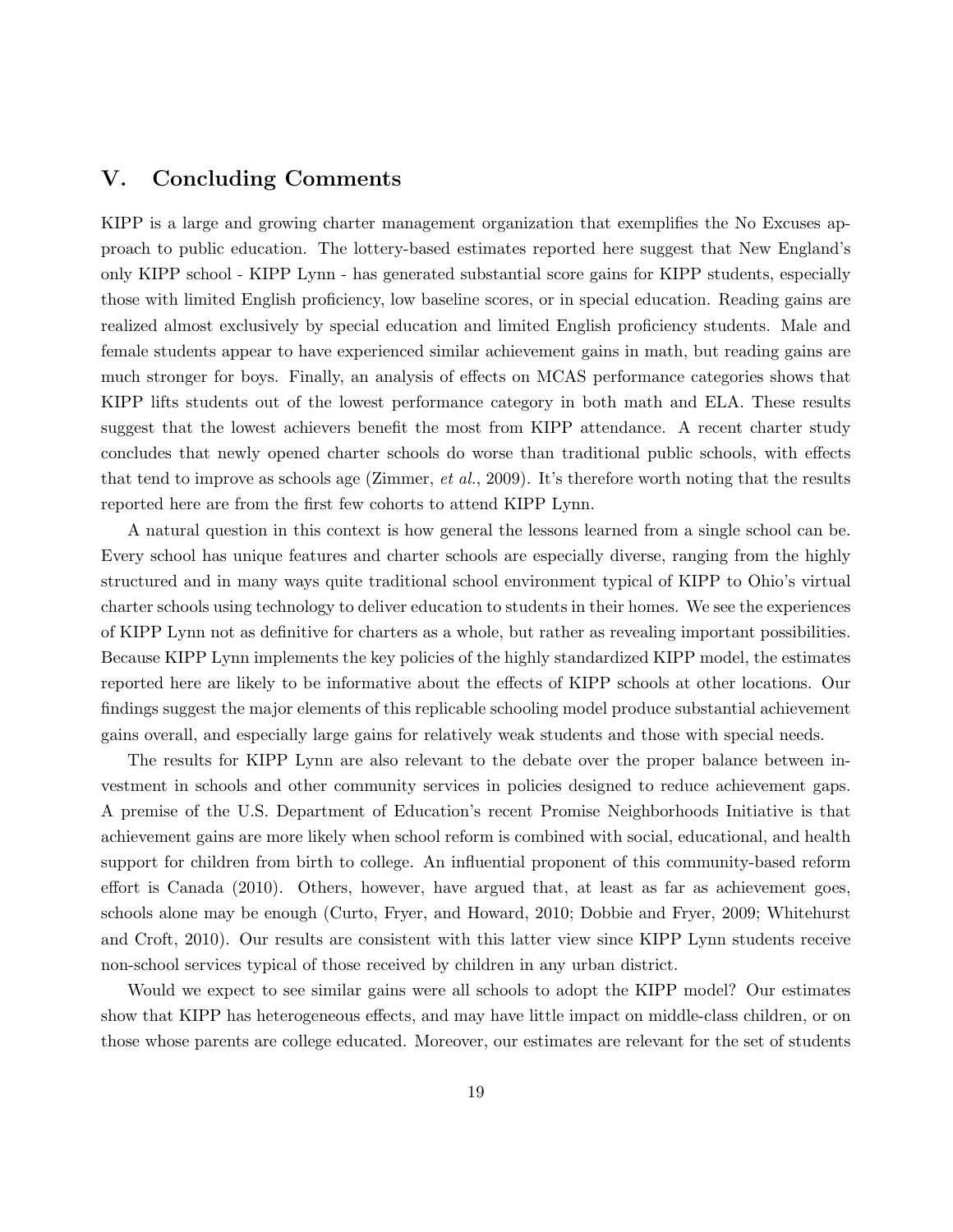who apply to KIPP; effects may be different for students not interested in attending. The general equilibrium effects of KIPP might also differ from partial equilibrium estimates. In particular, the supply of principals and teachers who can execute the KIPP model may be limited. Indeed, KIPP cites the supply of trained principals and teachers as a constraint on growth (Childress and Marino, 2007). To loosen this constraint, KIPP New York has partnered with the Teacher YOU program at Hunter College to design a teacher preparation program that leads to certification and a masters' degree in education (Childress and Marino, 2007). It remains to be seen, however, whether new KIPP schools will be as successful as the one studied here.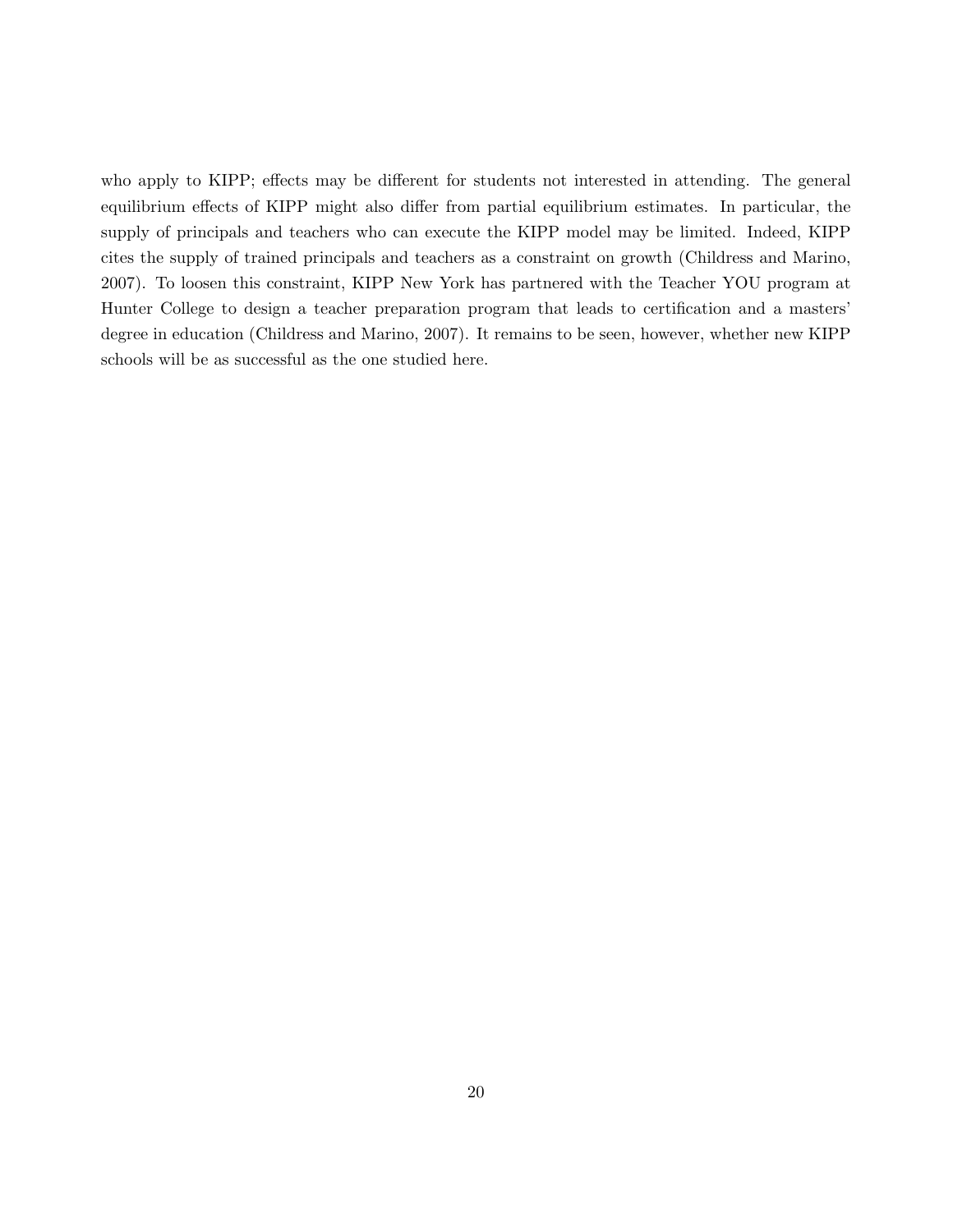|                              |                            |                          | Table 1: Descriptive Statistics and Covariate Balance |             |                            |
|------------------------------|----------------------------|--------------------------|-------------------------------------------------------|-------------|----------------------------|
|                              |                            | Means                    |                                                       |             | <b>Balance regressions</b> |
|                              | Lynn Public 5th<br>graders | KIPP Lynn 5th<br>graders |                                                       | No controls | Demographic<br>controls    |
|                              | (1)                        | (2)                      | (3)                                                   | (4)         | (5)                        |
| Hispanic                     | 0.418                      | 0.565                    | 0.538                                                 | $-0.052$    | $\overline{\phantom{a}}$   |
|                              |                            |                          |                                                       | (0.053)     |                            |
| <b>Black</b>                 | 0.173                      | 0.235                    | 0.256                                                 | 0.033       | $\qquad \qquad -$          |
|                              |                            |                          |                                                       | (0.044)     |                            |
| White                        | 0.296                      | 0.168                    | 0.179                                                 | $-0.017$    | $\overline{\phantom{a}}$   |
|                              |                            |                          |                                                       | (0.040)     |                            |
| Asian                        | 0.108                      | 0.021                    | 0.022                                                 | $0.028*$    |                            |
|                              |                            |                          |                                                       | (0.015)     |                            |
| Female                       | 0.480                      | 0.474                    | 0.489                                                 | $-0.002$    |                            |
|                              |                            |                          |                                                       | (0.054)     |                            |
| Free/reduced price lunch     | 0.770                      | 0.842                    | 0.825                                                 | $-0.031$    |                            |
|                              |                            |                          |                                                       | (0.041)     |                            |
| <b>Special Education</b>     | 0.185                      | 0.189                    | 0.200                                                 | $-0.009$    | $\overline{a}$             |
|                              |                            |                          |                                                       | (0.043)     |                            |
| Limited English Proficiency  | 0.221                      | 0.172                    | 0.206                                                 | $-0.074$    |                            |
|                              |                            |                          |                                                       | (0.047)     |                            |
| <b>Baseline Math Score</b>   | $-0.307$                   | $-0.336$                 | $-0.389$                                              | 0.097       | 0.034                      |
|                              |                            |                          |                                                       | (0.114)     | (0.107)                    |
| <b>Baseline Verbal Score</b> | $-0.356$                   | $-0.399$                 | $-0.443$                                              | 0.039       | $-0.036$                   |
|                              |                            |                          |                                                       | (0.119)     | (0.105)                    |
| F-value from joint test      |                            |                          |                                                       | 0.814       | 0.184                      |
| p-value from F-test          |                            |                          |                                                       | 0.615       | 0.832                      |
| N for demographics           | 3964                       | 285                      | 446                                                   | 446         | 446                        |
| N for baseline Math          | 3808                       | 284                      | 435                                                   | 435         | 435                        |
| N for baseline ELA           | 3805                       | 284                      | 436                                                   | 436         | 436                        |

Notes: Columns (1), (2), and (3) report means of the variable indicated in each row. Column (1) reports 4th grade means for students that attended 5th grade in Lynn public schools in Fall 2005-2008. Column (2) reports 4th grade means for all students who attended KIPP Academy Lynn in these years, and column (3) reports 4th grade means for lottery applicants to KIPP Academy Lynn over the same period. The sample for columns (3)-(5) is restricted to randomized applicants with baseline demographics and excludes students who had completed 6th or 7th grade prior to applying. Column (4) reports coefficients from regressions of the variable indicated in each row on an indicator variable equal to one if the student won the lottery. These regressions include dummies for year of application and application grade and exclude students with sibling priority and those without baseline demographics. Column (5) adds all of the demographic controls to the regressions for baseline scores. F-tests are for the null hypothesis that the coefficients on winning the lottery in all regressions are equal to zero. These tests statistics are calculated for the subsample that has non-missing values for all variables tested.

\* significant at 10%; \*\* significant at 5%; \*\*\* significant at 1%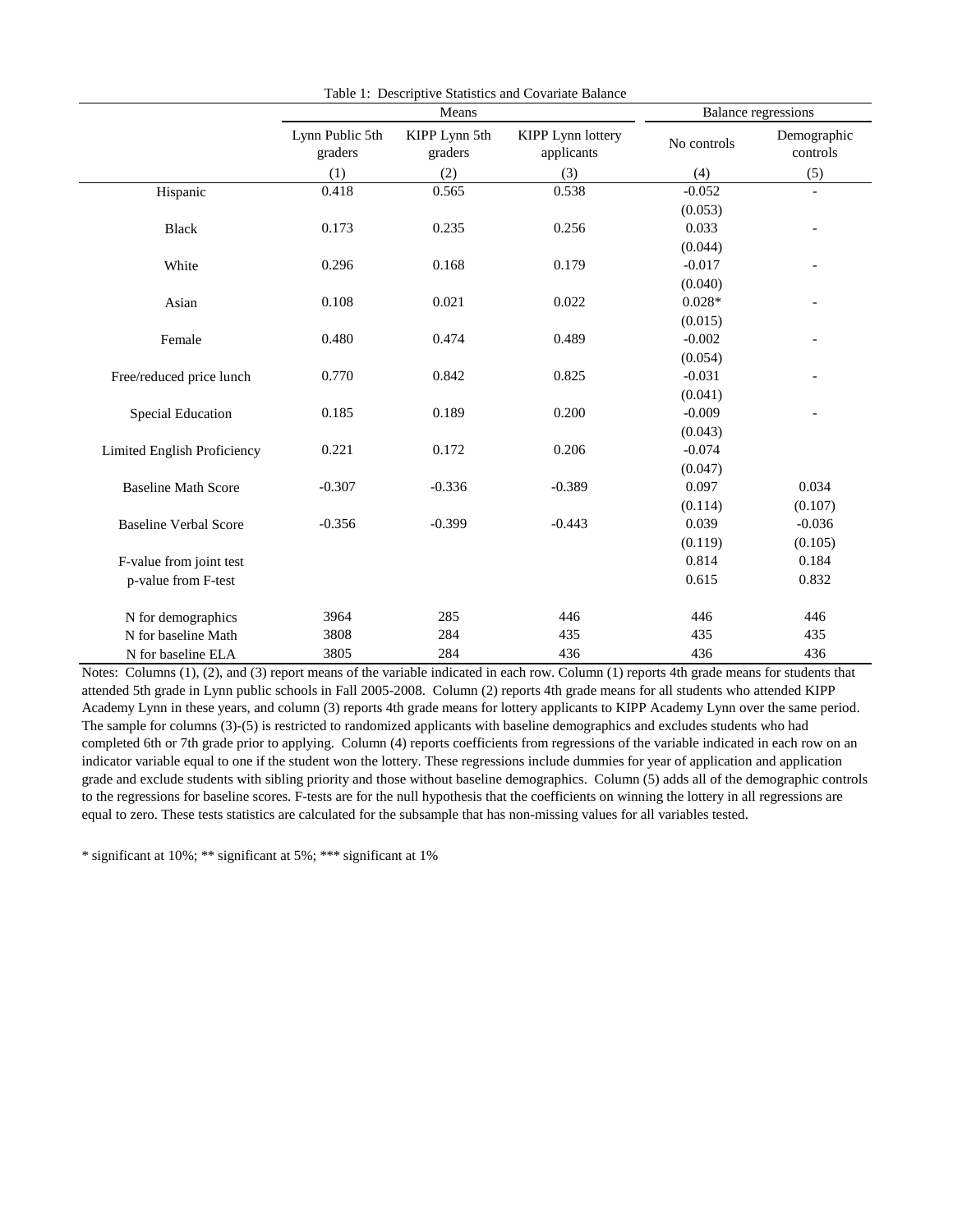| Lottery Cohort<br>[1] | Calendar years<br>observed<br>(2) | Grades observed<br>(3) | Number of<br>applicants<br>(4) | Number of<br>applicants in lottery<br>sample<br>(5) | Percent offered<br>(6) | Percent attended | Average years at<br>KAL (winners)<br>(8) |
|-----------------------|-----------------------------------|------------------------|--------------------------------|-----------------------------------------------------|------------------------|------------------|------------------------------------------|
| 2005-2006             | 2006-2009                         | $5 - 8$                | 138                            | 106                                                 | 0.925                  | 0.670            | 2.56                                     |
| 2006-2007             | 2007-2009                         | $5 - 7$                | 117                            | 86                                                  | 0.674                  | 0.535            | 2.29                                     |
| 2007-2008             | 2008-2009                         | $5 - 6$                | 167                            | 118                                                 | 0.627                  | 0.534            | 1.68                                     |
| 2008-2009             | 2009                              |                        | 207                            | 136                                                 | 0.537                  | 0.397            | 0.70                                     |
| All cohorts           | 2006-2009                         | $5 - 8$                | 629                            | 446                                                 | 0.679                  | 0.525            | 1.85                                     |

Table 2: KIPP Academy Lynn Lotteries

Notes: This table reports characteristics of the four lotteries conducted at KIPP Academy Lynn from 2005 to 2008. Column (2) reports the calendar years (Spring) in which test scores are observed for applicants in each lottery cohort, and column (3) reports the corresponding outcome grades. Column (4) gives the total number of applicants in each year, and column (5) gives the number of applicants in the lottery sample, which excludes sibling applicants, late applicants, repeat applicants, applicants without baseline demographics, applicants who could not be matched to the MCAS data, and applicants who had completed 6th or 7th grade prior to the lottery. Columns (6)-(8) give summary statistics for the lottery sample.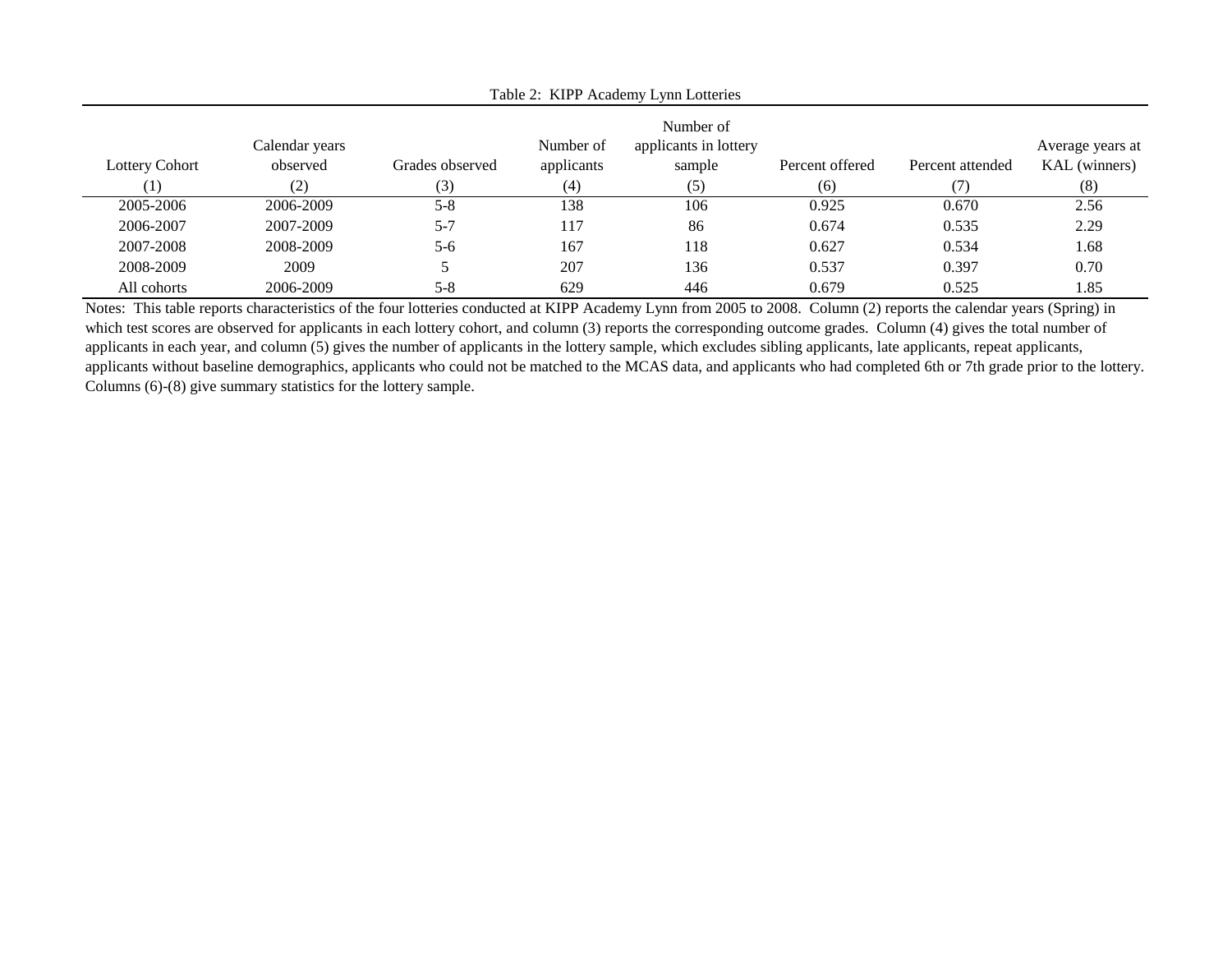|            |                                               | Differential follow-up (winner - loser) |              |                                     |  |  |  |
|------------|-----------------------------------------------|-----------------------------------------|--------------|-------------------------------------|--|--|--|
|            | Proportion of non-offered<br>with MCAS scores | Basic controls                          | Demographics | Demographics and<br>baseline scores |  |  |  |
| Subject    | (1)                                           | (2)                                     | (3)          | (4)                                 |  |  |  |
| Math       | 0.851                                         | 0.050                                   | 0.035        | 0.039                               |  |  |  |
|            |                                               | (0.032)                                 | (0.031)      | (0.030)                             |  |  |  |
|            |                                               | 948                                     | 948          | 934                                 |  |  |  |
| <b>ELA</b> | 0.855                                         | 0.041                                   | 0.025        | 0.036                               |  |  |  |
|            |                                               | (0.033)                                 | (0.032)      | (0.031)                             |  |  |  |
|            |                                               | 948                                     | 948          | 935                                 |  |  |  |

Table 3: Attrition

Notes: Column (1) reports the fraction of test scores found for non-offered students. Columns (2)-(4) report coefficients from regressions of an indicator variable equal to one if the outcome test score is non-missing on an indicator variable equal to one if the student won the lottery. Grades are pooled, and all regressions include grade dummies. The regression in column (2) includes dummies for outcome grade, year of baseline, application grade, and year of application interacted with a contemporaneous sibling applicant dummy. Column (3) adds demographic variables, and column (4) adds baseline test scores. Samples are restricted to cohorts for which we should observe follow-up scores. Robust standard errors (clustered at the student level) are reported in parentheses.

\* significant at 10%; \*\* significant at 5%; \*\*\* significant at 1%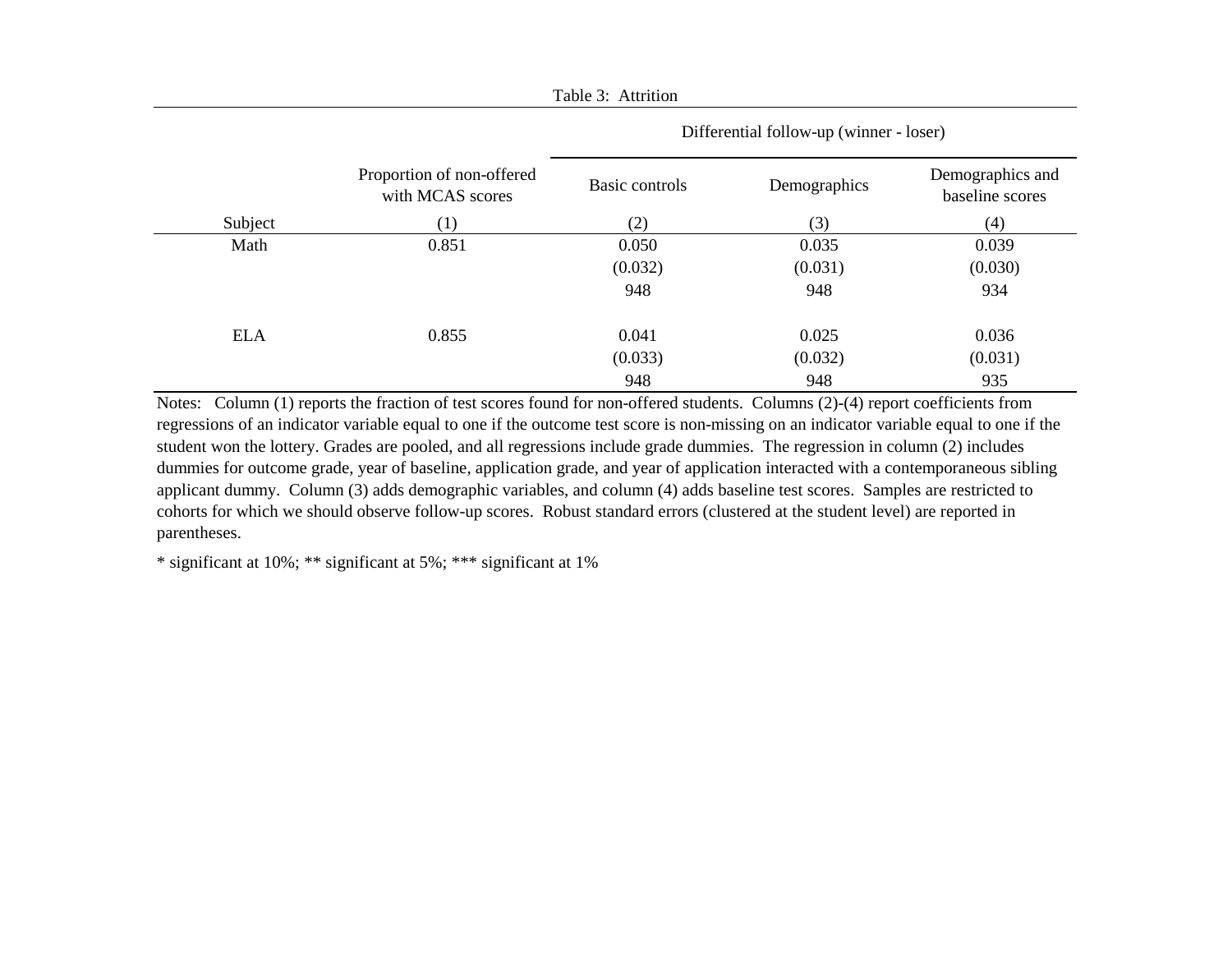|            |                        |                    | Table 4: Lottery Results |            |                                 |            |            |
|------------|------------------------|--------------------|--------------------------|------------|---------------------------------|------------|------------|
|            |                        |                    | all applicants           |            | Lynn public schools at baseline |            |            |
|            |                        | <b>First Stage</b> | <b>Reduced Form</b>      | 2SLS       | <b>OLS</b>                      | 2SLS       | <b>OLS</b> |
| Subject    | Controls               | (1)                | (2)                      | (3)        | (4)                             | (5)        | (6)        |
| Math       | <b>Basic</b>           | 1.218***           | $0.437***$               | $0.359***$ | $0.301***$                      | $0.352***$ | $0.304***$ |
|            |                        | (0.065)            | (0.117)                  | (0.096)    | (0.048)                         | (0.110)    | (0.054)    |
|            |                        | 842                | 842                      | 842        | 842                             | 683        | 683        |
|            | Demographics           | $1.225***$         | $0.399***$               | $0.325***$ | $0.312***$                      | $0.324***$ | $0.332***$ |
|            |                        | (0.067)            | (0.106)                  | (0.084)    | (0.041)                         | (0.099)    | (0.046)    |
|            |                        | 842                | 842                      | 842        | 842                             | 683        | 683        |
|            | Demographics &         | $1.221***$         | $0.430***$               | $0.352***$ | $0.314***$                      | $0.352***$ | $0.344***$ |
|            | <b>Baseline Scores</b> | (0.068)            | (0.067)                  | (0.053)    | (0.032)                         | (0.064)    | (0.038)    |
|            |                        | 833                | 833                      | 833        | 833                             | 675        | 675        |
| <b>ELA</b> | <b>Basic</b>           | 1.218***           | 0.189                    | 0.155      | $0.169***$                      | $0.224*$   | $0.166***$ |
|            |                        | (0.065)            | (0.118)                  | (0.096)    | (0.049)                         | (0.115)    | (0.057)    |
|            |                        | 843                | 843                      | 843        | 843                             | 684        | 684        |
|            | Demographics           | $1.228***$         | 0.124                    | 0.101      | $0.170***$                      | $0.159*$   | $0.179***$ |
|            |                        | (0.068)            | (0.098)                  | (0.078)    | (0.041)                         | (0.092)    | (0.046)    |
|            |                        | 843                | 843                      | 843        | 843                             | 684        | 684        |
|            | Demographics &         | $1.228***$         | $0.164**$                | $0.133**$  | $0.174***$                      | $0.150**$  | $0.185***$ |
|            | <b>Baseline Scores</b> | (0.068)            | (0.073)                  | (0.059)    | (0.031)                         | (0.069)    | (0.036)    |
|            |                        | 833                | 833                      | 833        | 833                             | 677        | 677        |

Notes: This table reports the coefficients from regressions of test scores on years spent at KIPP Academy Lynn. The sample uses students who applied to KIPP Lynn between 2005 and 2008. It is restricted to students with baseline demographic characteristics and excludes applicants with sibling priority. Grades are pooled, and all regressions include grade dummies. All regressions also include year of test dummies, year of application dummies interacted with a contemporaneous sibling applicant dummy, and grade of application dummies. Some regressions add demographic controls, which include dummies for female, black, hispanic, asian, other race, special education, limited english proficiency, free/reduced price lunch, and a female\*minority interaction. Columns (1)-(3) report the first stage, reduced form, and 2SLS coefficients from instrumenting years in KIPP Lynn using the lottery win/loss dummy. Column (4) reports the coefficients from OLS regressions of test scores on years in KIPP Lynn and controls. Columns (5) and (6) report 2SLS and OLS results using only students that indicated Lynn Public School attendance prior to the lottery on their KIPP Lynn applications. Robust standard errors (clustered at the student level) are reported in parentheses.

\* significant at 10%; \*\* significant at 5%; \*\*\* significant at 1%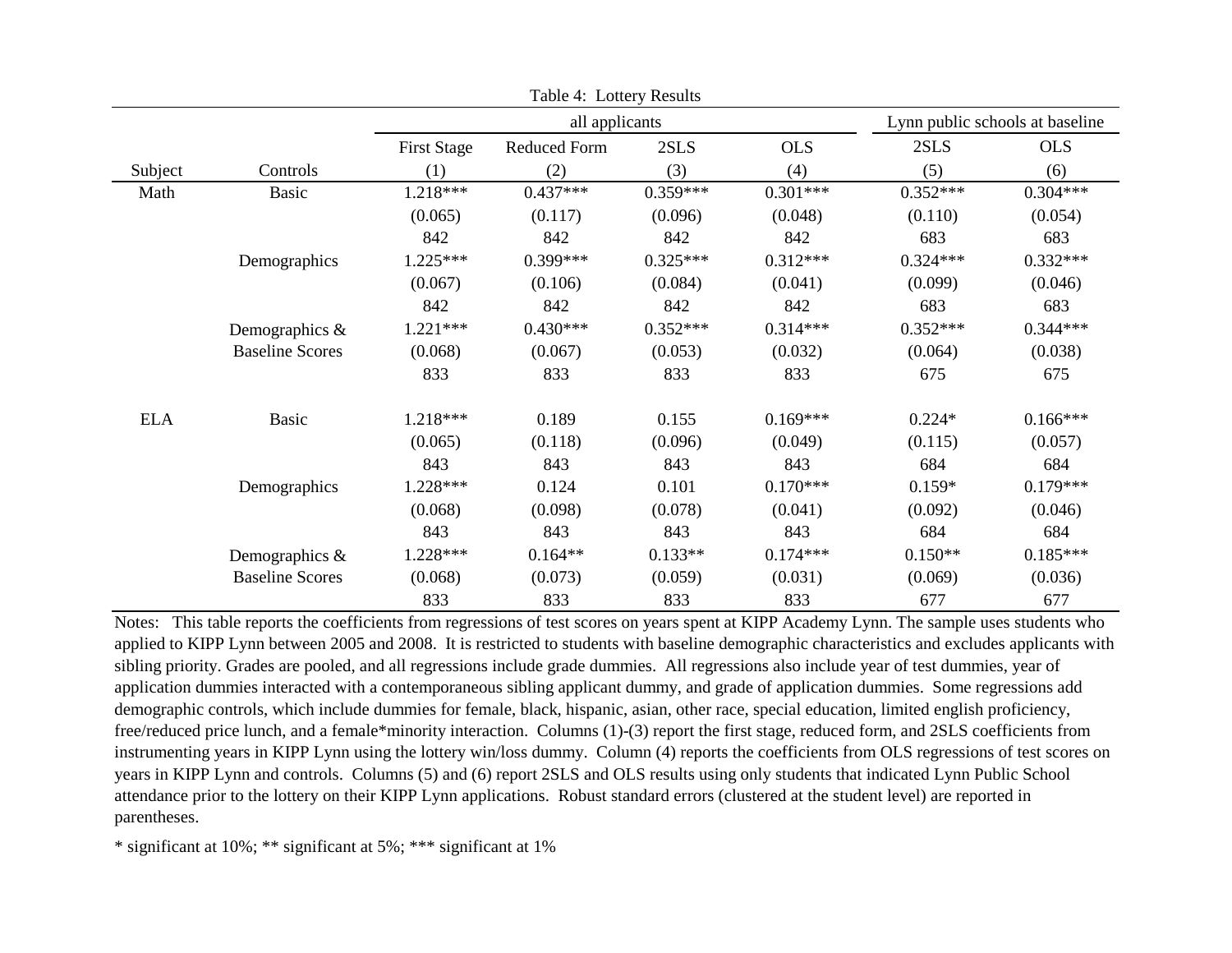|            |                           |                  |            | Table 5: Subgroups and Interactions |                            |            |            |                                   |                  |
|------------|---------------------------|------------------|------------|-------------------------------------|----------------------------|------------|------------|-----------------------------------|------------------|
|            |                           |                  |            |                                     | <b>Effects by Subgroup</b> |            |            | <b>Baseline Score Interaction</b> |                  |
|            |                           | LEP              | Non-LEP    | <b>SPED</b>                         | Non-SPED                   | Male       | Female     | Main effect                       | Interaction term |
| Subject    | Controls                  | $\left(1\right)$ | (2)        | (3)                                 | (4)                        | (5)        | (6)        | (7)                               | (8)              |
| Math       | Demographics              | $0.618***$       | $0.266***$ | $0.459**$                           | $0.285***$                 | $0.344***$ | $0.276**$  |                                   | $\sim$           |
|            |                           | (0.205)          | (0.093)    | (0.207)                             | (0.088)                    | (0.112)    | (0.126)    |                                   |                  |
|            |                           | 128              | 714        | 173                                 | 669                        | 427        | 415        |                                   |                  |
|            | Demographics and Baseline | $0.466***$       | $0.314***$ | $0.419***$                          | $0.330***$                 | $0.336***$ | $0.381***$ | $0.375***$                        | $-0.111***$      |
|            | <b>Scores</b>             | (0.155)          | (0.057)    | (0.146)                             | (0.053)                    | (0.072)    | (0.080)    | (0.054)                           | (0.041)          |
|            |                           | 127              | 706        | 172                                 | 661                        | 422        | 411        |                                   | 833              |
| <b>ELA</b> | Demographics              | $0.441**$        | 0.022      | 0.155                               | 0.048                      | 0.158      | $-0.003$   |                                   |                  |
|            |                           | (0.189)          | (0.085)    | (0.199)                             | (0.079)                    | (0.105)    | (0.115)    |                                   |                  |
|            |                           | 127              | 716        | 174                                 | 669                        | 425        | 418        |                                   |                  |
|            | Demographics and Baseline | $0.428***$       | 0.061      | $0.268*$                            | 0.063                      | $0.177**$  | 0.056      | $0.155***$                        | $-0.167***$      |
|            | <b>Scores</b>             | (0.141)          | (0.063)    | (0.156)                             | (0.059)                    | (0.080)    | (0.087)    | (0.057)                           | (0.044)          |
|            |                           | 126              | 707        | 172                                 | 661                        | 419        | 414        |                                   | 833              |

\* significant at 10%; \*\* significant at 5%; \*\*\* significant at 1%Notes: Columns (1)-(4) report 2SLS estimates in subsets of the lottery sample. The sample for each regression is restricted to individuals who were classified as limited english proficient (LEP), special education (SPED), or male in columns (1), (3), and (5), compared to those who were not in columns (2), (4), and (6) respectively. The LEP estimation sample includes 79 students, while the non-LEP sample includes 319. The SPED estimation sample includes 78 students, while the non-SPED sample includes 320. The male estimation sample includes 205 students, while the female sample includes 196. Columns (7) and (8) report results from models interacting baseline test score with years at KIPP Academy Lynn. Main effects are at the mean. The interaction models are estimated by including the offer dummy interacted with baseline score as a second instrument. Robust standard errors (clustered at the student level) are reported in parentheses.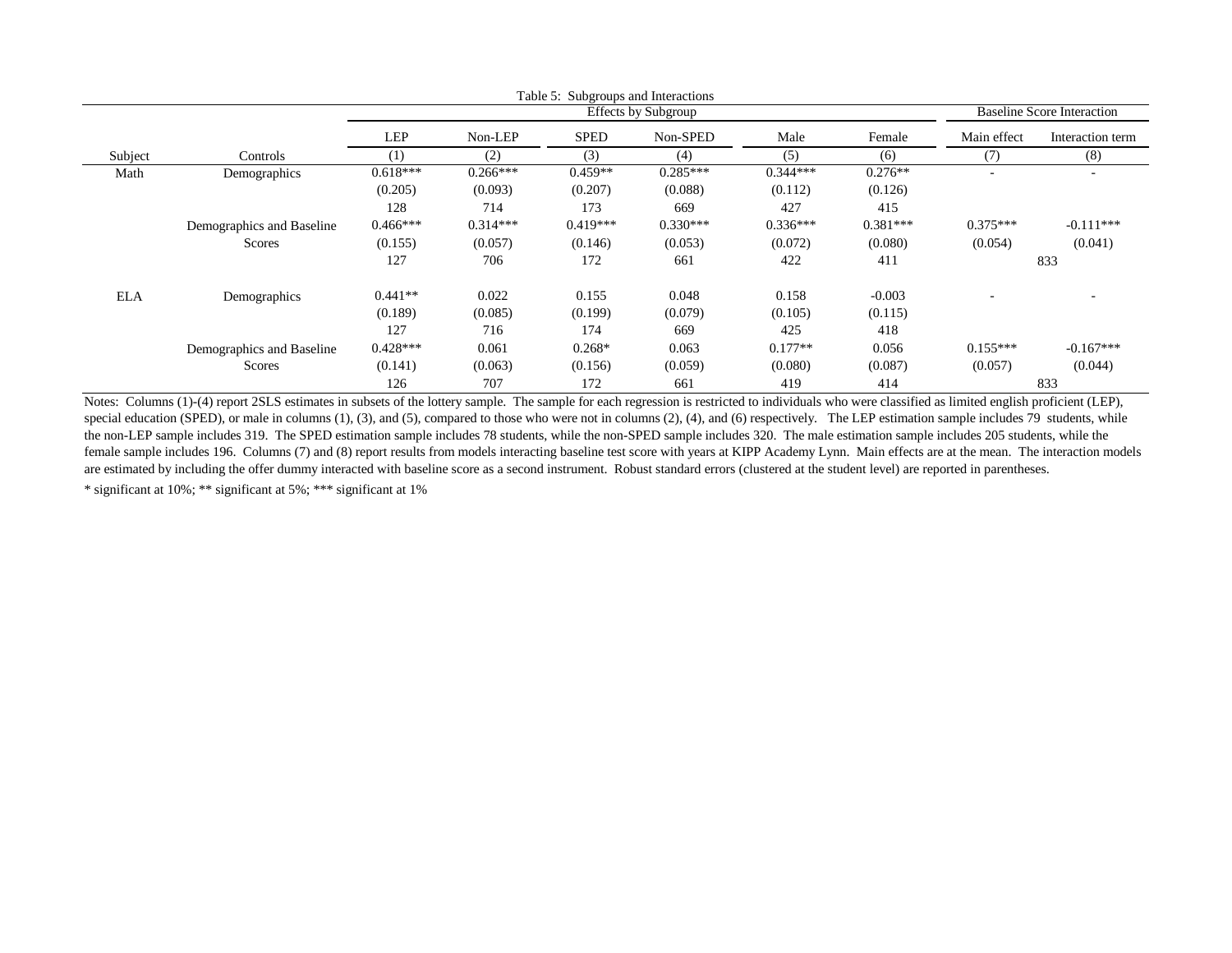|                                                 | Table 6: Distribution Effects |                                             |                |                      |  |  |  |  |  |  |
|-------------------------------------------------|-------------------------------|---------------------------------------------|----------------|----------------------|--|--|--|--|--|--|
|                                                 | Lowest Group                  | Second Lowest                               | Second Highest | <b>Highest Group</b> |  |  |  |  |  |  |
| Subject                                         | (1)                           | (2)                                         | (3)            | (4)                  |  |  |  |  |  |  |
| Panel A. Effects on MCAS Performance Categories |                               |                                             |                |                      |  |  |  |  |  |  |
| Math                                            | $-0.100***$                   | $-0.019$                                    | 0.016          | $0.103***$           |  |  |  |  |  |  |
|                                                 | (0.028)                       | (0.038)                                     | (0.039)        | (0.026)              |  |  |  |  |  |  |
| Fraction in category                            | 0.183                         | 0.319                                       | 0.335          | 0.162                |  |  |  |  |  |  |
| $\mathbf N$                                     |                               | 856                                         |                |                      |  |  |  |  |  |  |
| <b>ELA</b>                                      | $-0.055***$                   | $0.068*$                                    | $-0.005$       | $-0.003$             |  |  |  |  |  |  |
|                                                 | (0.020)                       | (0.037)                                     | (0.037)        | (0.017)              |  |  |  |  |  |  |
| Fraction in category                            | 0.084                         | 0.350                                       | 0.500          | 0.065                |  |  |  |  |  |  |
| N                                               |                               | 856                                         |                |                      |  |  |  |  |  |  |
|                                                 |                               | Panel B. Effects by Baseline Score Quartile |                |                      |  |  |  |  |  |  |
| Math effect                                     | $0.515***$                    | $0.434***$                                  | $0.453***$     | $0.216***$           |  |  |  |  |  |  |
|                                                 | (0.185)                       | (0.106)                                     | (0.100)        | (0.054)              |  |  |  |  |  |  |
| Mean score by quartile                          | $-0.943$                      | $-0.133$                                    | 0.218          | 0.755                |  |  |  |  |  |  |
| $\mathbf N$                                     | 210                           | 216                                         | 199            | 208                  |  |  |  |  |  |  |
| <b>ELA</b> effect                               | $0.499***$                    | 0.066                                       | 0.049          | $-0.081$             |  |  |  |  |  |  |
|                                                 | (0.148)                       | (0.120)                                     | (0.090)        | (0.074)              |  |  |  |  |  |  |
| Mean score by quartile                          | $-1.127$                      | $-0.383$                                    | 0.012          | 0.474                |  |  |  |  |  |  |
| N                                               | 210                           | 208                                         | 209            | 206                  |  |  |  |  |  |  |

Notes: Panel A reports coefficients from 2SLS regressions of indicator variables for each of the 4 MCAS performance levels on years in KIPP Lynn instrumented by the lottery offer dummy. Panel B reports 2SLS estimates of test score effects by baseline score quartile (defined by the distribution of 4th grade scores in our sample). Regressions are run separately for each quartile. Grades are stacked. Controls include demographics and baseline scores. Robust standard errors (clustered at the student level) are reported in parentheses.

\* significant at 10%; \*\* significant at 5%; \*\*\* significant at 1%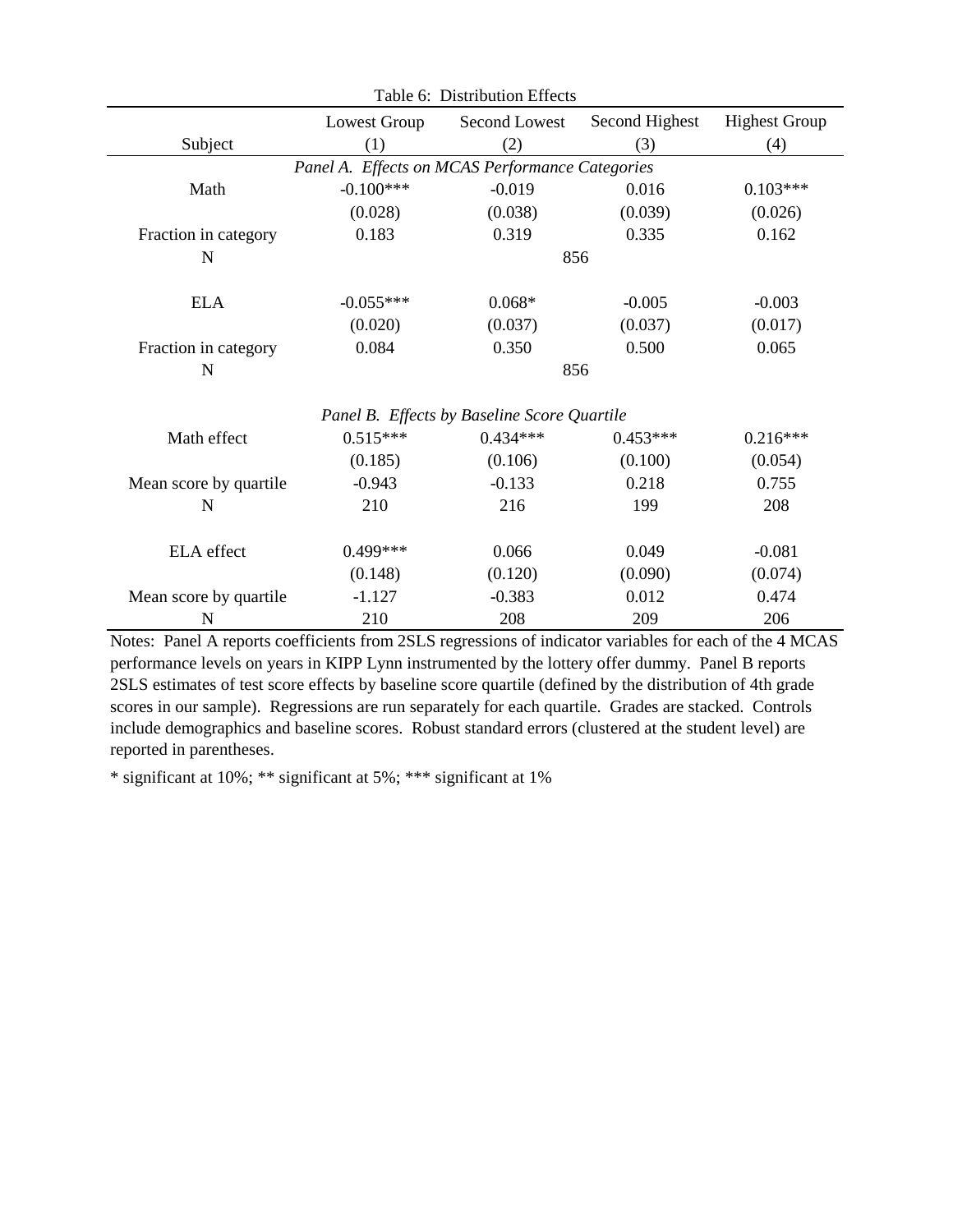| Table 7: School Switching Regressions |             |                                           |                                            |  |  |  |  |  |
|---------------------------------------|-------------|-------------------------------------------|--------------------------------------------|--|--|--|--|--|
|                                       |             | Differential (winner - loser)             |                                            |  |  |  |  |  |
|                                       | Any switch  | 6th grade school is<br>different from 5th | Any switch excluding<br>5th-6th transition |  |  |  |  |  |
| Controls                              | (1)         | (2)                                       | (3)                                        |  |  |  |  |  |
| Demographics                          | $-0.298***$ | $-0.513***$                               | $-0.009$                                   |  |  |  |  |  |
|                                       | (0.044)     | (0.061)                                   | (0.033)                                    |  |  |  |  |  |
| Mean loser switch rate                | 0.504       | 0.855                                     | 0.081                                      |  |  |  |  |  |
|                                       | 408         | 284                                       | 408                                        |  |  |  |  |  |
| Demographics and Baseline             | $-0.302***$ | $-0.518***$                               | $-0.007$                                   |  |  |  |  |  |
| <b>Scores</b>                         | (0.045)     | (0.059)                                   | (0.034)                                    |  |  |  |  |  |
| Mean loser switch rate                | 0.513       | 0.853                                     | 0.084                                      |  |  |  |  |  |
|                                       | 401         | 281                                       | 401                                        |  |  |  |  |  |

Notes: This table reports coefficients from regressions of an indicator variable equal to one if a student switched schools on an indicator variable equal to one if the student won the KIPP Academy Lynn lottery. The dependent variable in column (1) is 1 if a student ever moves from one observed school to another from 5th to 8th grade, either within a school year or between school years. The dependent variable in column (2) is 1 if a student switches schools between 5th and 6th grade; only observations where both schools are observed are used. The dependent variable in column (3) is 1 if a student switches schools at any time besides the transition from 5th to 6th grade. The sample is restricted to cohorts for which we should observe follow-up test scores and excludes applicants with sibling priority. Robust standard errors are reported in parentheses.

\* significant at 10%; \*\* significant at 5%; \*\*\* significant at 1%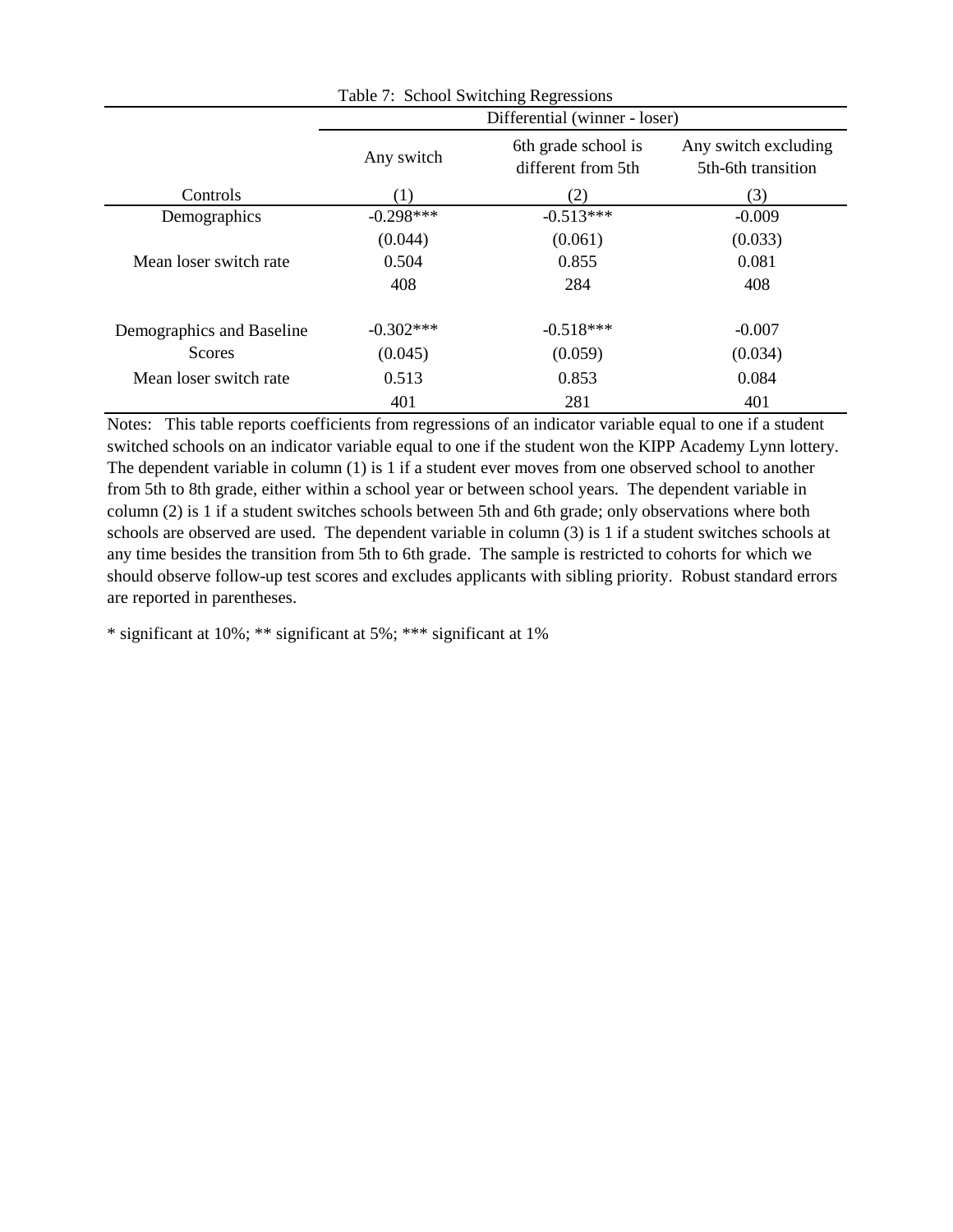

B. ELA Reduced Form

Notes: This figure plots the coefficients from a regression of test scores on the lottery offer dummy interacted with dummies for grade of test\*application year. Basic and demographic controls are included. Sample restricted to 4th grade applicants.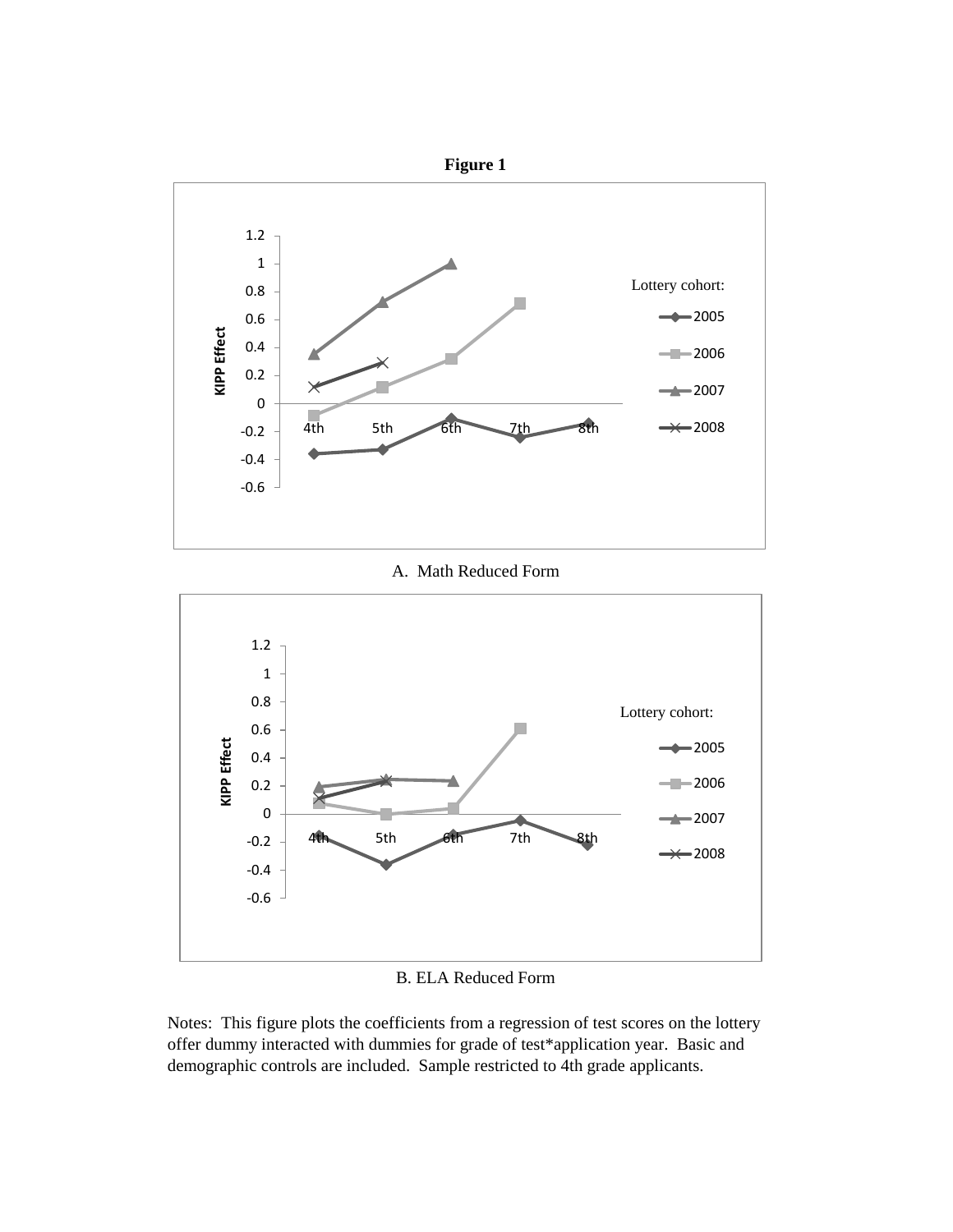### Data Appendix

Data for this project come from KIPP Academy Lynn lottery records, student demographic and school attendance information in the Massachusetts Student Information Management System (SIMS), and test scores from the Massachusetts Comprehensive Assessment System (MCAS) state database. This appendix describes these data sets and details the procedures used to clean and match them.

### A. Data Sets

### KIPP Academy Lynn Lottery Data

### Data description and sample restrictions

Our sample of applicants is drawn from records of the four lotteries that took place at KIPP Academy Lynn from 2005 through 2008. These records include applicants' names, date of birth, previous school and grade, and contact information for a parent, guardian, or the name of a sponsoring organization such as the Lynn Boys Club. The first five rows of Table A1 summarize the raw lottery data and sample restrictions used here. A few students who repeated grades were listed in the lottery data to remind school staff to reserve an appropriate number of slots. These records are not included in the analysis sample. We also excluded duplicate records. If a student applied to KIPP Academy Lynn more than once, only the first application is included. Late applicants (after lotteries) were excluded as were siblings and students who went directly onto the waiting list (these are mostly 6th grade applicants in early cohorts). Imposing these restrictions reduces the number of lottery records from 629 to 531.

### Coding lottery offers

Lottery records were used to reconstruct an indicator for whether applicants won the chance to attend KIPP Lynn through the lottery process. We coded this from information on whether each student attended KIPP Lynn in the year after the lottery, attempts to contact lottery winners, and offers that were declined. Attempts to contact winners and declined offers were not always recorded; we filled this in by reviewing each applicant record with school staff. Of the 531 randomized applicants in our lottery sample, 339 were coded as receiving offers.

#### Student Information Management System Data

#### Data description

This project uses SIMS data from the 2001-2002 school year through the 2008-2009 school year. Each year of data includes an October file and an end-of-year file. The SIMS records demographic and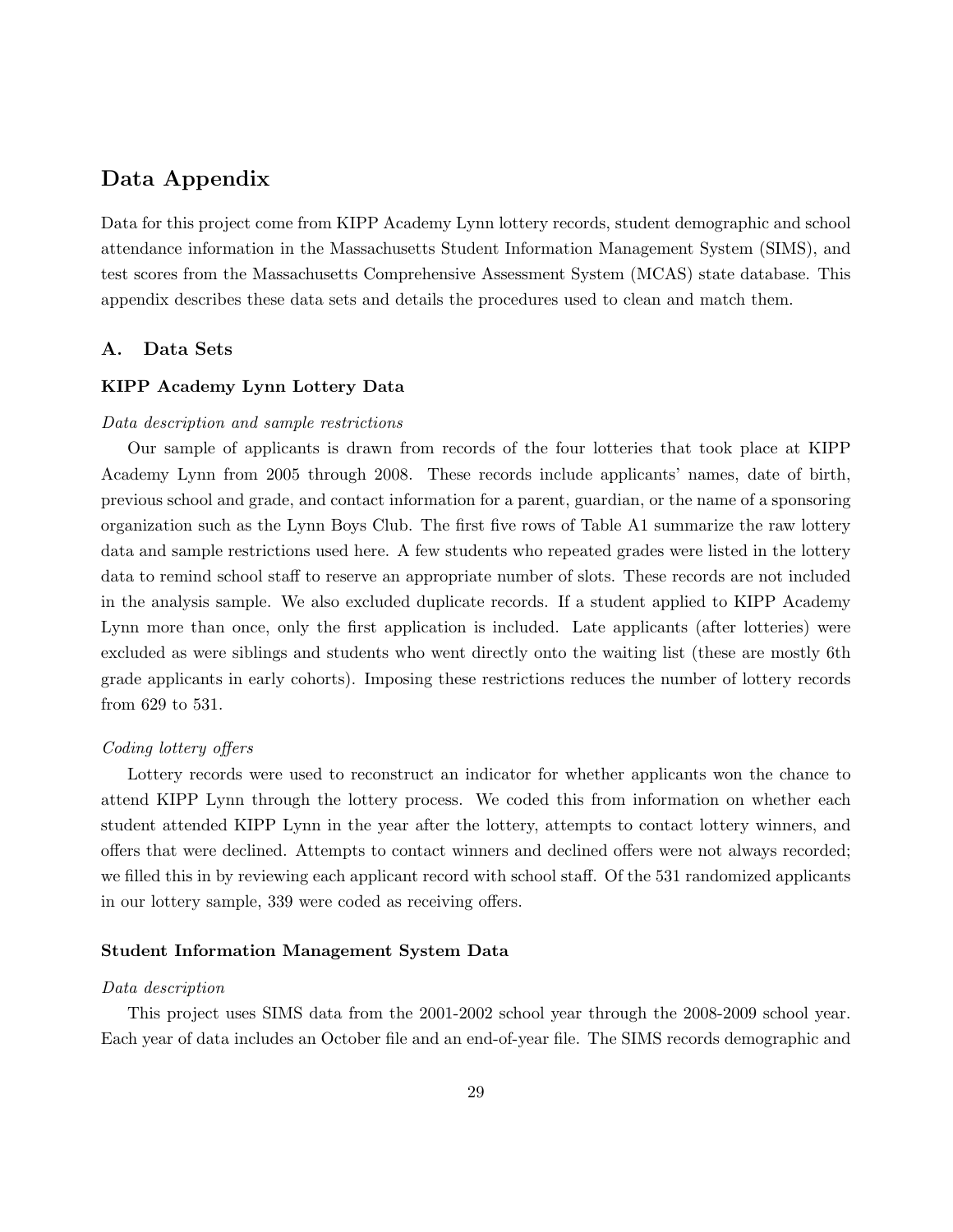attendance information for all Massachusetts public school students. SIMS records refer to a student in a school in a year, though there are some student-school-year duplicates for students that switch grades or programs within a school and year.

#### Coding of demographics and attendance

The SIMS variables of interest include grade, year, name, town of residence, date of birth, sex, race, special education (SPED) and limited English proficiency (LEP) status, subsidized lunch eligibility, and school attended. We constructed a wide-format data set that captures each student's demographic information for each grade in which he or she is present in the SIMS data. This file uses the demographic information from the longest-attended school in the first calendar year encountered for each grade. Attendance ties were broken at random (this affects only 0.014 percent of records). If a student is classified as SPED, LEP, or qualified for free/reduced price lunch in any record within a school-year-grade, then he or she is coded that way for the entire school-year-grade record.

KIPP Lynn attendance is measured in calendar years. A student was coded as attending KIPP Lynn when there is any SIMS record for KIPP attendance in that year. Our analysis uses grade of application as determined by the SIMS (as some parents record this incorrectly on lottery applications).

#### Massachusetts Comprehensive Assessment System Data

#### Data description and sample restrictions

This project uses MCAS data from the 2001-2002 school year through the 2008-2009 school year. Each record in the MCAS data corresponds to a student's test results for a given grade and year. We use Math and English Language Arts (ELA) tests from grades 4-8. Our outcome grades are 5-8, so only tests taken in 2006-2007 or later are used for these grades; prior years give baseline (4th grade) scores. We standardized scores to have mean zero and standard deviation one within a subject-gradeyear in Massachusetts. Repetitions of the same test subject and grade were dropped. In one case with multiple records within a year and grade, scores were chosen at random.

### B. Matching Data Sets

### Match from the MCAS to the SIMS

The cleaned MCAS and SIMS files were merged by grade, year and a state student identifier known as the SASID. In grades 4-8, 99.3 percent of MCAS scores were matched to a student in the SIMS. Scores that could not be matched to the SIMS were dropped.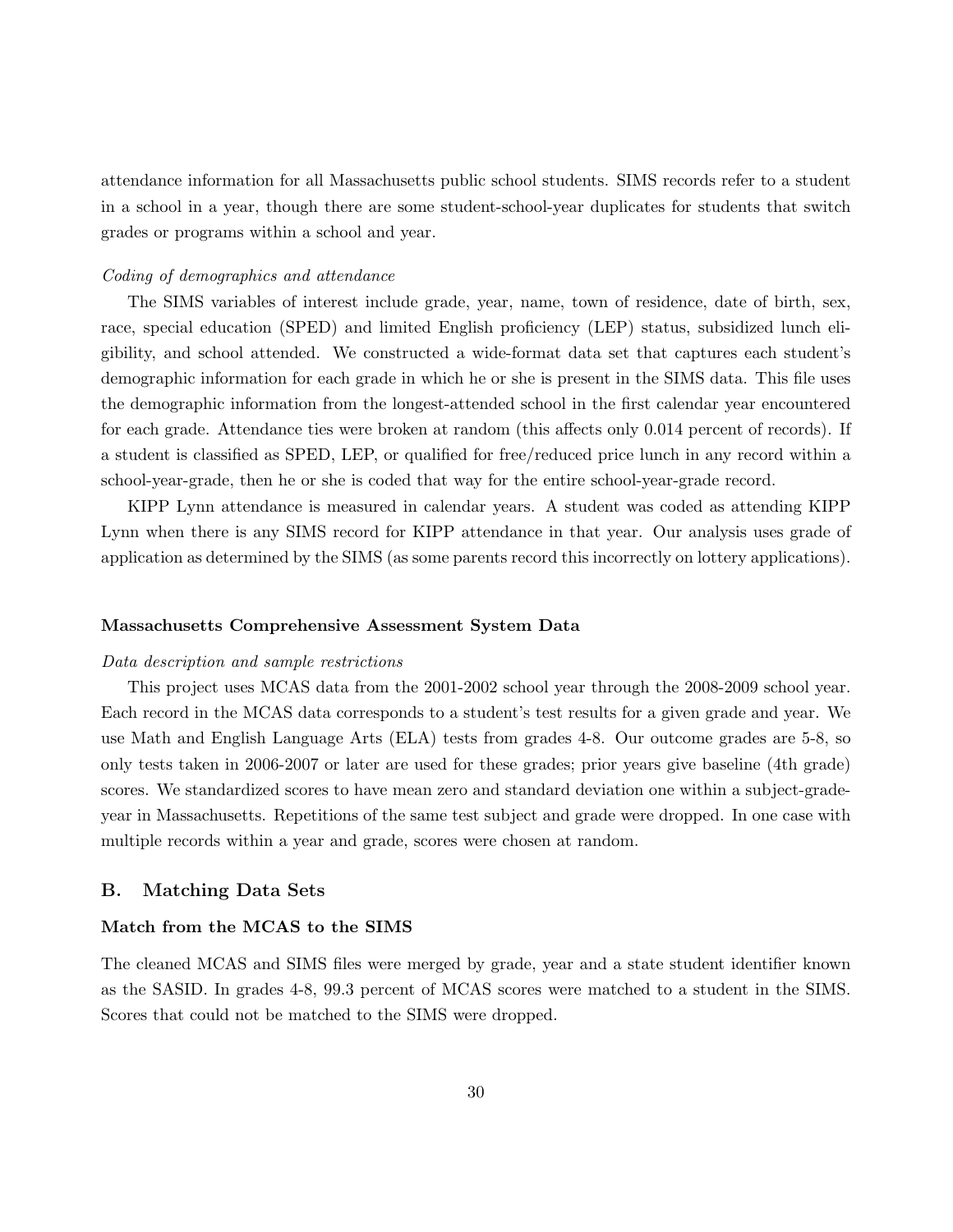### Match from the KIPP Academy Lynn lotteries to the SIMS/MCAS

#### Match procedure

Students in the lottery sample were matched to the SIMS data by name, pre-lottery grade, and year. In some cases, this did not produce a unique match, most often in cases where the lottery data were incomplete. We accepted some matches based on fewer criteria where the information on grade, year, and town of residence seemed to make sense.

#### Match success rates

Table A2 reports match rates from lottery records to the SIMS/MCAS file. The overall match rate is 91.1 percent (484 students out of 531). The match rate for offered students is 95.3 percent, while it is 83.9 percent for students who did not receive an offer. The differential is much lower for lottery applicants coming from an LPS school; the match rates for the offered and non-offered students in this subgroup are 96.2 percent and 93.4 percent, respectively. The differentials quoted in the text come from regressions of a match dummy on application year and LPS status (or just application year in the sample coming from LPS).

### Construction of the Outcome Data Set

The lottery/SIMS/MCAS matched sample includes 484 lottery applicants with demographic and test score information. Of these, we use only students with baseline (4th grade) demographics in the SIMS. We also exclude 10 applicants who had completed 6th or 7th grade prior to the lottery, leaving a sample of 446 students. This is the sample of students used for the calculations reported in Table 2. Rows 6-8 of Table A1 summarize the impact of these restrictions on sample size.

### Stacking grades

Outcome regressions stack grades and include multiple test scores for individual students. The follow-up window closes in Spring 2009, generating differences in the number of outcomes observed across lottery cohorts. For example, a 4th grade applicant for the 2005-2006 school year contributes 5th grade through 8th grade scores, whereas we see 5th grade only for 2008 applicants.

### Outcomes excluded from the sample

KIPP Lynn typically asked 5th grade applicants to repeat. These applicants might be expected to do better on 5th grade MCAS tests just by virtue of repeating. We therefore assume that all 5th grade applicants repeat and look only at their 6th grade and higher scores. We also drop a few 3rd grade applicants. These restrictions reduce the sample to 408, eliminating 31 2008-9 applicants from 5th grade (and a handful from 3rd).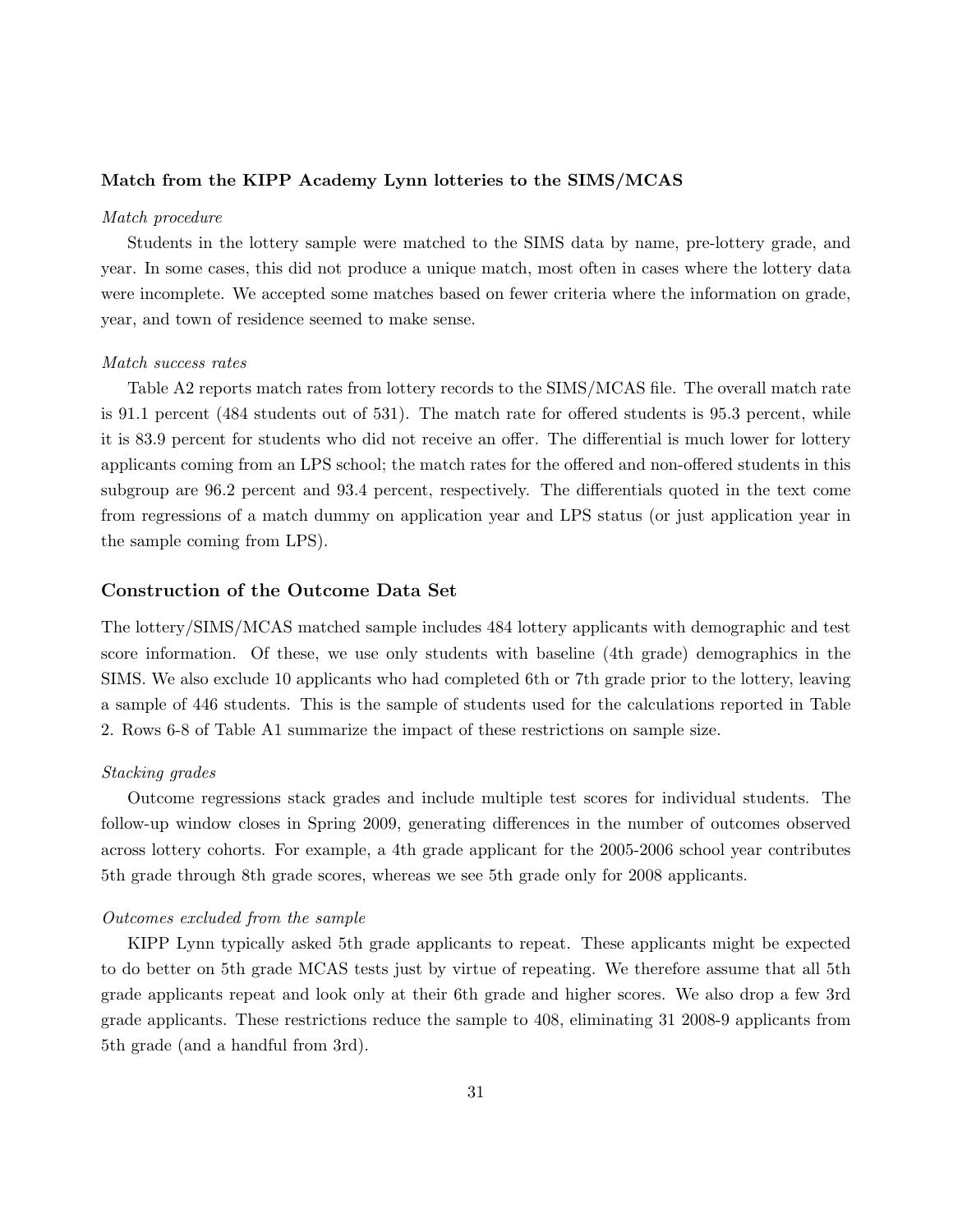### Final set of outcomes and students

Table A3 summarizes the stacked analysis file. Of the 948 post-lottery outcomes we could hope to observe for each subject, we found 842 for Math and 843 for ELA; 390 of our 408 remaining students have at least one test score. These outcomes and students were used to produce the estimates in Table 4. For specifications that control for baseline test scores, the sample sizes are further reduced to 833 outcomes for both Math and ELA; four students out of 390 lack baseline Math and ELA scores.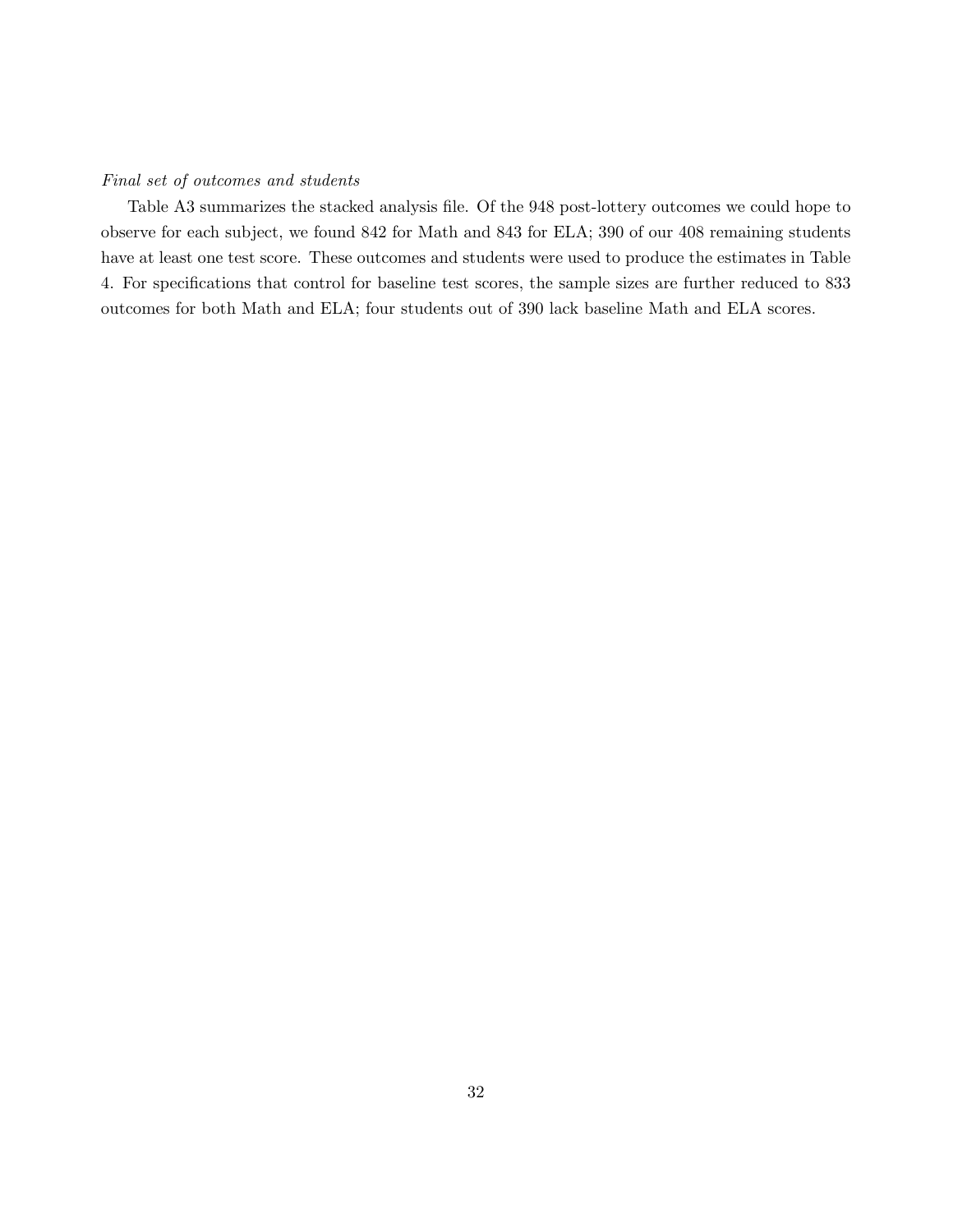|                                                       |           |           | Lottery cohort |     |     |
|-------------------------------------------------------|-----------|-----------|----------------|-----|-----|
|                                                       | 2005-2006 | 2008-2009 | All lotteries  |     |     |
|                                                       | (1)       | (2)       | (3)            | (4) | (5) |
| Total number of records                               | 138       | 117       | 167            | 207 | 629 |
| Excluding KIPP students and duplicates within year    | 138       | 117       | 162            | 205 | 622 |
| Excluding repeat applicants                           | 138       | 115       | 158            | 196 | 607 |
| Excluding late/non-randomized applicants              | 127       | 110       | 155            | 194 | 586 |
| Excluding siblings                                    | 121       | 102       | 134            | 174 | 531 |
| Excluding students not matched to the SIMS            | 114       | 95        | 122            | 153 | 484 |
| Excluding students without baseline demographics      | 109       | 86        | 118            | 143 | 456 |
| Excluding 6th and 7th grade applicants                | 106       | 86        | 118            | 136 | 446 |
| Excluding applicants who should not have a test score | 106       | 86        | 118            | 98  | 408 |

Table A.1: KIPP Academy Lynn Lottery Records

Notes: This table summarizes the raw KIPP Academy Lynn lottery data. The top row gives the total number of records, and each successive row adds sample restrictions. The second row eliminates KIPP Lynn students who repeat grades and are listed in the lottery data as placeholders, as well as duplicate student records within a lottery year. The third row keeps only the first lottery year in which a given student applies, and the fourth row excludes late (post-lottery) applicants as well as other non-randomized applicants. The fifth row eliminates students with sibling priority. The sixth row eliminates students who cannot be matched to the SIMS database. The seventh row excludes students without baseline (4th grade) demographics. The seventh row excludes students who had completed 6th or 7th grade prior to the lottery. The eighth row excludes students who should not have a non-repeat test score based on application grade and cohort (which eliminates 3rd and 5th grade applicants in 2008).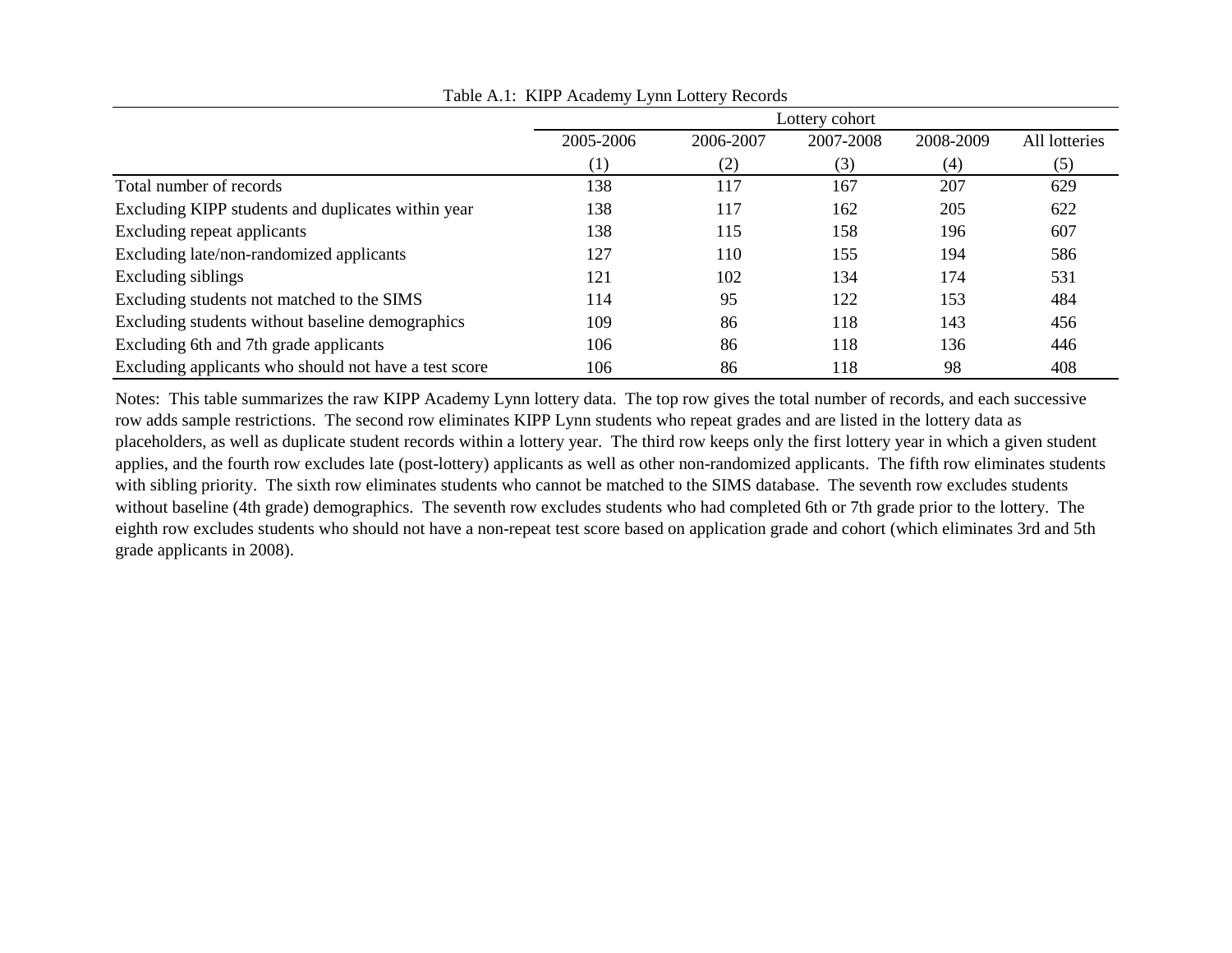|                | Applicants from Lynn Public Schools |       |                          |             |                       |                          |         |             |
|----------------|-------------------------------------|-------|--------------------------|-------------|-----------------------|--------------------------|---------|-------------|
|                |                                     |       | Fraction with SIMS match |             |                       | Fraction with SIMS match |         |             |
|                | Number of<br>students               | Total | Offered                  | Not offered | Number of<br>students | Total                    | Offered | Not offered |
| Lottery cohort | $\left( 1\right)$                   | (2)   | (3)                      | (4)         | (5)                   | (6)                      | (7)     | (8)         |
| 2005-2006      | 121                                 | 0.942 | 0.954                    | 0.833       | 102                   | 0.971                    | 0.968   | 1.000       |
| 2006-2007      | 102                                 | 0.931 | 0.971                    | 0.848       | 76                    | 0.934                    | 0.963   | 0.864       |
| 2007-2008      | 134                                 | 0.910 | 0.950                    | 0.852       | 92                    | 0.957                    | 0.967   | 0.935       |
| 2008-2009      | 174                                 | 0.879 | 0.938                    | 0.828       | 116                   | 0.948                    | 0.946   | 0.950       |
| All cohorts    | 531                                 | 0.911 | 0.953                    | 0.839       | 386                   | 0.953                    | 0.962   | 0.934       |

Table A.2: Match from KIPP Academy Lynn lottery data to SIMS

Notes: This table summarizes the match from the KIPP Academy Lynn lottery data to the SIMS. The sample excludes repeat applicants, late applicants, and siblings. Columns (1)-(4) report statistics for all other applicants, and columns (5)-(8) report statistics for students whose previous schools in the KAL lottery data are part of the Lynn Public School system.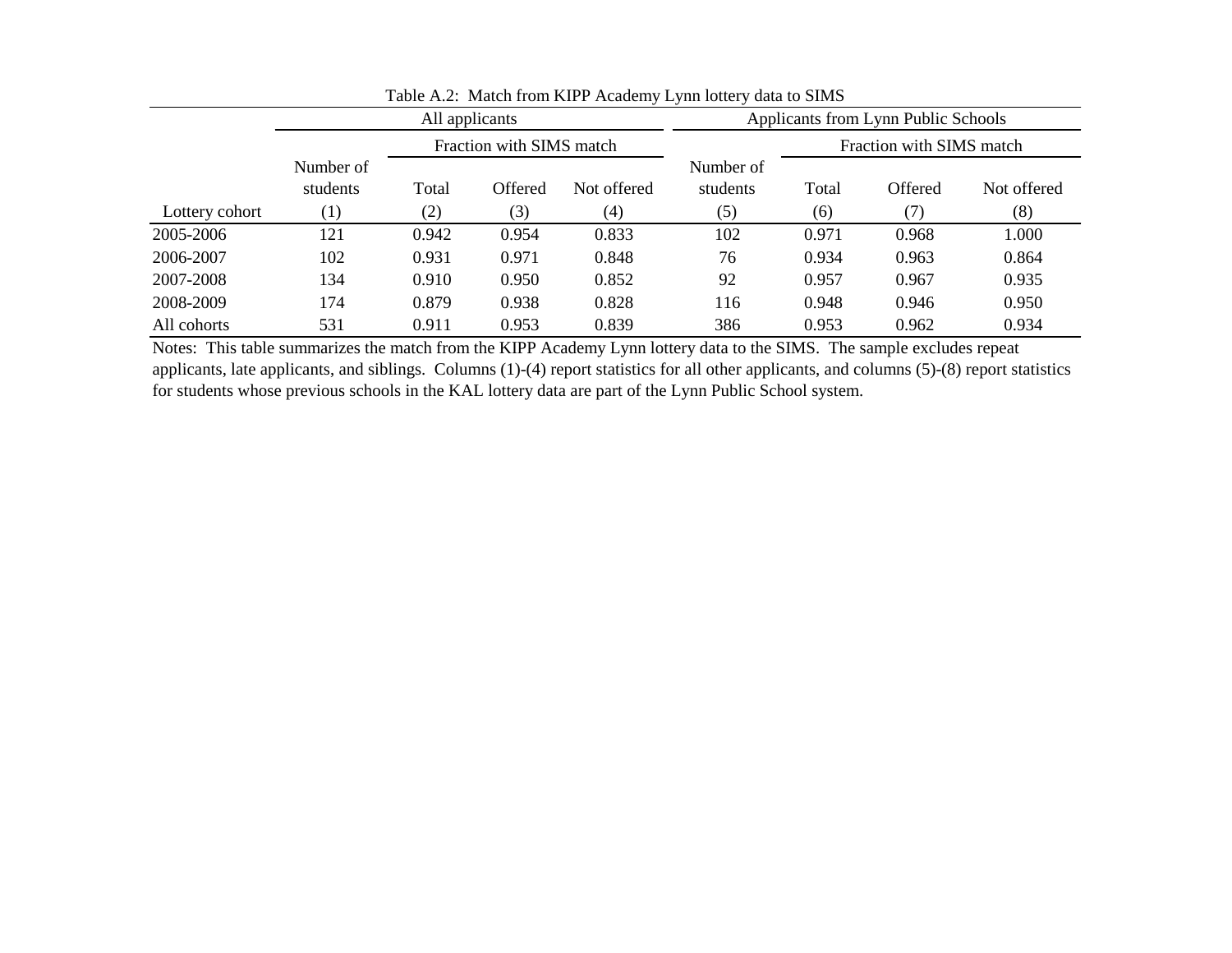|                | Number of<br>students | Number with an<br>observed test score | Number of test<br>scores expected | Math test scores<br>observed | ELA test scores<br>observed |
|----------------|-----------------------|---------------------------------------|-----------------------------------|------------------------------|-----------------------------|
| Lottery cohort | $\perp$               | (2)                                   | (3)                               | (4)                          | (5)                         |
| 2005-2006      | 106                   | 104                                   | 401                               | 353                          | 357                         |
| 2006-2007      | 86                    | 84                                    | 238                               | 212                          | 211                         |
| 2007-2008      | 118                   | 113                                   | 211                               | 188                          | 186                         |
| 2008-2009      | 98                    | 89                                    | 98                                | 89                           | 89                          |
| All cohorts    | 408                   | 390                                   | 948                               | 842                          | 843                         |

Table A.3: Outcome data for KIPP Academy Lynn Applicants

Notes: This table summarizes observed test score outcomes for KIPP Academy Lynn applicants. The sample is restricted to randomized applicants who are matched to baseline (4th grade) SIMS demographics and who should have at least one test score. 6th and 7th grade applicants are excluded. Column (2) reports the number of students for whom at least one outcome is observed. Column (3) gives the number of test scores that should be observed (for both Math and ELA) given each applicant's lottery cohort and application grade. Columns (4) and (5) report the numbers of Math and ELA outcomes that are observed in the data.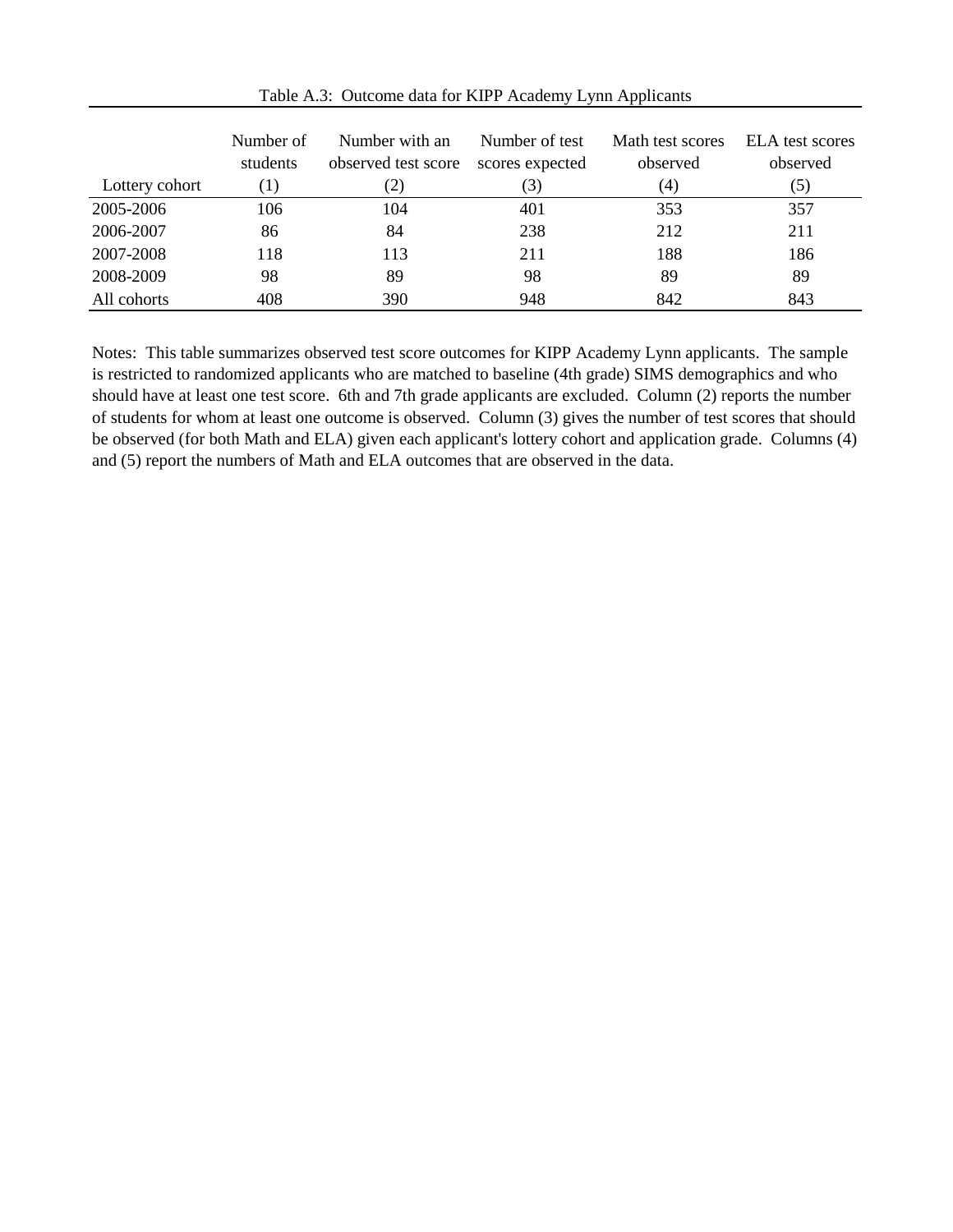|            |                         |                    | Table A.4: Alternative Instruments |            |                    |                        |            |
|------------|-------------------------|--------------------|------------------------------------|------------|--------------------|------------------------|------------|
|            |                         | Offer instrument   |                                    |            |                    | Alternative instrument |            |
|            |                         | <b>First Stage</b> | Reduced Form                       | 2SLS       | <b>First Stage</b> | Reduced Form           | 2SLS       |
| Subject    | Controls                | (1)                | (2)                                | (3)        | (4)                | (5)                    | (6)        |
| Math       | <b>Basic</b>            | 1.218***           | $0.437***$                         | $0.359***$ | $0.681***$         | $0.209***$             | $0.308***$ |
|            |                         | (0.065)            | (0.117)                            | (0.096)    | (0.040)            | (0.064)                | (0.089)    |
|            |                         | 842                | 842                                | 842        | 842                | 842                    | 842        |
|            | Demographics            | $1.225***$         | $0.399***$                         | $0.325***$ | $0.683***$         | $0.188***$             | $0.275***$ |
|            |                         | (0.067)            | (0.106)                            | (0.084)    | (0.040)            | (0.057)                | (0.078)    |
|            |                         | 842                | 842                                | 842        | 842                | 842                    | 842        |
|            | Demographics & Baseline | $1.221***$         | $0.430***$                         | $0.352***$ | $0.684***$         | $0.235***$             | $0.343***$ |
|            | Scores                  | (0.068)            | (0.067)                            | (0.053)    | (0.040)            | (0.038)                | (0.052)    |
|            |                         | 833                | 833                                | 833        | 833                | 833                    | 833        |
| <b>ELA</b> | Basic                   | 1.218***           | 0.189                              | 0.155      | $0.682***$         | 0.084                  | 0.123      |
|            |                         | (0.065)            | (0.118)                            | (0.096)    | (0.039)            | (0.060)                | (0.087)    |
|            |                         | 843                | 843                                | 843        | 843                | 843                    | 843        |
|            | Demographics            | 1.228***           | 0.124                              | 0.101      | $0.685***$         | 0.053                  | 0.077      |
|            |                         | (0.068)            | (0.098)                            | (0.078)    | (0.040)            | (0.048)                | (0.067)    |
|            |                         | 843                | 843                                | 843        | 843                | 843                    | 843        |
|            | Demographics & Baseline | 1.228***           | $0.164**$                          | $0.133**$  | $0.686***$         | $0.097**$              | $0.142***$ |
|            | Scores                  | (0.068)            | (0.073)                            | (0.059)    | (0.040)            | (0.038)                | (0.054)    |
|            |                         | 833                | 833                                | 833        | 833                | 833                    | 833        |

Notes: This table reports instrumental variables results similar to those in Table 4. It is restricted to students with baseline demographic characteristics and excludes applicants with sibling priority. Grades are pooled, and all regressions include grade dummies. Columns (1)-(3) report the first stage, reduced form, and 2SLS coefficients from instrumenting years in KIPP Lynn with the lottery offer dummy as in Table 4. Columns (4)-(6) report results using potential years in KIPP Lynn interacted with the offer dummy as the instrument. Potential years in KIPP Lynn is calculated as the number of years a student would accumulate by attending KIPP Lynn in each post-lottery year until the outcome grade without repeating (except for 5th grade applicants, who are assumed to repeat one grade). Robust standard errors (clustered at the student level) are reported in parentheses.

\* significant at 10%; \*\* significant at 5%; \*\*\* significant at 1%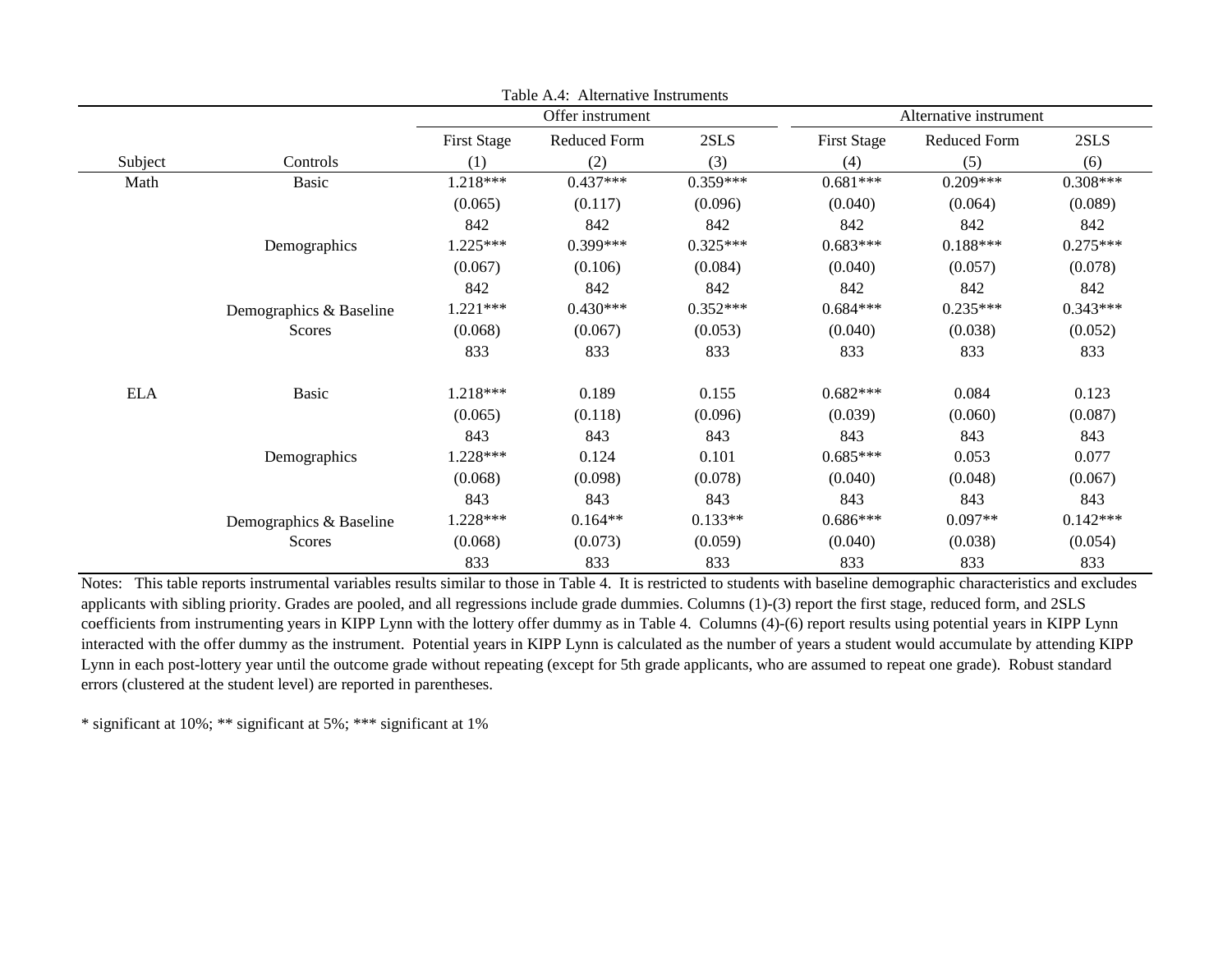|            |                   | 2005      | 2006       | 2007       | 2008    | All        |
|------------|-------------------|-----------|------------|------------|---------|------------|
| Subject    | <b>Test Grade</b> | Cohort    | Cohort     | Cohort     | Cohort  | Cohorts    |
| Math       | 4th               | $-0.358$  | $-0.083$   | 0.355      | 0.119   | 0.137      |
|            |                   | (0.241)   | (0.256)    | (0.227)    | (0.187) | (0.120)    |
|            |                   | 83        | 65         | 101        | 97      | 346        |
|            | 5th               | $-0.328$  | 0.118      | $0.728***$ | 0.293   | $0.336***$ |
|            |                   | (0.242)   | (0.228)    | (0.229)    | (0.182) | (0.119)    |
|            |                   | 83        | 65         | 95         | 90      | 333        |
|            | 6th               | $-0.106$  | 0.320      | 1.002***   |         | $0.607***$ |
|            |                   | (0.219)   | (0.259)    | (0.218)    |         | (0.153)    |
|            |                   | 79        | 61         | 86         |         | 226        |
|            | 7th               | $-0.241*$ | $0.718***$ |            |         | $0.653***$ |
|            |                   | (0.146)   | (0.231)    |            |         | (0.200)    |
|            |                   | 77        | 54         |            |         | 131        |
|            | 8th               | $-0.140$  |            |            |         | $-0.124$   |
|            |                   | (0.160)   |            |            |         | (0.151)    |
|            |                   | 62        |            |            |         | 62         |
|            |                   |           |            |            |         |            |
| <b>ELA</b> | 4th               | $-0.155$  | 0.077      | 0.194      | 0.113   | 0.125      |
|            |                   | (0.224)   | (0.202)    | (0.212)    | (0.198) | (0.112)    |
|            |                   | 83        | 65         | 101        | 98      | 347        |
|            | 5th               | $-0.361$  | $-0.002$   | 0.247      | 0.234   | 0.136      |
|            |                   | (0.173)   | (0.213)    | (0.242)    | (0.193) | (0.119)    |
|            |                   | 82        | 64         | 93         | 90      | 329        |
|            | 6th               | $-0.148$  | 0.040      | 0.237      |         | 0.128      |
|            |                   | (0.300)   | (0.237)    | (0.223)    |         | (0.142)    |
|            |                   | 80        | 61         | 86         |         | 227        |
|            | 7th               | $-0.046$  | $0.611***$ |            |         | $0.517***$ |
|            |                   | (0.156)   | (0.206)    |            |         | (0.177)    |
|            |                   | 78        | 54         |            |         | 132        |
|            | 8th               | $-0.219$  |            |            |         | $-0.209$   |
|            |                   | (0.223)   |            |            |         | (0.227)    |
|            |                   | 63        |            |            |         | 63         |

Table A.5: Reduced Forms by Grade and Cohort

\* significant at 10%; \*\* significant at 5%; \*\*\* significant at 1% Notes: This table reports coefficients from regressing test scores on a full set of application cohort\*test grade dummies interacted with the lottery offer dummy. The "all cohorts" coefficients are produced from regressions interacting grade dummies with the lottery offer dummy. Basic and demographic controls are included in all regressions. Sample is restricted to 4th grade applicants. Standard errors are clustered at the student level.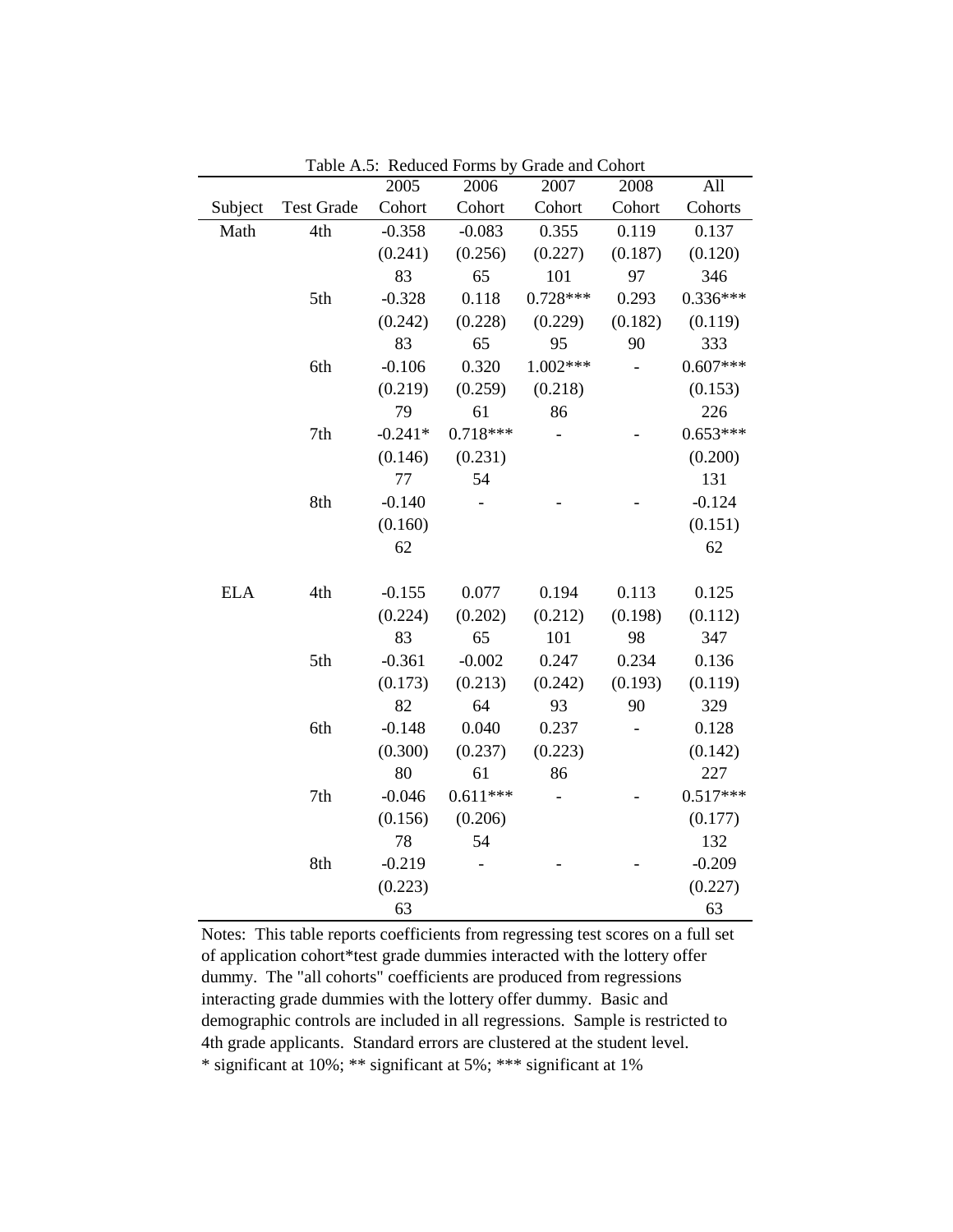### References

- [1] Abdulkadiro˘glu, Atila, Joshua D. Angrist, Susan M. Dynarski, Thomas J. Kane, and Parag A. Pathak. Forthcoming. "Accountability and Flexibility in Public Schools: Evidence from Boston's Charters and Pilots." Quarterly Journal of Economics.
- [2] Altonji, Joseph G., Todd E. Elder, and Christopher R. Taber. 2005a. "An Evaluation of Instrumental Variable Strategies for Estimating the Effects of Catholic Schooling." Journal of Human Resources 40:4, 791-821.
- [3] Altonji, Joseph G., Todd E. Elder, and Christopher R. Taber. 2005b. "Selection on Observed and Unobserved Variables: Assessing the Effectiveness of Catholic Schools." Journal of Political Economy, 113(1): 151-184.
- [4] Angrist, Joshua D. Susan M. Dynarski, Thomas J. Kane, Parag A. Pathak, and Christopher Walters. 2010. "Inputs and Impacts in Charter Schools: KIPP Lynn." American Economic Review Papers and Proceedings 100(2).
- [5] Broader, Bolder Approach to Education. 2009. "Report of the Accountability Committee of the Broader, Bolder Approach to Education Campaign." Accessed on October 12th, 2010 at: http://www.boldapproach.org/20090625-bba-accountability.pdf.
- [6] Canada, Geoffrey. 2010. "The Harlem Children's Zone response to the Brookings Institute' report: "The Harlem Children's Zone, Promise Neighborhoods, and the Broader, Bolder Approach to Education." Accessed on October 12th, 2010 at http://www.hcz.org/images/stories/pdfs/Brookings%20Institute%20study%20response.pdf.
- [7] Carnoy, Martin, Rebecca Jacobsen, Lawrence Mishel, and Richard Rothstein. 2005. The Charter School Dust-Up: Examining Evidence on Student Achievement. Washington, DC: Economic Policy Institute Press.
- [8] Carter, Samuel Casey. 2000. "No Excuses: Lessons from 21 High-Performing, High-Poverty Schools." Washington, DC: Heritage Foundation.
- [9] Childress, Stacey and Maura Marino. 2008. "KIPP 2007: Implementing a Smart Growth Strategy." Harvard Business School Case 9-308-073.
- [10] Coleman, James S. 1966. Equality of Educational Opportunity. United States Department of Health, Education and Welfare.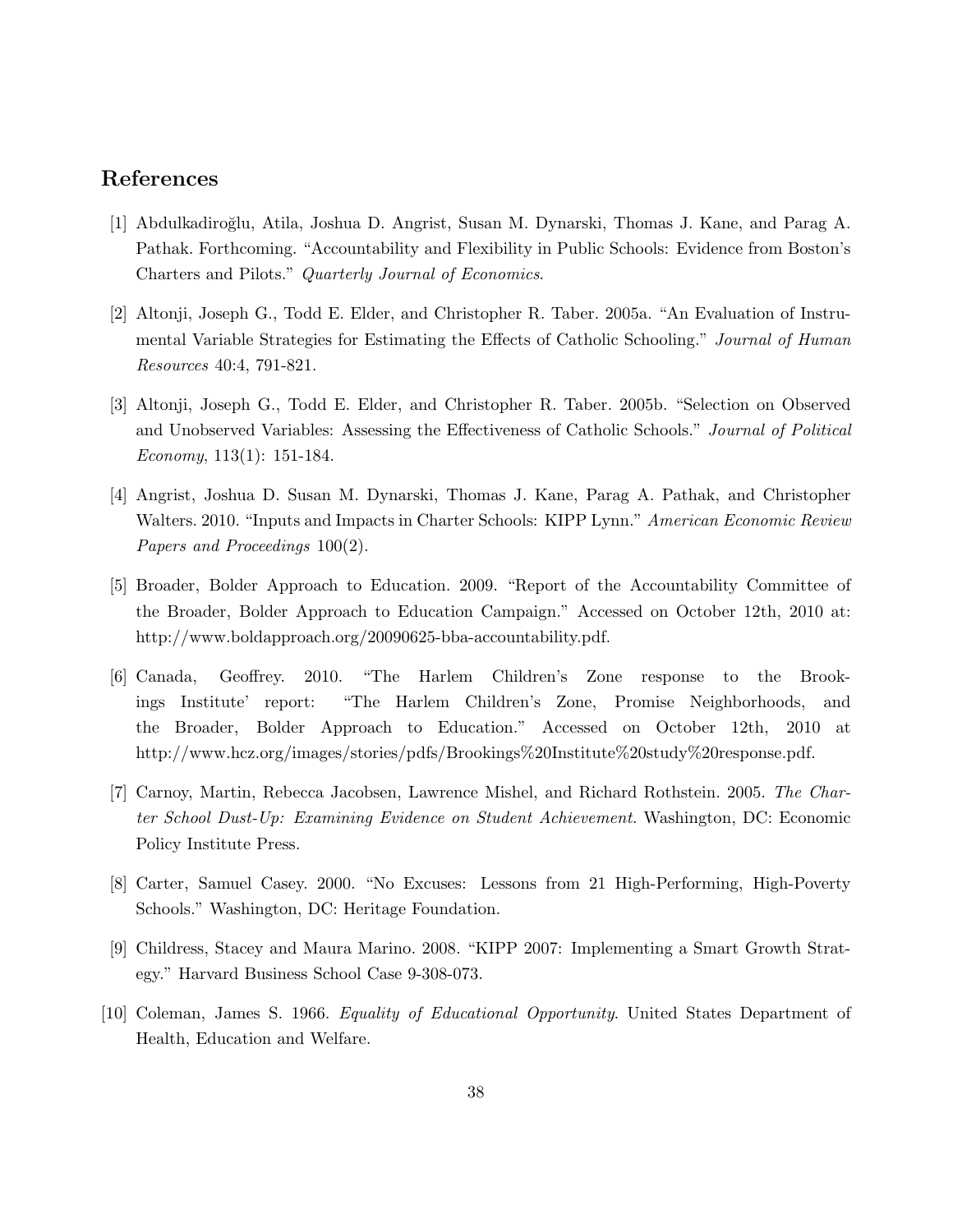- [11] CREDO. 2009. Multiple Choice: Charter Performance in 16 States. Stanford University: Center for Research on Education Outcomes.
- [12] Curto, Vilsa, Roland G. Fryer, and Meghan L. Howard. 2010. "It May Not Take a Village: Increasing Achievement among the Poor." forthcoming in *Social Inequality and Educational Dis*advantage, Brookings Press.
- [13] Dobbie, Will and Roland G. Fryer. 2009. "Are High Quality Schools Enough to Close the Achievement Gap? Evidence from a Social Experiment in Harlem." NBER Working Paper 15473.
- [14] Fryer, Roland G. 2010. "Financial Incentives and Student Achievement: Evidence from Randomized Trials." NBER Working Paper 15898.
- [15] Gleason, P., Clark, M., Tuttle, C. C., and Dwoyer, E.. 2010. "The Evaluation of Charter School Impacts: Final Report." Washington, DC: National Center for Education Evaluation and Regional Assistance, Institute of Education Sciences, U.S. Department of Education.
- [16] Heckman, James, Seong Hyeok Moon, Rodrigo Pinto, Peter Savelyev, and Adam Yavitz. 2010. "Analyzing social experiments as implemented: A reexamination of the evidence from the High-Scope Perry Preschool Program." Quantitative Economics, 1(1): 1-46.
- [17] Hoxby, Caroline M. and Sonali Murarka. 2009. "Charter Schools in New York City: Who Enrolls and How They Affect Student Achievement." NBER Working Paper 14852.
- [18] KIPP Academy Lynn Charter School. 2003. "Final Application Submitted to the Massachusetts Department of Education."
- [19] Lee, J., Grigg, W., and Donahue, P. 2007. "The National Report Card: Reading 2007. "˙U.S. Department of Education, Washington, D.C.
- [20] Leschly, Stig. 2003. "KIPP National, 2002 (B): Managing a School Network." Harvard Business School Case 9-804-049.
- [21] Leschly, Stig. 2008. "KIPP National (A) (Abridged)." Harvard Business School Case 9-805-068.
- [22] Massachusetts Department of Elementary and Secondary Education. 2008. "KIPP Academy Lynn Charter School: Summary of Review. "
- [23] Mathews, Jay. 2009. Work Hard. Be Nice. Chapel Hill, NC: Algonquin Books.
- [24] Mead, Sara. 2006. "The Truth about Boys and Girls." Education Sector, Washington, D.C.